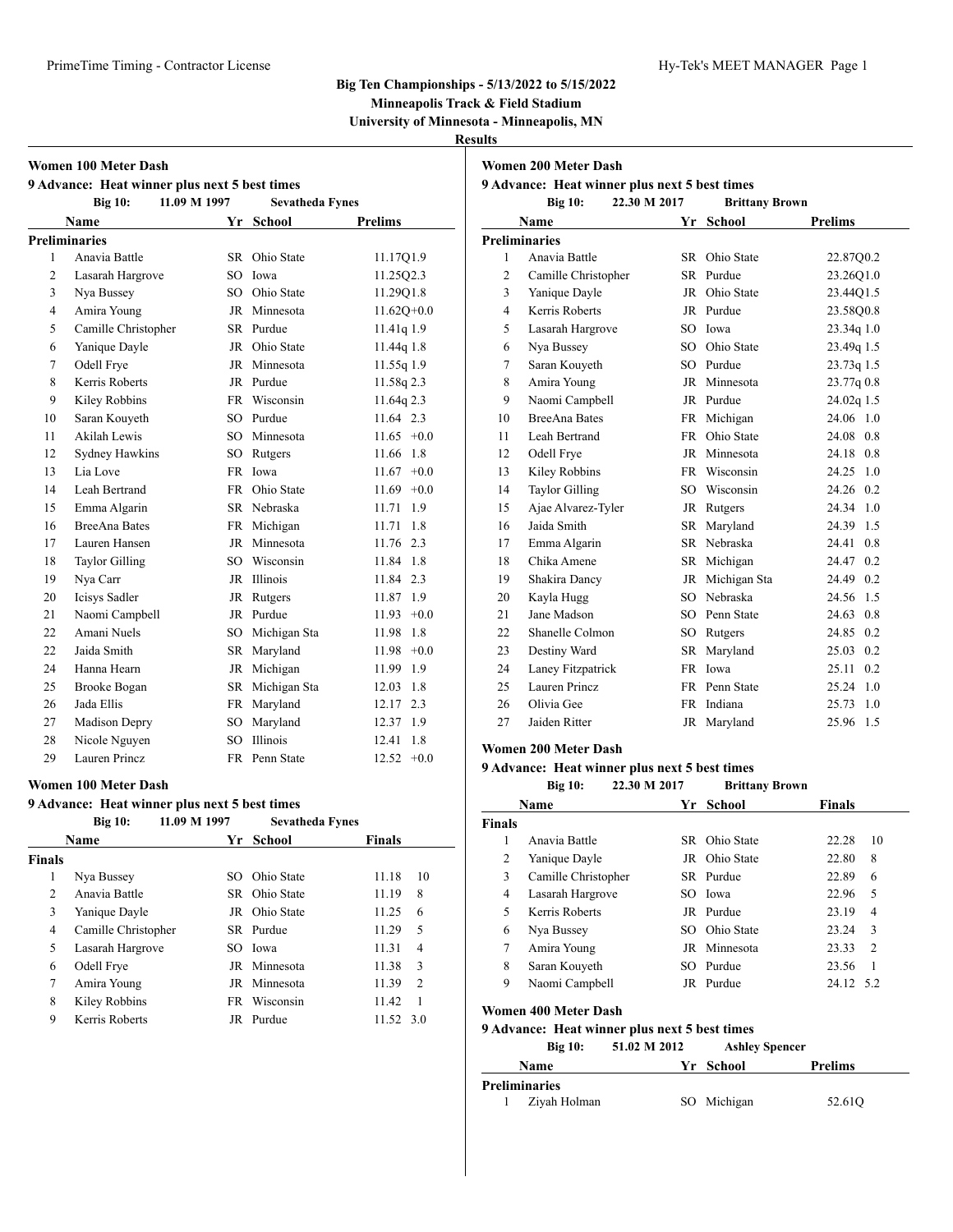**Minneapolis Track & Field Stadium University of Minnesota - Minneapolis, MN**

**Results**

|                | Preliminaries  (Women 400 Meter Dash) |           |               |                |  |  |
|----------------|---------------------------------------|-----------|---------------|----------------|--|--|
|                | Name                                  | Yr        | <b>School</b> | <b>Prelims</b> |  |  |
| $\overline{2}$ | Bryannia Murphy                       | SO        | Ohio State    | 52.86Q         |  |  |
| 3              | Jaydan Wood                           | JR        | Ohio State    | 53.28O         |  |  |
| $\overline{4}$ | Janielle Josephs                      | SO        | Minnesota     | 53.60Q         |  |  |
| 5              | Jessica McDowell                      | SO        | Illinois      | 53.35q         |  |  |
| 6              | Jayla Campbell                        | SO        | Minnesota     | 53.55q         |  |  |
| 7              | Alyssa Marsh                          | <b>JR</b> | Ohio State    | 53.88q         |  |  |
| 8              | Cierra Williams                       | SO        | Purdue        | 53.90q         |  |  |
| 9              | <b>Tesa Roberts</b>                   | SO.       | Iowa          | 54.62g         |  |  |
| 10             | Kayla Hugg                            | SO.       | Nebraska      | 54.81          |  |  |
| 11             | Morgan Snow                           | SO.       | Indiana       | 55.29          |  |  |
| 12             | Val Larson                            | SR.       | Minnesota     | 55.36          |  |  |
| 13             | Shianne Dacosta                       |           | FR Purdue     | 55.48          |  |  |
| 14             | Charlee Crawford                      | FR        | Rutgers       | 55.83          |  |  |
| 15             | Jane Madson                           | SO.       | Penn State    | 56.03          |  |  |
| 16             | Nala Barlow                           | JR        | Michigan Sta  | 56.23          |  |  |
| 17             | Laney Fitzpatrick                     | FR        | Iowa          | 56.50          |  |  |
| 18             | Sarah Bova                            | <b>FR</b> | Iowa          | 56.57          |  |  |
| 19             | Zoey Goldstein                        | <b>FR</b> | Penn State    | 56.59          |  |  |
| 20             | Kasey Ebb                             | SR        | Maryland      | 56.69          |  |  |
| 21             | Haley Rathwell                        | <b>SR</b> | Michigan Sta  | 56.99          |  |  |
| 22             | Danni Stoughton                       | SO        | Illinois      | 57.06          |  |  |
| 23             | Alexis Alston                         | FR        | Michigan Sta  | 58.36          |  |  |
| 24             | Shanelle Colmon                       | SO        | Rutgers       | 59.06          |  |  |
| 25             | Mia Abraham                           | FR        | Illinois      | 1:00.27        |  |  |

## **Women 400 Meter Dash**

## **9 Advance: Heat winner plus next 5 best times**

|                | <b>Big 10:</b>      | 51.02 M 2012 | <b>Ashley Spencer</b> |               |                |
|----------------|---------------------|--------------|-----------------------|---------------|----------------|
|                | <b>Name</b>         | Yr           | <b>School</b>         | <b>Finals</b> |                |
| <b>Finals</b>  |                     |              |                       |               |                |
| 1              | Bryannia Murphy     | SO           | Ohio State            | 51.72         | 10             |
| $\overline{2}$ | Ziyah Holman        |              | SO Michigan           | 51.75         | 8              |
| 3              | Jaydan Wood         |              | JR Ohio State         | 52.46         | 6              |
| 4              | Jessica McDowell    | SO.          | <i>Illinois</i>       | 52.79         | 5              |
| 5              | Janielle Josephs    |              | SO Minnesota          | 52.89         | 4              |
| 6              | Alyssa Marsh        |              | JR Ohio State         | 53.00         | 3              |
| 7              | Jayla Campbell      |              | SO Minnesota          | 53.09         | $\overline{c}$ |
| 8              | Cierra Williams     |              | SO Purdue             | 53.42         | 1              |
| 9              | <b>Tesa Roberts</b> | SO.          | Iowa                  | 53.95         |                |
|                |                     |              |                       |               |                |

#### **Women 800 Meter Run**

## **One-Turn Stagger**

# **9 Advance: Heat winner plus next 5 best times**

|                      | 2:02.73 M 2006<br><b>Big 10:</b> | <b>Geena Gall</b> |                |
|----------------------|----------------------------------|-------------------|----------------|
|                      | Name                             | Yr School         | <b>Prelims</b> |
| <b>Preliminaries</b> |                                  |                   |                |
| 1                    | Aziza Ayoub                      | SR Ohio State     | 2:06.44Q       |
| $\mathfrak{D}$       | Victoria Tachinski               | SR Penn State     | 2:07.730       |
| 3                    | Mary Figler                      | SR Ohio State     | 2:08.230       |
| 4                    | Rachel Gearing                   | JR Penn State     | 2:08.960       |
| 5                    | Alli Bookin-Nosbisch             | FR Iowa           | 2:07.20q       |
| 6                    | Clare Pitcher                    | SO Iowa           | 2:08.30q       |
|                      | Aurora Rynda                     | SR Michigan       | 2:08.62q       |

| 8  | Anastasia Korzenowski | JR        | Minnesota       | 2:08.99q |
|----|-----------------------|-----------|-----------------|----------|
| 9  | Hannah Stoffel        | SR.       | Indiana         | 2:09.16q |
| 10 | Kelly Mindak          | SR        | Indiana         | 2:09.77  |
| 11 | Gia Napolean          | JR        | Ohio State      | 2:09.90  |
| 12 | Judith Rector         | SO.       | Michigan Sta    | 2:10.51  |
| 13 | Amber Gall            | <b>JR</b> | Michigan        | 2:10.95  |
| 14 | Shelby Whetstone      | SO.       | Rutgers         | 2:11.01  |
| 15 | Ellie Tate            | JR        | Purdue          | 2:11.20  |
| 16 | Grace Bookin-Nosbisch | FR        | Iowa            | 2:11.34  |
| 17 | Cailyn Biegalski      | SR        | Wisconsin       | 2:11.45  |
| 18 | Molly Roach           | JR        | Minnesota       | 2:11.85  |
| 19 | <b>Mallory Mulzer</b> | SR.       | Ohio State      | 2:12.11  |
| 20 | Elizabeth Stanhope    | <b>FR</b> | Indiana         | 2:12.21  |
| 21 | Mackenzie Morgan      | SR        | Maryland        | 2:12.97  |
| 22 | Katie Moore           | SO.       | Iowa            | 2:13.06  |
| 23 | <b>Tracy Towns</b>    | SO.       | <b>Illinois</b> | 2:13.28  |
| 24 | Maria Anderson        | SO.       | Indiana         | 2:14.31  |
| 25 | Danielle Bellino      | SO.       | Wisconsin       | 2:14.63  |
| 26 | Victoria Vanriele     | <b>FR</b> | Penn State      | 2:14.67  |
| 27 | Shae Harbaugh         | FR        | Michigan Sta    | 2:14.68  |
| 28 | Emma Pegg             | FR        | Maryland        | 2:14.89  |
| 29 | Kiera Nealon          | <b>SR</b> | Rutgers         | 2:15.33  |
| 30 | Shynae Deas           | SO.       | Indiana         | 2:16.12  |
| 31 | Abbey Carvey          | FR        | Michigan Sta    | 2:16.23  |
| 32 | <b>Brooke Riedy</b>   | <b>SR</b> | Rutgers         | 2:16.70  |
| 33 | Ava Hill              | FR        | Minnesota       | 2:17.52  |

Mackenzie Prezume SR Rutgers 2:17.74

#### **Women 800 Meter Run**

## **One-Turn Stagger**

#### **9 Advance: Heat winner plus next 5 best times Big 10: 2:02.73 M 2006 Geena Gall**

|               | <b>Big 10:</b><br>2:02.73 M 2006 | Geena Gall    |               |                |
|---------------|----------------------------------|---------------|---------------|----------------|
|               | Name                             | Yr School     | <b>Finals</b> |                |
| <b>Finals</b> |                                  |               |               |                |
| 1             | Aurora Rynda                     | SR Michigan   | 2:05.88       | 10             |
| 2             | Mary Figler                      | SR Ohio State | 2:06.12       | 8              |
| 3             | Rachel Gearing                   | JR Penn State | 2:06.39       | 6              |
| 4             | Victoria Tachinski               | SR Penn State | 2:06.64       | 5              |
| 5             | Aziza Ayoub                      | SR Ohio State | 2:07.35       | 4              |
| 6             | Alli Bookin-Nosbisch             | FR Iowa       | 2:08.72       | 3              |
| 7             | Clare Pitcher                    | SO Iowa       | 2:09.00       | $\overline{2}$ |
| 8             | Hannah Stoffel                   | SR Indiana    | 2:10.07       | 1              |
| 9             | Anastasia Korzenowski            | JR Minnesota  | 2:10.95       |                |
|               |                                  |               |               |                |

#### **Women 1500 Meter Run**

**Waterfall Start**

## **12 Advance: Top 3 from each heat plus next 3 best times**

**Big 10: 4:10.93 M 1987 Suzy Favor**

| Name |                      | Yr School       | <b>Prelims</b> |  |
|------|----------------------|-----------------|----------------|--|
|      | <b>Preliminaries</b> |                 |                |  |
|      | Lauren Freeland      | SO Michigan Sta | 4:21.62Q       |  |
|      | Katie Osika          | SO Michigan Sta | 4:22.08Q       |  |
| 3    | Samantha Tran        | SO Michigan     | 4:30.38Q       |  |
| 4    | Madaline Ullom       | FR Penn State   | 4:22.65Q       |  |
| 5    | Hannah Stoffel       | Indiana         | 4:23.13Q       |  |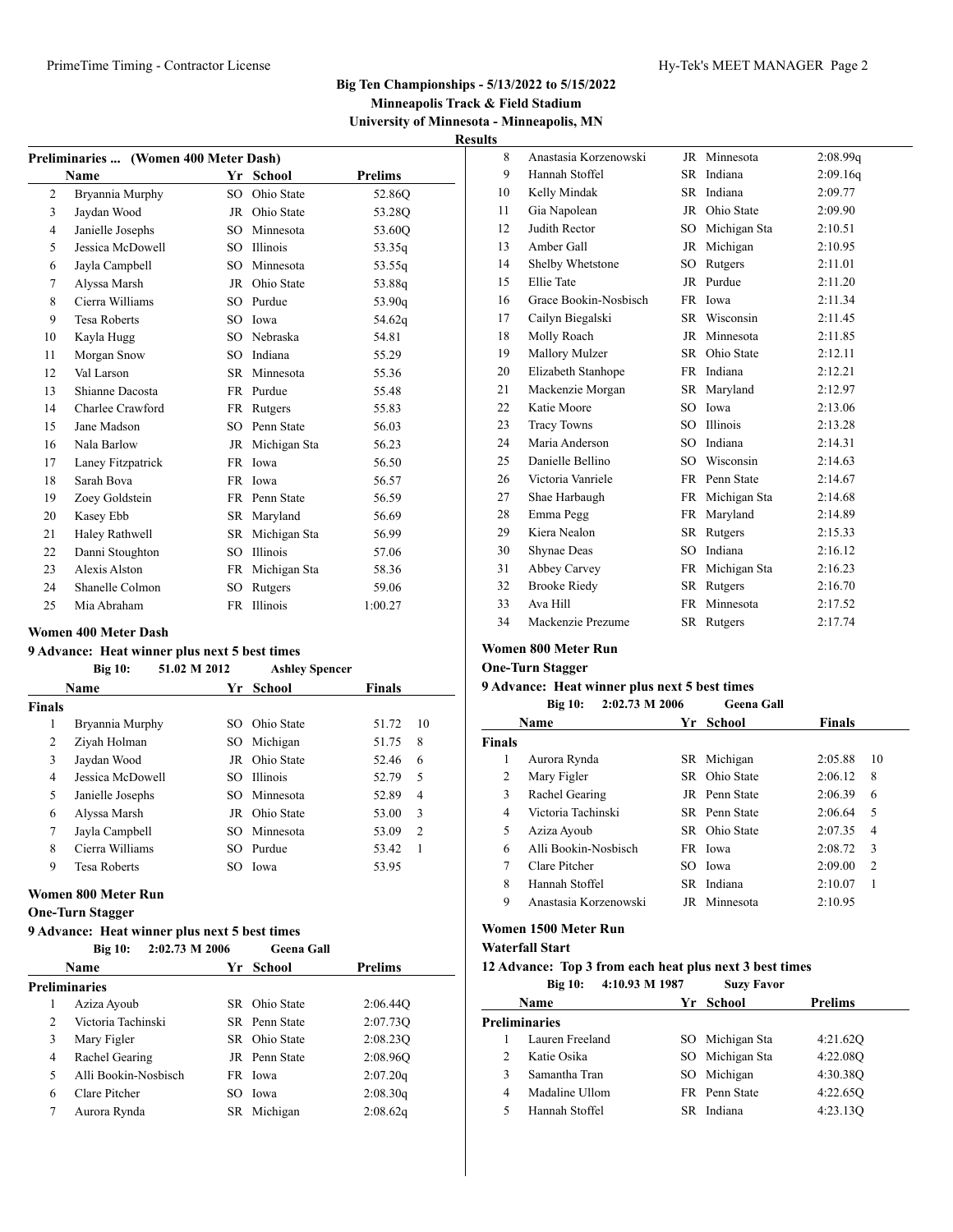**Minneapolis Track & Field Stadium**

**University of Minnesota - Minneapolis, MN**

**Results**

|    | Preliminaries  (Women 1500 Meter Run) |           |                 |                |  |  |
|----|---------------------------------------|-----------|-----------------|----------------|--|--|
|    | <b>Name</b>                           | Yr        | School          | <b>Prelims</b> |  |  |
| 6  | Olivia Howell                         | SO.       | <b>Illinois</b> | 4:30.46O       |  |  |
| 7  | Kileigh Kane                          | SO.       | Penn State      | 4:23.08Q       |  |  |
| 8  | Julia Vanitvelt                       |           | SR Michigan     | 4:23.44Q       |  |  |
| 9  | Emma Watcke                           |           | FR Wisconsin    | 4:30.83Q       |  |  |
| 10 | Victoria Heiligenthal                 |           | SO Wisconsin    | 4:23.15q       |  |  |
| 11 | Halle Hill                            | FR -      | <b>Illinois</b> | 4:23.38q       |  |  |
| 12 | Christine Laurie                      | SR        | Maryland        | 4:24.00q       |  |  |
| 13 | Alexandra Carlson                     | FR        | Rutgers         | 4:24.20        |  |  |
| 14 | Samantha Hastie                       | FR        | Michigan        | 4:27.54        |  |  |
| 15 | Jenna Barker                          | SO.       | Indiana         | 4:27.66        |  |  |
| 16 | Payne Turney                          | SO.       | Purdue          | 4:27.75        |  |  |
| 17 | Ellie Tate                            | JR        | Purdue          | 4:28.13        |  |  |
| 18 | Gabby Swider                          | JR        | Michigan        | 4:30.43        |  |  |
| 19 | Amber Aesoph                          | SO        | Iowa            | 4:31.23        |  |  |
| 20 | Emma Squires                          | FR -      | Purdue          | 4:31.31        |  |  |
| 21 | Erin Reidy                            | <b>FR</b> | Minnesota       | 4:31.69        |  |  |
| 22 | Libby Halbmaier                       | SO.       | Minnesota       | 4:31.75        |  |  |
| 23 | Taylor Krone                          |           | JR Minnesota    | 4:32.17        |  |  |
| 24 | Anna Coffin                           |           | JR Maryland     | 4:32.87        |  |  |
| 25 | Melanie Helder                        | JR        | Michigan Sta    | 4:34.59        |  |  |
| 26 | Eva Jansohn                           | JR        | Michigan        | 4:35.16        |  |  |
| 27 | Maddie Dalton                         | SO.       | Indiana         | 4:36.42        |  |  |
| 28 | Taylor Kreitinger                     | FR        | Minnesota       | 4:36.87        |  |  |
| 29 | Kiera Nealon                          | SR.       | Rutgers         | 4:37.23        |  |  |
| 30 | Eleanor Kendell                       | FR        | Michigan Sta    | 4:37.96        |  |  |
| 31 | Amalia Malecek                        | <b>FR</b> | <b>Illinois</b> | 4:38.60        |  |  |
| 32 | <b>Brooke Riedy</b>                   | SR        | Rutgers         | 4:39.11        |  |  |
| 33 | Jacqueline Abanses                    | FR        | Nebraska        | 4:39.14        |  |  |
| 34 | Katie Turk                            | FR        | Maryland        | 4:39.66        |  |  |
| 35 | Emma Atkinson                         | <b>FR</b> | Minnesota       | 4:40.19        |  |  |
| 36 | Emma Gordon                           | JR        | Iowa            | 4:47.53        |  |  |
| 37 | Zoe Duffus                            |           | FR Penn State   | 4:51.36        |  |  |
| 38 | Katerina Talanova                     | FR        | Maryland        | 4:51.63        |  |  |
| 39 | Judith Rector                         | SO.       | Michigan Sta    | 4:53.25        |  |  |

#### **Women 1500 Meter Run**

#### **Waterfall Start**

#### **12 Advance: Top 3 from each heat plus next 3 best times Big 10: 4:10.93 M 1987 Suzy Favor**

|               | <b>Name</b>           | Yr  | <b>School</b>   | <b>Finals</b> |    |
|---------------|-----------------------|-----|-----------------|---------------|----|
| <b>Finals</b> |                       |     |                 |               |    |
| 1             | Olivia Howell         | SO. | <b>Illinois</b> | 4:21.75       | 10 |
| 2             | Katie Osika           | SO. | Michigan Sta    | 4:23.17       | 8  |
| 3             | Madaline Ullom        | FR. | Penn State      | 4:23.81       | 6  |
| 4             | Lauren Freeland       | SO. | Michigan Sta    | 4:24.10       | 5  |
| 5             | Halle Hill            | FR. | <b>Illinois</b> | 4:24.89       | 4  |
| 6             | Victoria Heiligenthal | SO. | Wisconsin       | 4:25.29       | 3  |
| 7             | Hannah Stoffel        | SR  | Indiana         | 4:25.64       | 2  |
| 8             | Kileigh Kane          | SO. | Penn State      | 4:26.17       | 1  |
| 9             | Emma Watcke           |     | FR Wisconsin    | 4:26.79       |    |
| 10            | Julia Vanitvelt       |     | SR Michigan     | 4:28.03       |    |
| 11            | Christine Laurie      | SR  | Maryland        | 4:29.52       |    |
|               | Samantha Tran         | SО  | Michigan        | DO            |    |
|               |                       |     |                 |               |    |

| Women 5000 Meter Run                                   |                      |
|--------------------------------------------------------|----------------------|
| Waterfall start with two alleys and a one-turn stagger |                      |
| Hip 1-20 are in the front row, 14 inside 6 outside     |                      |
| Hip $20+$ are in second row, 14 inside 6 outside       |                      |
| Big 10: 15:38.82 M 2021                                | <b>Jenna Magness</b> |

| Dig 10. 10.00.02 M 2021 |                     |           | оснна віадисья  |               |                |
|-------------------------|---------------------|-----------|-----------------|---------------|----------------|
|                         | Name                |           | Yr School       | <b>Finals</b> |                |
| <b>Finals</b>           |                     |           |                 |               |                |
| 1                       | Jenna Magness       | <b>SR</b> | Michigan Sta    | 16:17.88      | 10             |
| $\overline{c}$          | Addie Engel         |           | SO Ohio State   | 16:18.70      | 8              |
| 3                       | Megan Hasz          | SR        | Minnesota       | 16:22.04      | 6              |
| $\overline{4}$          | Shea Ruhly          | SO.       | Wisconsin       | 16:26.99      | 5              |
| 5                       | <b>Faith DeMars</b> |           | FR Penn State   | 16:29.12      | $\overline{4}$ |
| 6                       | Samantha Stieve     |           | SO Wisconsin    | 16:29.83      | 3              |
| 7                       | Kayla Windemuller   |           | SR Michigan     | 16:29.87      | $\overline{2}$ |
| 8                       | Makayla Perez       | <b>JR</b> | Michigan Sta    | 16:32.31      | 1              |
| 9                       | Danielle Orie       | SR.       | Wisconsin       | 16:34.09      |                |
| 10                      | Lucinda Crouch      |           | JR Wisconsin    | 16:39.82      |                |
| 11                      | Makenna Veen        |           | FR Michigan Sta | 16:44.03      |                |
| 12                      | Alison Willingmyre  |           | SR Penn State   | 16:51.38      |                |
| 13                      | Rebecca Craddock    |           | JR Illinois     | 16:58.42      |                |
| 14                      | Mariah Wehrle       |           | FR Indiana      | 16:58.89      |                |
| 15                      | Katelyn Wasson      |           | SO Purdue       | 17:01.56      |                |
| 16                      | Heidi Heuerman      |           | SO Wisconsin    | 17:04.53      |                |
| 17                      | Makenna Krebs       | SO.       | Penn State      | 17:12.19      |                |
| 18                      | Kelli Tosic         | SO.       | Iowa            | 17:13.61      |                |
| 19                      | Sophia Toti         |           | FR Penn State   | 17:14.49      |                |
| 20                      | Alexandra Carlson   |           | FR Rutgers      | 17:14.98      |                |
| 21                      | Madelynn Bean       | FR        | Michigan Sta    | 17:17.90      |                |
| 22                      | Julia Vanitvelt     | SR        | Michigan        | 17:19.29      |                |
| 23                      | Fatima Giron        |           | FR Michigan Sta | 17:20.60      |                |
| 24                      | Akemi Von Scherr    |           | FR Ohio State   | 17:22.49      |                |
| 25                      | Madeline Block      | JR        | Iowa            | 17:32.70      |                |
| 26                      | Phoebe Bates        |           | FR Indiana      | 17:41.52      |                |
| 27                      | Isabella Godish     | SR        | Rutgers         | 17:56.44      |                |
|                         | Emma Gordon         |           | JR Iowa         | DNF           |                |
|                         | Samantha Tran       | SO        | Michigan        | <b>DNF</b>    |                |
|                         | Madaline Ullom      |           | FR Penn State   | <b>DNF</b>    |                |
| ---                     | Katie Altieri       |           | FR Maryland     | <b>DNF</b>    |                |
|                         |                     |           |                 |               |                |

## **Women 10000 Meter Run**

## **Waterfall start with two alleys and a one-turn stagger Hip 1-20 are in the front row, 14 inside 6 outside Hip 20+ are in second row, 14 inside 6 outside**

**Big 10: 32:41.65 M 2014 Erin Finn**

|               | Name            |      | Yr School       | <b>Finals</b> |                |
|---------------|-----------------|------|-----------------|---------------|----------------|
| <b>Finals</b> |                 |      |                 |               |                |
|               | Jenna Magness   |      | SR Michigan Sta | 33:37.17      | 10             |
| 2             | Sophia Toti     |      | FR Penn State   | 34:33.45      | 8              |
| 3             | Alexa Westley   | SO.  | Wisconsin       | 34:36.13      | 6              |
| 4             | Shea Ruhly      | SO - | Wisconsin       | 34:38.72      | -5             |
| 5             | Danielle Orie   |      | SR Wisconsin    | 34:40.57      | 4              |
| 6             | Samantha Stieve | SO.  | Wisconsin       | 34:47.02      | 3              |
| 7             | Lynsie Gram     |      | SR Michigan Sta | 34:50.64      | $\overline{c}$ |
| 8             | Daniella Santos | SO.  | Ohio State      | 34:52.06      |                |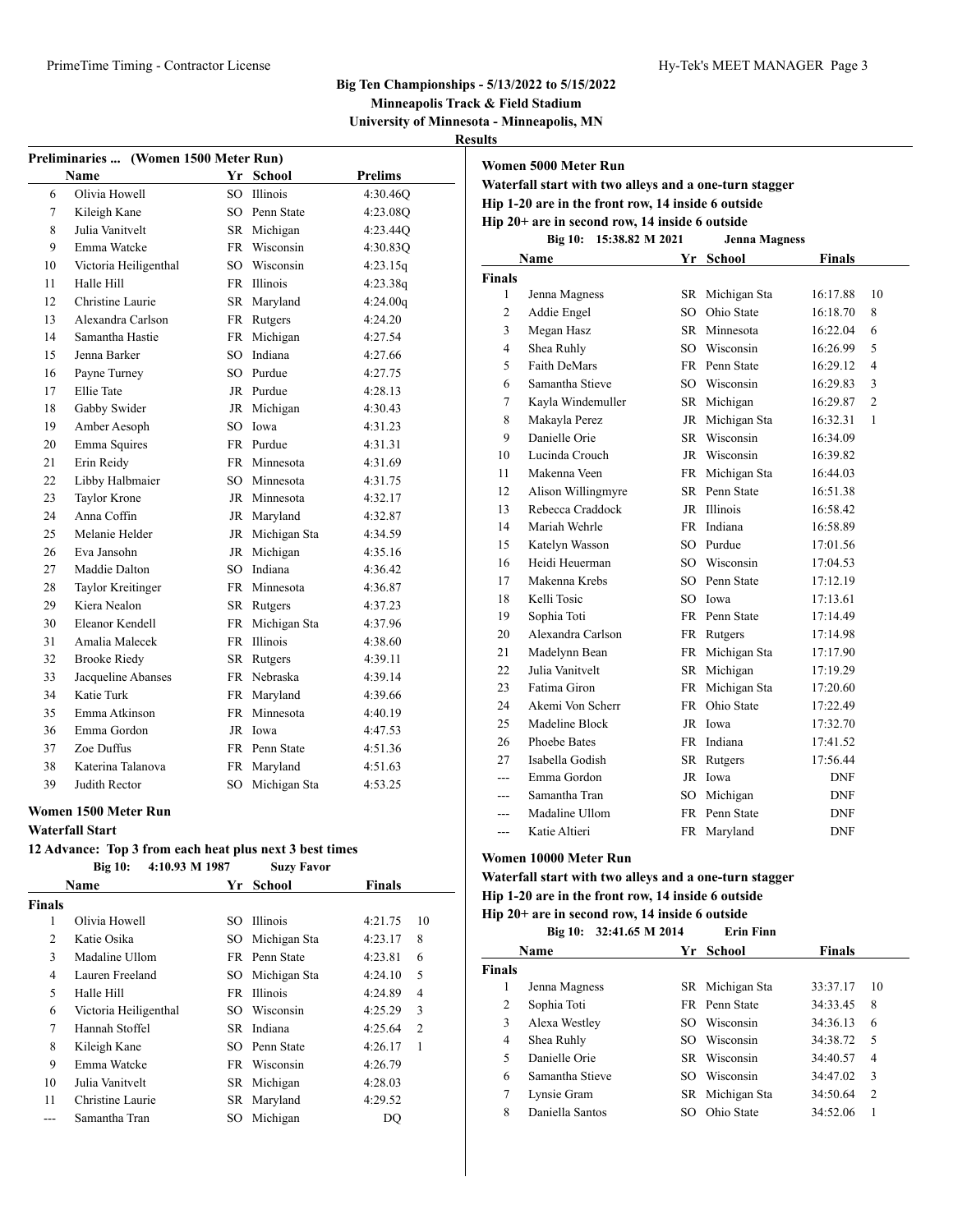**Minneapolis Track & Field Stadium**

**University of Minnesota - Minneapolis, MN**

**Results**

| Finals  (Women 10000 Meter Run) |                        |     |                 |            |  |
|---------------------------------|------------------------|-----|-----------------|------------|--|
|                                 | Name                   | Yr  | School          | Finals     |  |
| 9                               | Sarah Schmitt          | SO. | Indiana         | 35:05.89   |  |
| 10                              | Megan Hasz             | SR. | Minnesota       | 35:08.61   |  |
| 11                              | Andrea Kuhn            |     | SO Ohio State   | 35:11.79   |  |
| 12                              | Emily Bardwell         | FR  | Michigan Sta    | 35:22.39   |  |
| 13                              | Mikaela Ramirez        | SO. | Indiana         | 35:34.72   |  |
| 14                              | Hannah Moulton         |     | SR Ohio State   | 35:47.25   |  |
| 15                              | Allison McGrath        | SR. | <i>Illinois</i> | 36:28.94   |  |
| 16                              | Ana Barrott            | SO  | Indiana         | 36:56.61   |  |
| 17                              | Michelle Coyotl-Varela | SO. | Rutgers         | 37:07.32   |  |
| ---                             | <b>Bethany Hasz</b>    | SR. | Minnesota       | <b>DNF</b> |  |
| ---                             | Alison Willingmyre     |     | SR Penn State   | <b>DNF</b> |  |
| ---                             | Megan Slamkowski       |     | SR Purdue       | <b>DNF</b> |  |
|                                 | Kelli Tosic            |     | SO Iowa         | <b>DNF</b> |  |

#### **Women 100 Meter Hurdles**

# **9 Advance: Heat winner plus next 6 best times**

|                | <b>Big 10:</b>       | 12.67 M 2017 | <b>Devynne Charlton</b> |              |
|----------------|----------------------|--------------|-------------------------|--------------|
|                | <b>Name</b>          | Yr           | School                  | Prelims      |
|                | <b>Preliminaries</b> |              |                         |              |
| 1              | Destiny Huven        | SO.          | Wisconsin               | 13.02Q3.1    |
| $\overline{2}$ | Alexus Pyles         | SR.          | Ohio State              | 13.15Q2.8    |
| 3              | <b>Yasmin Brooks</b> |              | SR Penn State           | 13.24Q2.9    |
| $\overline{4}$ | Aasia Laurencin      | SO.          | Michigan                | 13.47q 2.8   |
| 5              | K'Ja Talley          | SO.          | Purdue                  | 13.47q 2.9   |
| 6              | Marcia Sey           | SO.          | Ohio State              | 13.51q 2.8   |
| 7              | Morgan Lewis         |              | SR Ohio State           | 13.56q 3.1   |
| 8              | Paige Magee          | SO.          | Iowa                    | 13.59q 2.8   |
| 9              | Winsome Harris       |              | SO Nebraska             | 13.64q 2.9   |
| 10             | Jaiden Paris         |              | JR Michigan Sta         | 13.65 2.9    |
| 11             | Kattiana Ealy-Pulido | JR           | Maryland                | 13.67 2.9    |
| 12             | Zariyah Black        | <b>FR</b>    | Minnesota               | 13.68 2.9    |
| 13             | Kaia Scheffler       | SO           | Michigan Sta            | 13.69 3.1    |
| 14             | Nikia Smith          | JR           | Purdue                  | 13.72 2.8    |
| 15             | Maja Maunsbach       |              | FR Minnesota            | 13.75 3.1    |
| 16             | Ariana Ealy-Pulido   |              | JR Maryland             | 13.83 3.1    |
| 17             | Carlita Taylor       | SR           | Michigan                | 13.93 2.9    |
| 18             | Cierra Pyles         | JR           | Ohio State              | 13.95 2.8    |
| 19             | Johanna Ilves        | SO.          | Nebraska                | 13.98 2.8    |
| 20             | Tionna Tobias        |              | JR Iowa                 | 14.12 3.1    |
| 21             | Jade McDonald        |              | FR Iowa                 | 14.16 2.8    |
| 22             | <b>Britten Bowen</b> |              | SR Ohio State           | 14.18 2.9    |
| 23             | Chibugo Obichere     |              | JR Penn State           | 14.47 2.8    |
| 24             | LaQwasia Stepney     | SO           | Nebraska                | 15.31<br>3.1 |
| 25             | Mvreanna Bebe        | SO.          | Iowa                    | 2.9<br>15.91 |

#### **Women 100 Meter Hurdles**

## **9 Advance: Heat winner plus next 6 best times**

|               | <b>Big 10:</b> | 12.67 M 2017 | <b>Devynne Charlton</b> |               |    |
|---------------|----------------|--------------|-------------------------|---------------|----|
|               | Name           |              | Yr School               | <b>Finals</b> |    |
| <b>Finals</b> |                |              |                         |               |    |
|               | Yasmin Brooks  |              | SR Penn State           | 12.99         | 10 |
|               | Alexus Pyles   |              | SR Ohio State           | 13.01         | 8  |
| 3             | Destiny Huven  | SO.          | Wisconsin               | 13.09         | 6  |

|     | Aasia Laurencin | SO Michigan   | 13.12 5         |  |
|-----|-----------------|---------------|-----------------|--|
|     | Marcia Sey      | SO Ohio State | 13.32 4         |  |
| 6   | Morgan Lewis    | SR Ohio State | $13.35 \quad 3$ |  |
|     | Winsome Harris  | SO Nebraska   | $13.75 \quad 2$ |  |
| --- | Paige Magee     | SO Iowa       | $DNF$ 2.4       |  |
|     | K'Ja Talley     | SO Purdue     | $DNF$ 2.4       |  |
|     |                 |               |                 |  |

## **Women 400 Meter Hurdles**

#### **9 Advance: Heat winner plus next 6 best times**

|    | 55.66 M 2016<br><b>Big 10:</b> |        | <b>Alexis Franklin</b> |                |
|----|--------------------------------|--------|------------------------|----------------|
|    | Name                           |        | Yr School              | <b>Prelims</b> |
|    | <b>Preliminaries</b>           |        |                        |                |
| 1  | Erin Dowd                      |        | SR Iowa                | 56.77Q         |
| 2  | <b>Bianca Stubler</b>          | SR     | Wisconsin              | 57.42Q         |
| 3  | Abigail Schaaffe               | FR     | Minnesota              | 57.74Q         |
| 4  | K'Ja Talley                    |        | SO Purdue              | 57.42q         |
| 5  | Mariel Bruxvoort               |        | JR Iowa                | 57.45q         |
| 6  | Yasmin Brooks                  |        | SR Penn State          | 57.57q         |
| 7  | Payton Wensel                  |        | SR Iowa                | 57.63q         |
| 8  | Paige Magee                    |        | SO Iowa                | 57.89q         |
| 9  | Chanler Robinson               | $SO^-$ | Ohio State             | 58.18q         |
| 10 | Savannah Sutherland            | FR     | Michigan               | 58.99          |
| 11 | Anna Maria Leszczynska         |        | JR Purdue              | 59.22          |
| 12 | Nylah Perry                    |        | FR Iowa                | 59.67          |
| 13 | Reanda Richards                |        | JR Rutgers             | 1:00.48        |
| 14 | Lauren Fulcher                 | SO.    | Michigan               | 1:00.75        |
| 15 | Mabinty Kebe                   | FR     | Ohio State             | 1:00.89        |
| 16 | Kattiana Ealy-Pulido           | JR     | Maryland               | 1:01.14        |
| 17 | Kayla Vogt                     | SO.    | Minnesota              | 1:01.41        |
| 18 | Karlie Moore                   | SO.    | Nebraska               | 1:01.60        |
| 19 | Val Larson                     | SR     | Minnesota              | 1:06.10        |
|    | Logan Neely                    | FR     | Illinois               | DQ             |

#### **Women 400 Meter Hurdles**

#### **9 Advance: Heat winner plus next 6 best times**

#### **Big 10: 55.66 M 2016 Alexis Franklin**

|               | <b>Name</b>      | Yr School     | Finals  |                |
|---------------|------------------|---------------|---------|----------------|
| <b>Finals</b> |                  |               |         |                |
| 1             | Abigail Schaaffe | FR Minnesota  | 57.45   | 10             |
| 2             | Bianca Stubler   | SR Wisconsin  | 57.58   | 8              |
| 3             | Erin Dowd        | SR Iowa       | 58.00   | 6              |
| 4             | Payton Wensel    | SR Iowa       | 58.24   | 5              |
| 5             | Yasmin Brooks    | SR Penn State | 58.54   | $\overline{4}$ |
| 6             | Mariel Bruxvoort | JR Iowa       | 58.74   | 3              |
| 7             | Chanler Robinson | SO Ohio State | 59.19   | 2              |
| 8             | Paige Magee      | SO Iowa       | 59.70   | 1              |
| 9             | K'Ja Talley      | SO Purdue     | 1:01.67 |                |

## **Women 3000 Meter Steeplechase**

#### **Waterfall start**

#### **Hip 1-14 are in the front row, 15+ back row**

#### **Big 10: 9:41.87 M 2009 Nicole Bush**

|        | Name             | Yr School    | <b>Finals</b> |     |
|--------|------------------|--------------|---------------|-----|
| Finals |                  |              |               |     |
|        | Alissa Niggemann | SR Wisconsin | 10:01.16      | -10 |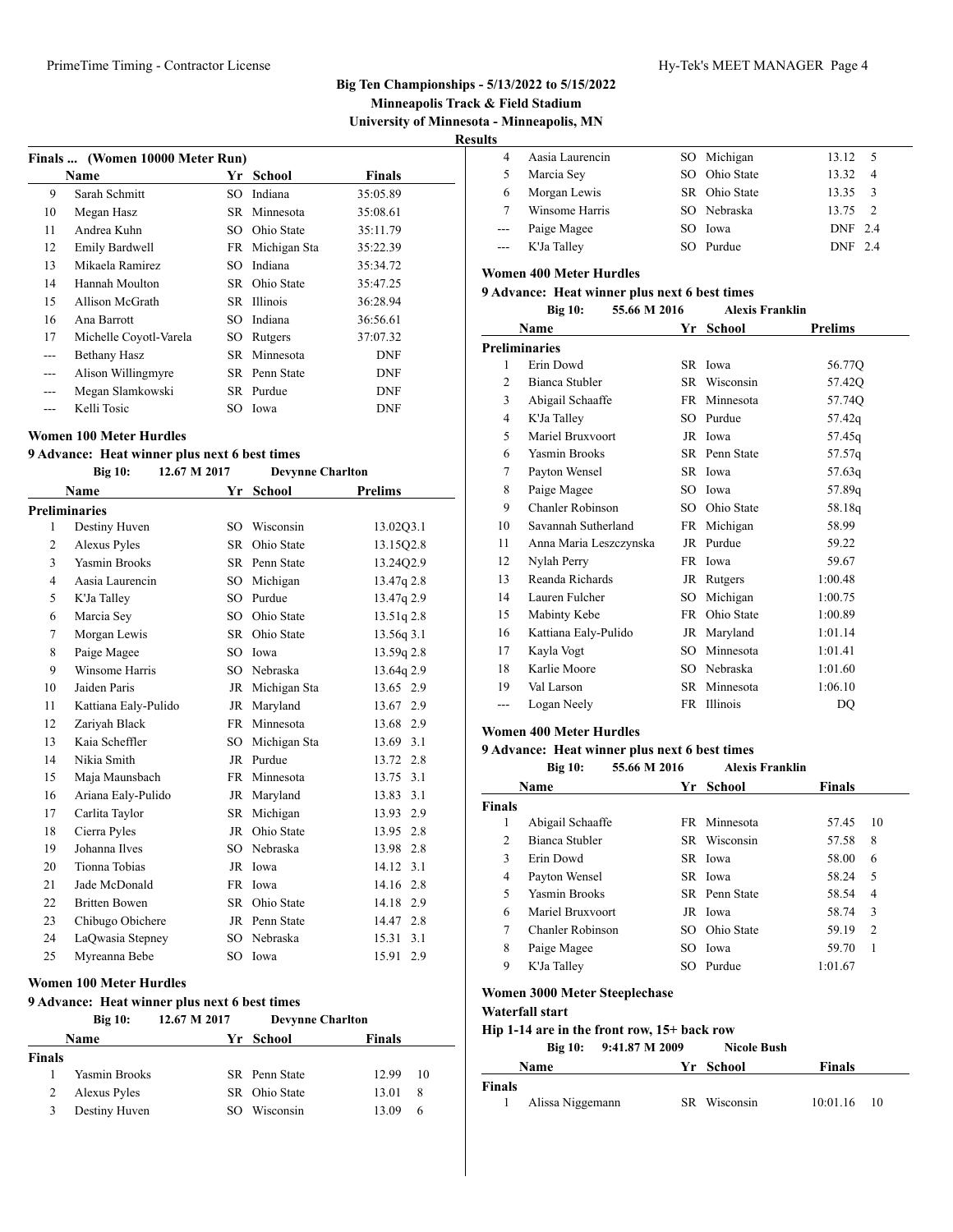**Minneapolis Track & Field Stadium**

**University of Minnesota - Minneapolis, MN**

|        | Finals  (Women 3000 Meter Steeplechase) |                       |                            |                |
|--------|-----------------------------------------|-----------------------|----------------------------|----------------|
|        | Name                                    | Yr School             | <b>Finals</b>              |                |
| 2      | Kayla Windemuller                       | SR Michigan           | 10:02.49                   | 8              |
| 3      | Lucinda Crouch                          | JR Wisconsin          | 10:13.15                   | 6              |
| 4      | Katelyn Stewart-Barnett                 | FR Michigan Sta       | 10:15.69                   | 5              |
| 5      | Alice Hill                              | SR Michigan           | 10:18.50                   | 4              |
| 6      | <b>Faith DeMars</b>                     | FR Penn State         | 10:26.78                   | 3              |
| 7      | Emma Milburn                            | JR Illinois           | 10:26.85                   | $\overline{c}$ |
| 8      | Makenna Krebs                           | SO Penn State         | 10:29.85                   | 1              |
| 9      | Peyton Sippy                            | SO Wisconsin          | 10:35.43                   |                |
| 10     | Lou Mialhe                              | SR Rutgers            | 10:35.73                   |                |
| 11     | Abby Kohut-Jackson                      | SR Minnesota          | 10:36.08                   |                |
| 12     | Taylor Kreitinger                       | FR Minnesota          | 10:40.21                   |                |
| 13     | Ayah Aldadah                            | SO Illinois           | 10:40.69                   |                |
| 14     | Taya Skelton                            | SO Nebraska           | 10:41.23                   |                |
| 15     | Alyssa Skorge                           | SO Indiana            | 10:43.61                   |                |
| 16     | Sam Poglitsch                           | FR Illinois           | 10:44.76                   |                |
| 17     | Maggie Gamboa                           | FR Illinois           | 10:46.43                   |                |
| 18     | <b>Brooke McKee</b>                     | JR Iowa               | 10:48.19                   |                |
| 19     | Jordan Williams                         | SR Penn State         | 10:55.55                   |                |
| 20     | Hannah Godwin                           | FR Nebraska           | 10:59.12                   |                |
| 21     | Brynna McQuillen                        | SO Nebraska           | 11:02.89                   |                |
| 22     | <b>Brianne Brewster</b>                 | FR Minnesota          | 11:04.51                   |                |
| 23     | <b>Tate Sweenev</b>                     | JR Minnesota          |                            |                |
|        | Carissa Dock                            |                       | 11:05.85                   |                |
| ---    |                                         | SR Minnesota          | <b>DNF</b>                 |                |
|        | Linton, Manning, Cavin, Sykes<br>Team   | Relay                 | Finals                     |                |
| Finals |                                         |                       |                            |                |
| 1      | Ohio State                              |                       | 43.20M 10                  |                |
|        | 1) Yanique Dayle JR                     | 2) Anavia Battle SR   |                            |                |
|        | 3) Nya Bussey SO                        | 4) Leah Bertrand FR   |                            |                |
| 2      | Minnesota                               |                       | 44.38                      | 8              |
|        | 1) Odell Frye JR                        | 2) Akilah Lewis SO    |                            |                |
|        | 3) Lauren Hansen JR                     | 4) Amira Young JR     |                            |                |
| 3      | Iowa                                    |                       | 44.44                      | 6              |
|        | 1) Lasarah Hargrove SO                  | 2) Lia Love FR        |                            |                |
|        | 3) Erin Dowd SR                         | 4) Paige Magee SO     |                            |                |
| 4      | Purdue                                  |                       | 44.53                      | 5              |
|        | 1) Saran Kouyeth SO                     | 2) Kerris Roberts JR  |                            |                |
|        | 3) Naomi Campbell JR                    |                       | 4) Camille Christopher SR  |                |
| 5      | Rutgers                                 |                       | 45.12                      | 4              |
|        | 1) Sydney Hawkins SO                    | 2) Shanelle Colmon SO |                            |                |
|        | 3) Ajae Alvarez-Tyler JR                | 4) Icisys Sadler JR   |                            |                |
| 6      | Wisconsin                               |                       | 45.14                      | 3              |
|        | 1) Armoni Brown JR                      | 2) Kiley Robbins FR   |                            |                |
|        | 3) Destiny Huven SO                     | 4) Taylor Gilling SO  |                            |                |
| 7      | Michigan                                |                       | 45.28                      | 2              |
|        | 1) Ameia Wilson JR                      | 2) Hanna Hearn JR     |                            |                |
|        | 3) Hannah Waller SO                     | 4) BreeAna Bates FR   |                            |                |
| 8      | Maryland                                |                       | 45.76                      | 1              |
|        | 1) Jada Ellis FR                        |                       | 2) Kattiana Ealy-Pulido JR |                |
|        | 3) Ariana Ealy-Pulido JR                | 4) Jaida Smith SR     |                            |                |
|        |                                         |                       |                            |                |

| นเเร          |                                             |                          |    |
|---------------|---------------------------------------------|--------------------------|----|
| 9             | Penn State                                  | 45.80                    |    |
|               | 1) Zoey Goldstein FR                        | 2) Jane Madson SO        |    |
|               | 3) Lauren Princz FR                         | 4) Yasmin Brooks SR      |    |
| 10            | Illinois                                    | 46.02                    |    |
|               | 1) Jessica McDowell SO                      | 2) Nya Carr JR           |    |
|               | 3) Tacoria Humphrey FR                      | 4) Tori Thomas FR        |    |
|               | Michigan State                              | DQ                       |    |
|               | 1) Jaiden Paris JR                          | 2) Amani Nuels SO        |    |
|               | 3) Brooke Bogan SR                          | 4) Shakira Dancy JR      |    |
|               | Nebraska                                    | DQ                       |    |
|               | 1) Emma Algarin SR                          | 2) Kayla Hugg SO         |    |
|               | 3) Winsome Harris SO                        | 4) Riley Masten SO       |    |
|               | Women 4x400 Meter Relay                     |                          |    |
|               | Three-turn stagger                          |                          |    |
|               | <b>Big 10:</b><br>3:28.98 M 2018            | Purdue                   |    |
|               | C Abbott, B Thomas, S Black, J Mitchell     |                          |    |
|               | Team                                        | <b>Finals</b>            |    |
| <b>Finals</b> |                                             | Relay                    |    |
| 1             | Ohio State                                  | 3:31.94                  | 10 |
|               |                                             | 2) Alyssa Marsh JR       |    |
|               | 1) Chanler Robinson SO<br>3) Jaydan Wood JR | 4) Bryannia Murphy SO    |    |
| 2             | Iowa                                        | 3:33.18                  | 8  |
|               | 1) Mariel Bruxvoort JR                      | 2) Erin Dowd SR          |    |
|               | 3) Payton Wensel SR                         | 4) Tesa Roberts SO       |    |
| 3             | Minnesota                                   | 3:34.21                  | 6  |
|               | 1) Jayla Campbell SO                        | 2) Janielle Josephs SO   |    |
|               | 3) Val Larson SR                            | 4) Abigail Schaaffe FR   |    |
| 4             | Michigan                                    | 3:38.22                  | 5  |
|               | 1) Savannah Sutherland FR                   | 2) Chika Amene SR        |    |
|               | 3) Aurora Rynda SR                          | 4) Ziyah Holman SO       |    |
| 5             | Illinois                                    | 3:39.37                  | 4  |
|               | 1) Logan Neely FR                           | 2) Jessica McDowell SO   |    |
|               | 3) Olivia Howell SO                         | 4) Danni Stoughton SO    |    |
| 6             | Rutgers                                     | 3:40.06                  | 3  |
|               | 1) Charlee Crawford FR                      | 2) Shelby Whetstone SO   |    |
|               | 3) Ajae Alvarez-Tyler JR                    | 4) Reanda Richards JR    |    |
| 7             | Penn State                                  | 3:43.00                  | 2  |
|               | 1) Zoey Goldstein FR                        | 2) Jane Madson SO        |    |
|               | 3) Rachel Gearing JR                        | 4) Victoria Tachinski SR |    |
| 8             | Indiana                                     | 3:46.46                  | 1  |
|               | 1) Morgan Snow SO                           | 2) Maria Anderson SO     |    |
|               | 3) Kelly Mindak SR                          | 4) Elizabeth Stanhope FR |    |
| 9.            | Maryland                                    | 3:46.72                  |    |
|               | 1) Kattiana Ealy-Pulido JR                  | 2) Jaida Smith SR        |    |
|               | 3) Ariana Ealy-Pulido JR                    | 4) Kasey Ebb SR          |    |
| 10            | Nebraska                                    | 3:47.37                  |    |
|               | 1) Kayla Hugg SO                            | 2) Karlie Moore SO       |    |
|               | 3) Winsome Harris SO                        | 4) Emma Algarin SR       |    |
| 11            | Wisconsin                                   | 3:47.47                  |    |
|               | 1) Ali Dorn SO                              | 2) Danielle Bellino SO   |    |
|               | 3) Cailyn Biegalski SR                      | 4) Bianca Stubler SR     |    |
| 12            | Michigan State                              | 3:49.99                  |    |
|               | 1) Katelyn Stewart-Barnett FR               | 2) Katie Osika SO        |    |
|               | 3) Haley Rathwell SR                        | 4) Shakira Dancy JR      |    |
|               |                                             |                          |    |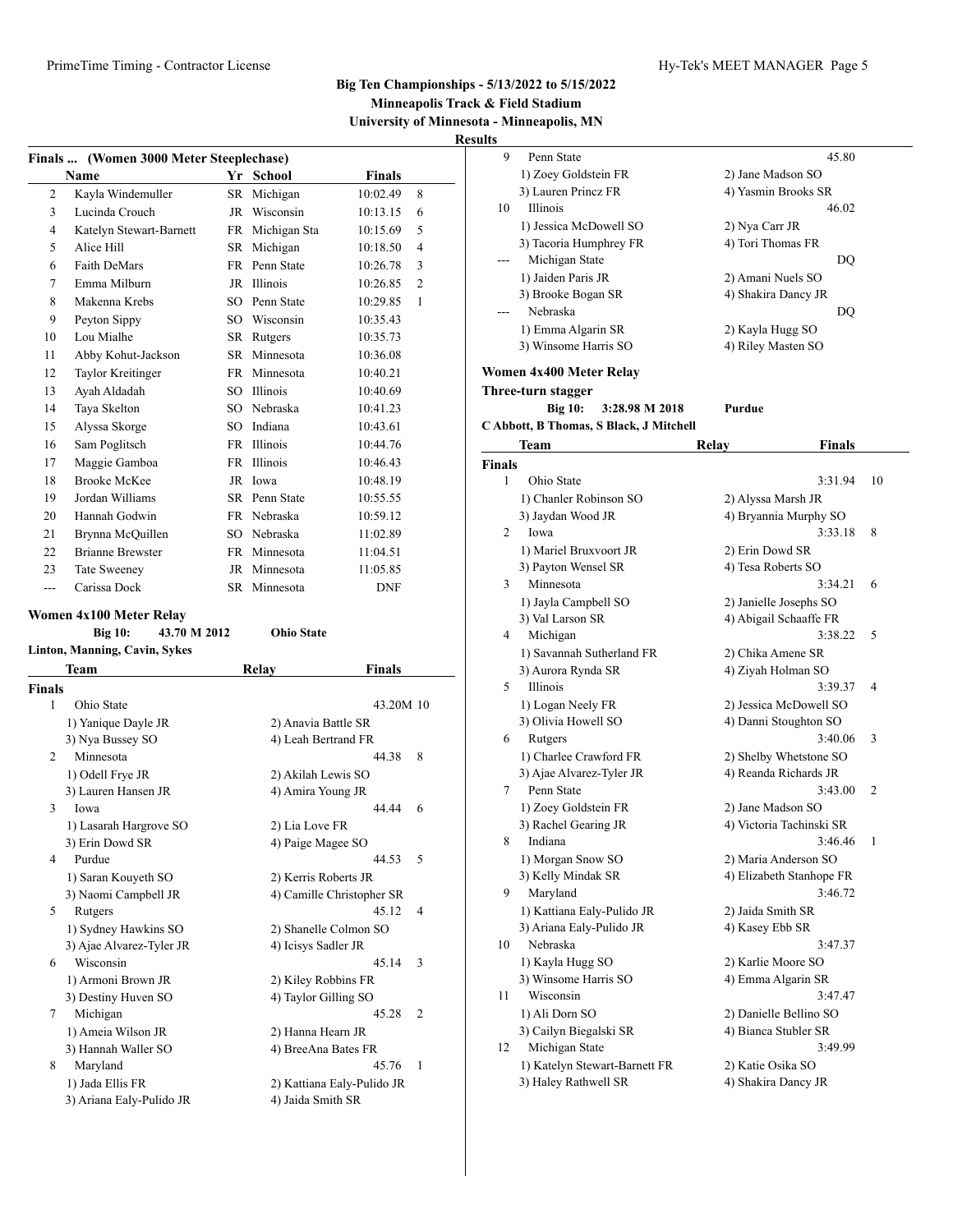**Finals ... (Women 4x400 Meter Relay)**

## **Big Ten Championships - 5/13/2022 to 5/15/2022**

## **Minneapolis Track & Field Stadium**

**University of Minnesota - Minneapolis, MN**

**Results**

| 19    | Carena Nottoli      | JR Penn State   | 3.83 <sub>m</sub> |
|-------|---------------------|-----------------|-------------------|
| $  -$ | Sophia Franklin     | SR Michigan Sta | NH                |
| $---$ | <b>Jess Streepy</b> | SO Illinois     | NH                |
| $-$   | AnneMarie Moses     | JR Ohio State   | NH                |
|       | Jessica Gardner     | SO Nebraska     | NH                |

## **Women High Jump**

## **Progressions: 1.65, 1.70, 1.73, 1.76, 1.79 +3cm**

|               | <b>Big 10:</b>      | 1.88m M 1995 | Corissa Yasen   |                   |                |
|---------------|---------------------|--------------|-----------------|-------------------|----------------|
|               | Name                | Yr           | School          | Finals            |                |
| <b>Finals</b> |                     |              |                 |                   |                |
| 1             | Jenna Rogers        |              | FR Nebraska     | 1.82 <sub>m</sub> | 10             |
| 2             | Nyalaam Jok         | FR           | Minnesota       | 1.79m             | 8              |
| 3             | Amaya Ugarte        | SO           | Ohio State      | 1.79 <sub>m</sub> | 6              |
| 4             | Cecelia Bacon       | JR           | Penn State      | 1.76m             | 5              |
| 5             | Madison Yerigan     | SR           | Nebraska        | 1.76m             | 3.5            |
| 5             | <b>Riley Masten</b> | SO           | Nebraska        | 1.76m             | 3.5            |
| 7             | Brooklyn Miller     | FR           | Nebraska        | 1.76m             | $\overline{c}$ |
| 8             | Alivia Ash          | SR           | Rutgers         | 1.76m             | 1              |
| 9             | Tacoria Humphrey    | FR           | <b>Illinois</b> | 1.73m             |                |
| 9             | Mahogany Jenkins    | SO           | Indiana         | 1.73m             |                |
| 11            | Kristin Higgins     | SR.          | <b>Illinois</b> | 1.73 <sub>m</sub> |                |
| 12            | Hope Purcell        | JR           | Indiana         | 1.70 <sub>m</sub> |                |
| 13            | Alexis Zatta        |              | SR Purdue       | 1.70 <sub>m</sub> |                |
| 13            | Madi Scholl         | JR           | Nebraska        | 1.70 <sub>m</sub> |                |
| 15            | Day'Anna Marr       | FR           | Michigan Sta    | 1.70 <sub>m</sub> |                |
| 15            | Kate Willshaw       |              | JR Penn State   | 1.70 <sub>m</sub> |                |
| 17            | Maria Gorham        | SR           | Iowa            | 1.65m             |                |
|               | Kenli Nettles       | FR.          | <b>Illinois</b> | NΗ                |                |
|               | Carlie Wilson       | SΟ           | Penn State      | NΗ                |                |
|               |                     |              |                 |                   |                |

**Team Relay Finals** --- Purdue DQ 1) K'Ja Talley SO 2) Cierra Williams SO 3) Saran Kouyeth SO 4) Shianne Dacosta FR

## **Women Pole Vault**

#### **Progressions: 3.83, 3.98, 4.08, 4.18, 4.23 +5cm Big 10: 4.43m M 2017 Sydney Clute**

| DIE 10:              |     |                                                         |                                       |     |
|----------------------|-----|---------------------------------------------------------|---------------------------------------|-----|
| Name                 |     | School                                                  | Finals                                |     |
| Finals               |     |                                                         |                                       |     |
| Chloe Timberg        | FR. | Rutgers                                                 | 4.28 <sub>m</sub>                     | 10  |
| Alexys Berger        | SO  | Minnesota                                               | 4.28 <sub>m</sub>                     | 8   |
| Tori Thomas          | FR. | Illinois                                                | 4.23m                                 | 6   |
| Hailey Zurich        | SO. | Penn State                                              | 4.18m                                 | 5   |
| Anna Watson          | JR  | Indiana                                                 | 4.18 <sub>m</sub>                     | 4   |
| Julia Moore          | FR. | Wisconsin                                               | 4.08m                                 | 3   |
| Abigail Kuhn         | SO  | Ohio State                                              | 4.08 <sub>m</sub>                     | 1.5 |
| Katie Jones          | SR. | Penn State                                              | 4.08 <sub>m</sub>                     | 1.5 |
|                      | SR  | Nebraska                                                | 4.08m                                 |     |
| Jessica Mercier      | JR  | Michigan                                                | 4.08 <sub>m</sub>                     |     |
| Mia Manson           | SO  | Michigan                                                | 3.98m                                 |     |
| <b>Tia Dorshorst</b> | SO. | Wisconsin                                               | 3.98m                                 |     |
| Jessica Bray         | SR  | Purdue                                                  | 3.98m                                 |     |
| Brooke Tjerrild      | SR  | Michigan                                                | 3.98m                                 |     |
| Cate Visscher        | JR  | Michigan                                                | 3.83 <sub>m</sub>                     |     |
| Kenzi Kluge          | FR. | Wisconsin                                               | 3.83 <sub>m</sub>                     |     |
|                      | SR  | Michigan Sta                                            | 3.83 <sub>m</sub>                     |     |
|                      | SR  | Wisconsin                                               | 3.83 <sub>m</sub>                     |     |
| Kelsey Rothas        | SO  | Illinois                                                | 3.83 <sub>m</sub>                     |     |
|                      |     | Andrianna Jacobs<br>Calli Ostapowicz<br>Hailey Orlowski | 4.43111 M ZUI /<br>Sydney Clute<br>Yr |     |

## **Women Long Jump**

## **Top 9 Advance to Finals**

|                | 6.55m M 2018<br><b>Big 10:</b> |     | <b>Jahisha Thomas</b> |                   |                |
|----------------|--------------------------------|-----|-----------------------|-------------------|----------------|
|                | Name                           | Yr  | <b>School</b>         | Finals            |                |
| <b>Finals</b>  |                                |     |                       |                   |                |
| 1              | Alexus Pyles                   |     | SR Ohio State         | 6.22m             | 10             |
| $\overline{2}$ | LaQwasia Stepney               | SO. | Nebraska              | 6.21 <sub>m</sub> | 8              |
| 3              | Paola Fernandez-Sola           | JR  | Indiana               | 6.09 <sub>m</sub> | 6              |
| $\overline{4}$ | Ameia Wilson                   | JR  | Michigan              | 6.08 <sub>m</sub> | 5              |
| 5              | Hannah Morris                  | JR  | Minnesota             | 6.01 <sub>m</sub> | $\overline{4}$ |
| 6              | Breana Gambrell                |     | JR Penn State         | 5.99m             | 3              |
| 7              | Cierra Pyles                   | JR  | Ohio State            | 5.98m             | $\overline{2}$ |
| 8              | Chloe Royce                    | SO. | Penn State            | 5.84m             | $\mathbf{1}$   |
| 9              | Jaimie Robinson                |     | JR Ohio State         | $5.82m$ 2.0       |                |
| 10             | <b>Tesia Thomas</b>            | SO. | Penn State            | 5.75m             | -1.9           |
| 11             | Zionn Pearson                  |     | JR Nebraska           | 5.71m 0.1         |                |
| 12             | Camille Osborne                | JR  | Illinois              | 5.70m 3.8         |                |
| 13             | Armoni Brown                   |     | JR Wisconsin          | $5.69m$ 3.1       |                |
| 13             | Hannah Waller                  | SO  | Michigan              | 5.69m 0.9         |                |
| 15             | <b>Taylor Givens</b>           |     | JR Penn State         | 5.66m 3.1         |                |
| 16             | <b>Ieva</b> Turke              |     | SR Nebraska           | $5.63m$ 1.7       |                |
| 17             | Nya Carr                       | JR  | Illinois              | 5.60m 5.9         |                |
| 17             | Ashley McElmurry               | SO. | Nebraska              | 5.60m 1.4         |                |
| 19             | Jacqueline Simmons             |     | SR Rutgers            | 5.52m 5.6         |                |
| 20             | Olivia Lopez                   | JR  | Michigan Sta          | 5.45m 3.4         |                |
| 21             | Mia Abraham                    | FR  | <b>Illinois</b>       | 5.42m 1.5         |                |
| 22             | Kristina Tossas                | SO  | Rutgers               | 5.37m 2.4         |                |
| 23             | Nicole Nguyen                  | SO  | Illinois              | 5.20m 3.4         |                |
| 24             | Chelsey Cole                   |     | SR Maryland           | 5.15m 2.2         |                |

#### **Women Triple Jump**

#### **Top 9 Advance to Finals**

|               | <b>Big 10:</b>       | 13.76m M 2017 | <b>Dannielle Gibson</b> |               |                |
|---------------|----------------------|---------------|-------------------------|---------------|----------------|
|               | Name                 |               | Yr School               | <b>Finals</b> |                |
| <b>Finals</b> |                      |               |                         |               |                |
| 1             | Jaimie Robinson      |               | <b>IR</b> Ohio State    | 13.54m        | 10             |
| 2             | Cierra Pyles         | JR            | Ohio State              | 13.18m        | 8              |
| 3             | Tiera Robinson-Jones |               | FR Minnesota            | 13.12m        | 6              |
| 4             | Ieva Turke           |               | SR Nebraska             | 13.03m        | 5              |
| 5             | Ashley McElmurry     |               | SO Nebraska             | 12.96m        | 4              |
| 6             | Riley Ammenhauser    |               | FR Michigan             | 12.92m        | 3              |
| 7             | Rieko Wilford        |               | FR Purdue               | 12.63m        | $\mathfrak{D}$ |
| 8             | Mahogany Jenkins     |               | SO Indiana              | 12.48m        | 1              |
| 9             | Tesia Thomas         |               | SO Penn State           | $12.26m$ 1.2  |                |
| 10            | Zionn Pearson        |               | JR Nebraska             | $12.23m$ 1.5  |                |
| 11            | Chelsey Cole         |               | SR Maryland             | $12.09m$ 3.0  |                |
| 12            | Claudine Smith       | SO.           | Rutgers                 | $12.03m$ 2.3  |                |
| 13            | Deborah Obadofin     |               | JR Purdue               | $12.03m$ 3.2  |                |
| 14            | Kristina Tossas      |               | SO Rutgers              | 12.02m 2.5    |                |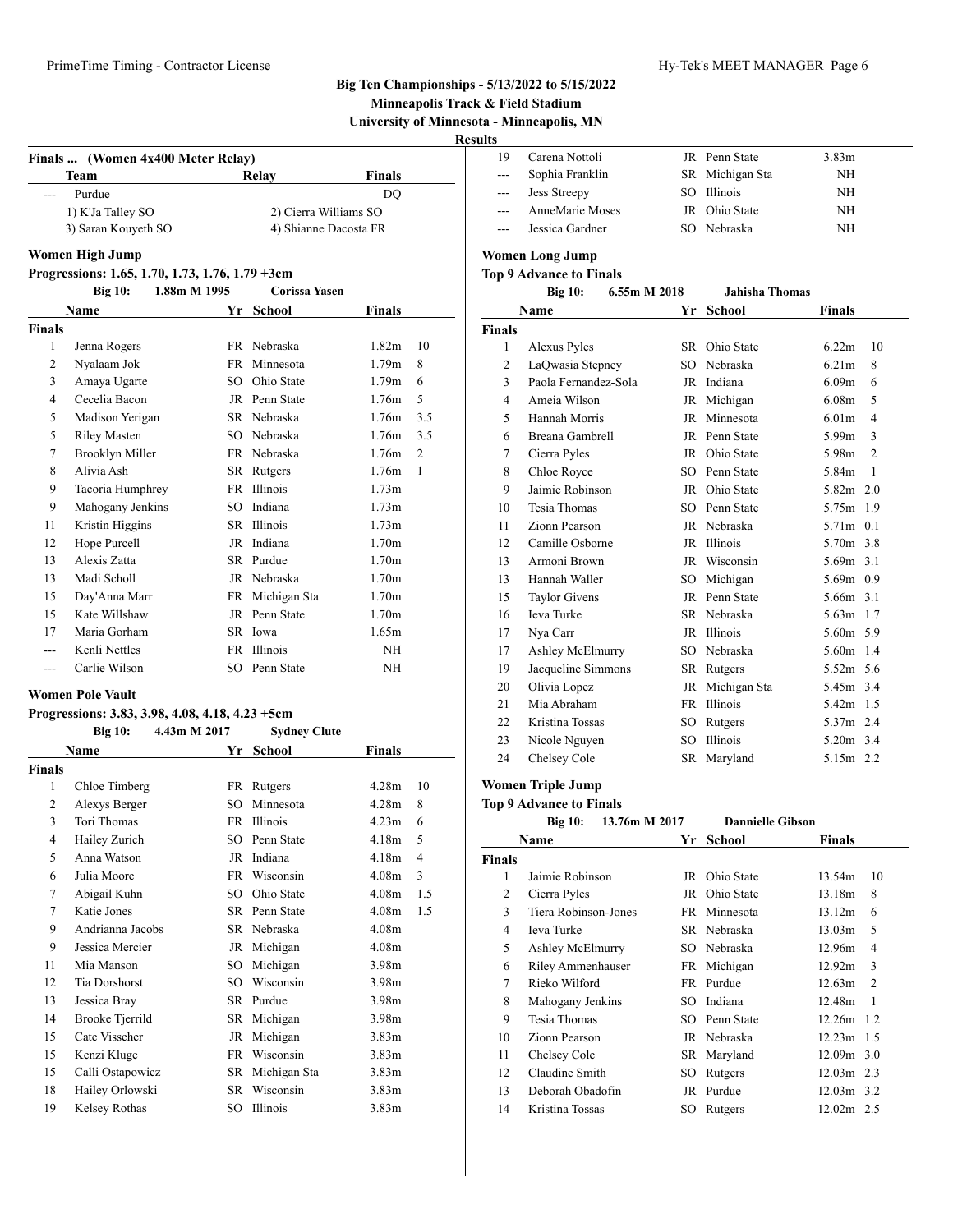**Minneapolis Track & Field Stadium University of Minnesota - Minneapolis, MN**

**Results**

|     | Finals  (Women Triple Jump) |               |               |
|-----|-----------------------------|---------------|---------------|
|     | Name                        | Yr School     | <b>Finals</b> |
| 15. | Breana Gambrell             | JR Penn State | $11.93m$ 2.6  |
|     | 16 Kayla Hutchins           | SO Iowa       | $11.92m$ 3.1  |
|     | Jade McDonald               | FR Iowa       | <b>FOUL</b>   |

## **Women Shot Put**

#### **Top 9 Advance to Finals**

|                | <b>Big 10:</b><br>19.12m M 2021 |           | <b>Adelaide Aquilla</b> |             |                |
|----------------|---------------------------------|-----------|-------------------------|-------------|----------------|
|                | Name                            | Yr        | <b>School</b>           | Finals      |                |
| <b>Finals</b>  |                                 |           |                         |             |                |
| 1              | Adelaide Aquilla                | SR.       | Ohio State              | 18.46m      | 10             |
| $\overline{2}$ | Axelina Johansson               |           | FR Nebraska             | 18.39m      | 8              |
| 3              | Josie Schaefer                  | JR        | Wisconsin               | 17.25m      | 6              |
| $\overline{4}$ | Madison Pollard                 |           | JR Indiana              | 16.96m      | 5              |
| 5              | Mallory Kauffman                |           | SO Penn State           | 16.91m      | $\overline{4}$ |
| 6              | <b>Tess Keyzers</b>             | SO.       | Minnesota               | 16.67m      | 3              |
| 7              | Jayden Ulrich                   | <b>FR</b> | Indiana                 | 16.54m      | $\overline{2}$ |
| 8              | Jasmine Van Note                | JR        | Rutgers                 | 16.28m      | 1              |
| 9              | Corinne Jemison                 | SR        | Michigan                | 16.27m      |                |
| 10             | Kat Moody                       | SO.       | Iowa                    | 16.15m      |                |
| 10             | Nya Diew                        |           | SO Nebraska             | 13.92m      |                |
| 11             | Devia Brown                     | SR.       | Minnesota               | 16.13m      |                |
| 12             | McKenzie Duwenhoegger           | FR        | Minnesota               | 15.72m      |                |
| 13             | Kalynn Meyer                    | FR.       | Nebraska                | 15.20m      |                |
| 13             | Alicia Campbell                 | SO        | Rutgers                 | 15.20m      |                |
| 15             | Lacey Stringer                  | <b>FR</b> | Ohio State              | 15.16m      |                |
| 16             | Jamie Kofron                    | SO.       | Iowa                    | 15.03m      |                |
| 17             | Chloe Lindeman                  |           | SO Wisconsin            | 14.80m      |                |
| 17             | Amanda Schaare                  | JR        | Michigan                | 14.80m      |                |
| 19             | Amaya King                      | SR        | Purdue                  | 14.32m      |                |
| 20             | Nicole Berry                    |           | JR Iowa                 | 14.22m      |                |
| 21             | Ianna Roach                     | SO.       | Iowa                    | 14.19m      |                |
| 22             | Kamryn Henderson                |           | SR Maryland             | 13.92m      |                |
| 24             | Sarah George                    | JR        | Maryland                | 13.49m      |                |
| ---            | Marika Spencer                  |           | JR Nebraska             | <b>FOUL</b> |                |
| $---$          | Makayla Hunter                  |           | FR Indiana              | <b>FOUL</b> |                |

#### **Women Discus Throw**

## **Top 9 Advance to Finals**

|               | <b>Big 10:</b>       | 62.22m M 2016 | <b>Kelsey Card</b> |               |                |
|---------------|----------------------|---------------|--------------------|---------------|----------------|
|               | Name                 | Yr            | School             | <b>Finals</b> |                |
| <b>Finals</b> |                      |               |                    |               |                |
| 1             | Jayden Ulrich        | FR.           | Indiana            | 59.01m        | 10             |
| 2             | Shelby Frank         | FR            | Minnesota          | 58.85m        | 8              |
| 3             | Adelaide Aquilla     | SR –          | Ohio State         | 57.86m        | 6              |
| 4             | Kaia Harris          | JR            | Purdue             | 54.56m        | 5              |
| 5             | Josie Schaefer       |               | JR Wisconsin       | 54.10m        | $\overline{4}$ |
| 6             | Kat Moody            | SO.           | Iowa               | 53.23m        | 3              |
| 7             | Corinne Jemison      |               | SR Michigan        | 53.09m        | $\overline{c}$ |
| 8             | Mallory Kauffman     | SO.           | Penn State         | 53.04m        | 1              |
| 9             | Marika Spencer       |               | JR Nebraska        | 49.72m        |                |
| 10            | <b>Betty Rosvold</b> |               | SO Nebraska        | 49.45m        |                |
| 11            | Amanda Schaare       |               | JR Michigan        | 49.02m        |                |
| 12            | Devia Brown          |               | SR Minnesota       | 48.97m        |                |
|               |                      |               |                    |               |                |

| 13 | Alivia Bauer     | SO Iowa         | 48.27m      |
|----|------------------|-----------------|-------------|
| 14 | Quiara Wheeler   | SR Michigan Sta | 48.02m      |
| 15 | Madison Pollard  | JR Indiana      | 47.66m      |
| 16 | Jamie Kofron     | SO Iowa         | 47.47m      |
| 17 | Kalynn Meyer     | FR Nebraska     | 46.88m      |
| 18 | Alicia Campbell  | SO Rutgers      | 46.80m      |
| 19 | Piper Klinger    | JR Penn State   | 43.75m      |
| 20 | Jasmine Van Note | JR Rutgers      | 41.57m      |
|    | Nva Diew         | SO Nebraska     | <b>FOUL</b> |
|    |                  |                 |             |

## **Women Hammer Throw**

#### **Top 9 Advance to Finals**

|                | 68.90m M 2021<br><b>Big 10:</b> |     | <b>Sade Olatoye</b> |             |                |
|----------------|---------------------------------|-----|---------------------|-------------|----------------|
|                | Name                            | Yr  | School              | Finals      |                |
| Finals         |                                 |     |                     |             |                |
| 1              | Amanda Howe                     | JR  | Iowa                | 64.84m      | 10             |
| $\overline{c}$ | Quiara Wheeler                  | SR  | Michigan Sta        | 63.95m      | 8              |
| 3              | Tess Keyzers                    | SO. | Minnesota           | 62.76m      | 6              |
| 4              | Chloe Lindeman                  | SO. | Wisconsin           | 62.47m      | 5              |
| 5              | Alice Barnsdale                 | SR  | Maryland            | 61.10m      | 4              |
| 6              | Olivia Roberts                  | SO. | Wisconsin           | 60.61m      | 3              |
| 7              | Gianna Rao                      | SR. | Penn State          | 58.67m      | $\overline{2}$ |
| 8              | Devia Brown                     | SR  | Minnesota           | 57.65m      | 1              |
| 9              | Shelby Frank                    | FR  | Minnesota           | 54.44m      |                |
| 10             | Kamryn Henderson                |     | SR Maryland         | 54.30m      |                |
| 11             | Alivia Bauer                    | SO. | Iowa                | 53.43m      |                |
| 12             | McKenzie Duwenhoegger           | FR  | Minnesota           | 52.19m      |                |
| 13             | Alicia Campbell                 | SO  | Rutgers             | 51.84m      |                |
| 14             | Lacey Stringer                  | FR  | Ohio State          | 51.74m      |                |
| 15             | Sarah George                    | JR  | Maryland            | 50.03m      |                |
| 16             | Piper Klinger                   | JR  | Penn State          | 48.21m      |                |
|                | Jessica Molina                  | SR  | Rutgers             | <b>FOUL</b> |                |

## **Women Javelin Throw**

# **Top 9 Advance to Finals**

|               | 61.57m M 2008<br>Big 10: |     | <b>Kara Patterson</b> |        |                |
|---------------|--------------------------|-----|-----------------------|--------|----------------|
|               | Name                     | Yr  | School                | Finals |                |
| <b>Finals</b> |                          |     |                       |        |                |
| 1             | Maddie Harris            | SO. | Nebraska              | 57.90m | 10             |
| 2             | Mirta Kulisic            | SO. | Nebraska              | 51.77m | 8              |
| 3             | Madison Smith            |     | SR Penn State         | 51.30m | 6              |
| 4             | Alexa Gardner            |     | JR Rutgers            | 48.08m | 5              |
| 5             | Madison Lueger           |     | SO Nebraska           | 45.92m | 4              |
| 6             | Brooklyn Miller          |     | FR Nebraska           | 43.41m | 3              |
| 7             | Makayla Hunter           | FR  | Indiana               | 41.96m | $\overline{2}$ |
| 8             | Emilie Ghalam            | SO. | Rutgers               | 39.68m | 1              |
| 9             | Ryann Brundage           | JR  | Penn State            | 39.07m |                |
| 10            | Lauren Shedleski         |     | FR Penn State         | 37.24m |                |
| 11            | Jessica Sutter           | SO. | Maryland              | 36.30m |                |
| 12            | Lillian Hill             | SR  | Maryland              | 36.24m |                |
| 13            | Alicia Campbell          | SO. | Rutgers               | 33.49m |                |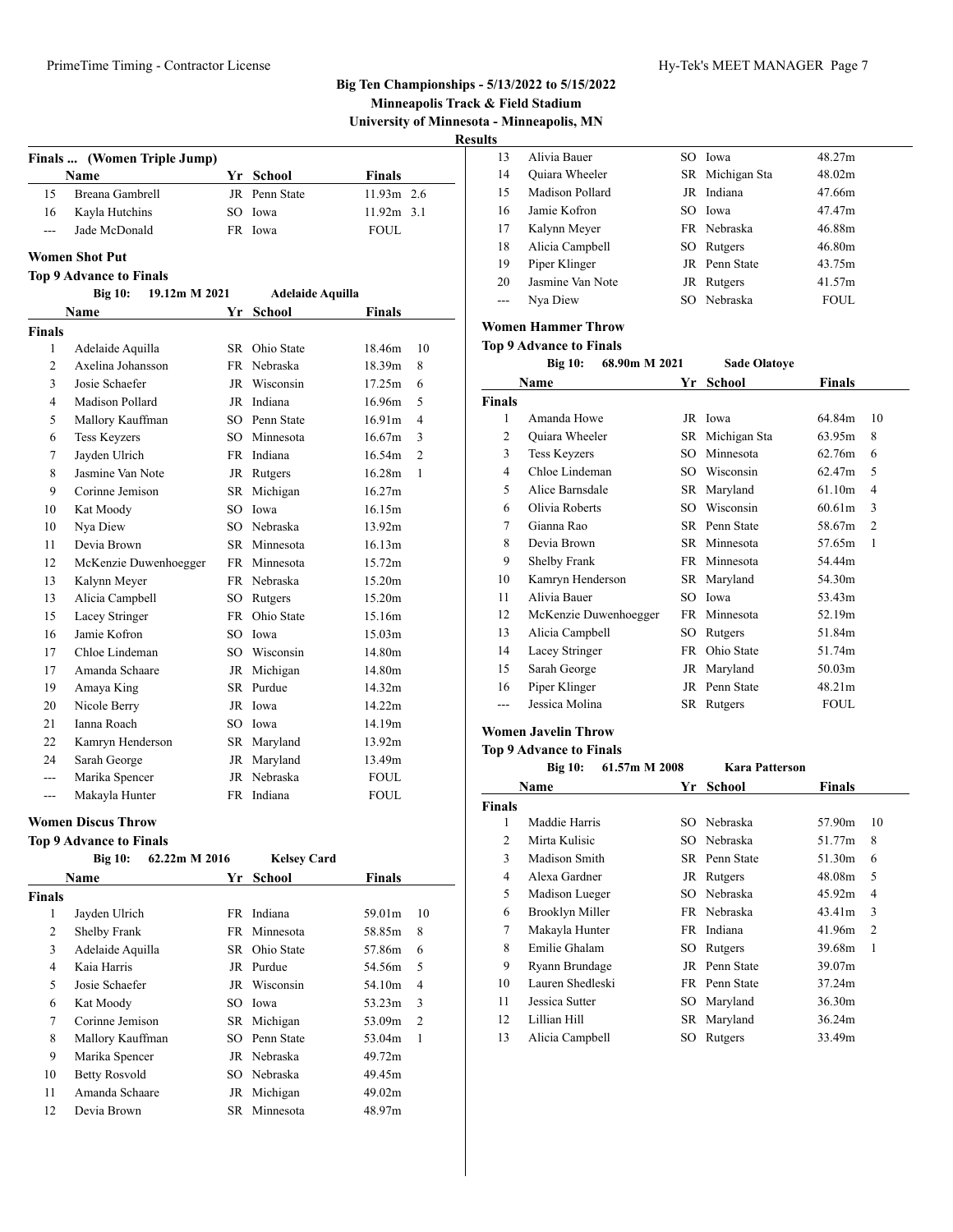**Heptathlon: #4 Women 200 Meter Dash Heptathlon**

**Name Yr** School **Finals** 

1 Alexus Pyles SR Ohio State 23.93M 987 2 Julia Hayes SO Minnesota 25.19 869 Jordan Hirsbrunner SR Wisconsin 25.30 859 Tionna Tobias JR Iowa 25.37 853 5 Chloe Royce SO Penn State 25.41 850 Kenli Nettles FR Illinois 25.43 848 Miya Brines FR Iowa 25.75 819 Theresa Mayanja SR Michigan 25.89 807 Kerrigan Myers SO Nebraska 26.13 786 Mackenzie Heyroth SO Wisconsin 26.50 754 11 Clare McNamara SO Michigan 26.52 752

**Big 10: 24.51 M**

**Finals**

#### **Big Ten Championships - 5/13/2022 to 5/15/2022**

**Minneapolis Track & Field Stadium**

**University of Minnesota - Minneapolis, MN**

**Results**

## **Heptathlon: #2 Women High Jump Heptathlon Big 10: 1.77m M Name Yr School Finals Finals** Kenli Nettles FR Illinois 1.71m 867 Avery Budz FR Michigan Sta 1.65m 795 Alexus Pyles SR Ohio State 1.65m 795 Kerrigan Myers SO Nebraska 1.65m 795 Tionna Tobias JR Iowa 1.65m 795 Jordan Hirsbrunner SR Wisconsin 1.65m 795 Mackenzie Heyroth SO Wisconsin 1.65m 795 8 Clare McNamara SO Michigan 1.62m 759

# Avery Budz FR Michigan Sta 26.75 733

#### **Heptathlon: #7 Women 800 Meter Run Heptathlon M**

| <b>Big 10:</b> | 2:14.98 |
|----------------|---------|
|----------------|---------|

|               | <b>Name</b>        |     | Yr School       | <b>Finals</b> |     |
|---------------|--------------------|-----|-----------------|---------------|-----|
| <b>Finals</b> |                    |     |                 |               |     |
| 1             | Chloe Royce        |     | SO Penn State   | 2:15.74       | 882 |
| 2             | Jordan Hirsbrunner | SR  | Wisconsin       | 2:18.09       | 850 |
| 3             | Kenli Nettles      | FR. | <b>Illinois</b> | 2:21.46       | 804 |
| 4             | Clare McNamara     | SO  | Michigan        | 2:23.29       | 779 |
| 5             | Mackenzie Heyroth  | SO  | Wisconsin       | 2:23.82       | 772 |
| 6             | Tionna Tobias      |     | JR Iowa         | 2:28.58       | 711 |
| 7             | Alexus Pyles       | SR  | - Ohio State    | 2:30.26       | 690 |
| 8             | Theresa Mayanja    |     | SR Michigan     | 2:34.09       | 643 |
| 9             | Avery Budz         |     | FR Michigan Sta | 2:35.50       | 626 |
| 10            | Julia Hayes        | SO. | Minnesota       | 2:40.95       | 562 |
| 11            | Kerrigan Myers     |     | SO Nebraska     | 2:44.19       | 526 |
| ---           | Miya Brines        |     | FR Iowa         | <b>DNF</b>    |     |

#### **Heptathlon: #1 Women 100 Meter Hurdles Heptathlon**

#### **Big 10: 13.37 M**

|                | <b>Name</b>        | Yr   | <b>School</b>   | <b>Finals</b> |       |
|----------------|--------------------|------|-----------------|---------------|-------|
| <b>Finals</b>  |                    |      |                 |               |       |
| 1              | Alexus Pyles       |      | SR Ohio State   | 13.10         | 1,109 |
| $\overline{2}$ | Tionna Tobias      |      | JR Iowa         | 13.68         | 1,024 |
| 3              | Kerrigan Myers     | SO.  | Nebraska        | 14.01         | 977   |
| 4              | Theresa Mayanja    |      | SR Michigan     | 14.04         | 973   |
| 5              | Miya Brines        | FR - | Iowa            | 14.09         | 966   |
| 6              | Mackenzie Heyroth  | SO.  | Wisconsin       | 14.22         | 947   |
| 7              | Kenli Nettles      | FR   | <b>Illinois</b> | 14.34         | 931   |
| 8              | Jordan Hirsbrunner |      | SR Wisconsin    | 14.38         | 925   |
| 9              | Julia Hayes        | SO.  | Minnesota       | 14.51         | 907   |
| 10             | Chloe Royce        | SO.  | Penn State      | 14.56         | 901   |
| 11             | Clare McNamara     | SО   | Michigan        | 16.60         | 642   |
| 12             | Avery Budz         |      | FR Michigan Sta | 18.19         | 469   |

#### **Heptathlon: #5 Women Long Jump Heptathlon**

**Big 10: 6.16m M**

|               | Name               | Yr  | <b>School</b>        | Finals            |     |
|---------------|--------------------|-----|----------------------|-------------------|-----|
| <b>Finals</b> |                    |     |                      |                   |     |
| 1             | Alexus Pyles       |     | <b>SR</b> Ohio State | 6.20m             | 912 |
| 2             | Chloe Royce        |     | SO Penn State        | 5.84m             | 801 |
| 3             | Tionna Tobias      |     | JR Iowa              | 5.55m             | 715 |
| 4             | Kenli Nettles      |     | FR Illinois          | 5.40m             | 671 |
| 5             | Miya Brines        |     | FR Iowa              | 5.35m             | 657 |
| 6             | Kerrigan Myers     |     | SO Nebraska          | 5.34m             | 654 |
| 7             | Clare McNamara     |     | SO Michigan          | 5.29m             | 640 |
| 8             | Mackenzie Heyroth  | SO. | Wisconsin            | 5.28m             | 637 |
| 9             | Julia Hayes        | SO. | Minnesota            | 5.25m             | 628 |
| 9             | Jordan Hirsbrunner |     | SR Wisconsin         | 5.25m             | 628 |
| 11            | Theresa Mayanja    |     | SR Michigan          | 4.93 <sub>m</sub> | 540 |
| 12            | Avery Budz         | FR  | Michigan Sta         | 4.80 <sub>m</sub> | 506 |

8 Chloe Royce SO Penn State 1.62m 759 Julia Hayes SO Minnesota 1.59m 724 Theresa Mayanja SR Michigan 1.59m 724 Miya Brines FR Iowa 1.56m 689

#### **Heptathlon: #3 Women Shot Put Heptathlon**

**Big 10: 13.81m M**

|                | Name               | Yr  | <b>School</b>   | Finals             |     |
|----------------|--------------------|-----|-----------------|--------------------|-----|
| <b>Finals</b>  |                    |     |                 |                    |     |
| 1              | Jordan Hirsbrunner |     | SR Wisconsin    | 12.92m             | 722 |
| $\overline{c}$ | Clare McNamara     | SO. | Michigan        | 12.67m             | 706 |
| 3              | Mackenzie Heyroth  | SO. | Wisconsin       | 12.29m             | 680 |
| 4              | Theresa Mayanja    |     | SR Michigan     | 12.07m             | 666 |
| 5              | Chloe Royce        | SO. | Penn State      | 11.22m             | 610 |
| 6              | Kenli Nettles      |     | FR Illinois     | 11.17m             | 606 |
| 7              | Tionna Tobias      |     | JR Iowa         | 10.86m             | 586 |
| 8              | Alexus Pyles       |     | SR Ohio State   | 10.07 <sub>m</sub> | 534 |
| 9              | Avery Budz         |     | FR Michigan Sta | 9.65m              | 507 |
| 10             | Kerrigan Myers     | SO. | Nebraska        | 9.63 <sub>m</sub>  | 505 |
| 11             | Miya Brines        |     | FR Iowa         | 9.12 <sub>m</sub>  | 472 |
| 12             | Julia Hayes        | SО  | Minnesota       | 7.71 <sub>m</sub>  | 381 |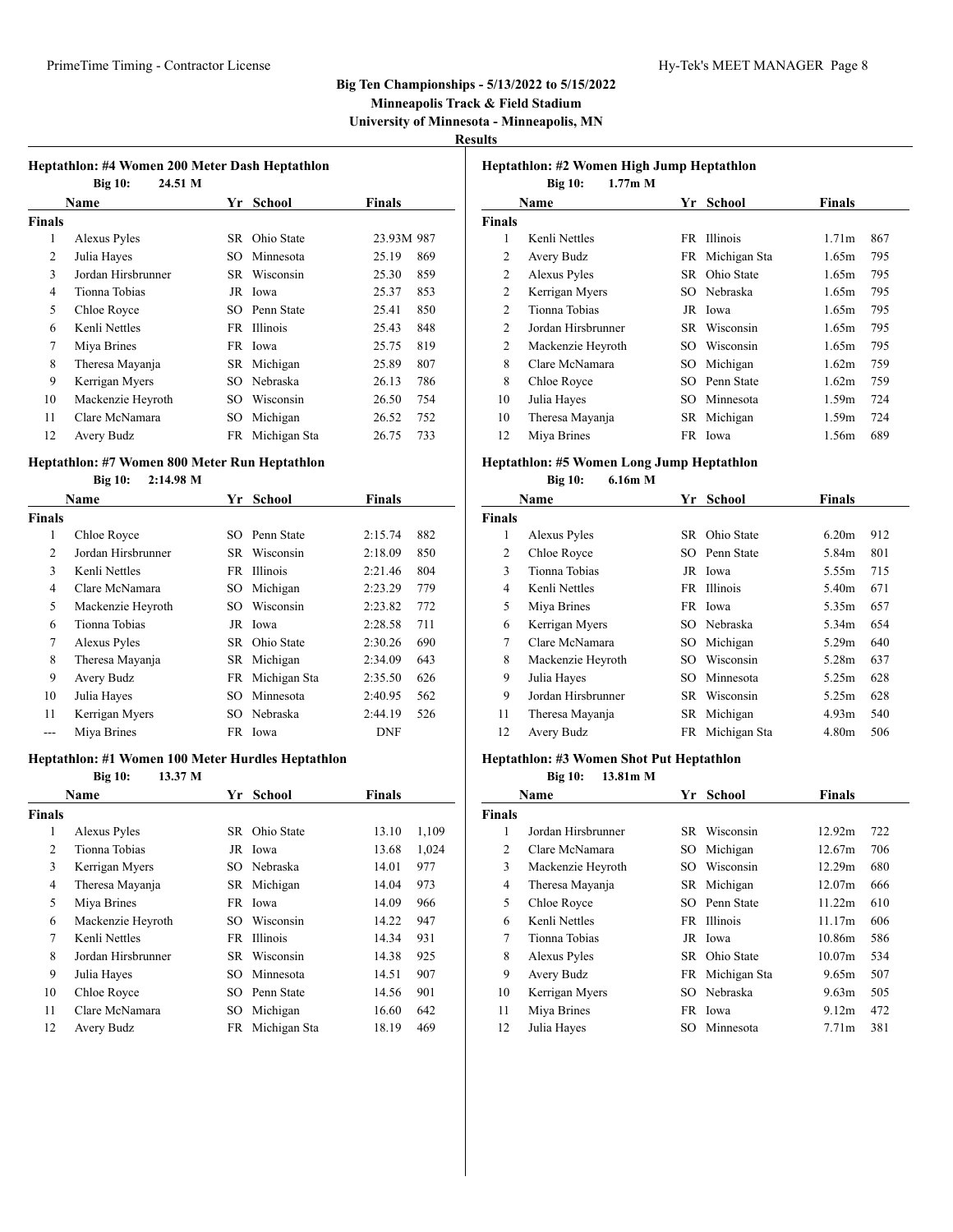**Minneapolis Track & Field Stadium University of Minnesota - Minneapolis, MN**

**Results**

| 16 | James Bivins         |    | FR Rutgers      | 10.51 2.3 |  |
|----|----------------------|----|-----------------|-----------|--|
| 17 | <b>Bret Dannis</b>   | JR | Illinois        | 10.52 2.3 |  |
| 18 | Dacorey Ware         |    | FR Illinois     | 10.55 2.0 |  |
| 19 | Declan Rustay        |    | JR Illinois     | 10.56 2.3 |  |
| 20 | A'Nan Bridgett       |    | JR Rutgers      | 10.56 2.0 |  |
| 21 | Joseph Ewan          |    | JR Maryland     | 10.59 3.4 |  |
| 22 | Antonio Postell      |    | SO Michigan Sta | 10.60 3.4 |  |
| 23 | Carlon Hosten        |    | SO Minnesota    | 10.63 2.3 |  |
| 24 | Devin Augustine      |    | FR Minnesota    | 10.65 3.4 |  |
| 25 | Tyneilus Morrow      |    | SO Purdue       | 10.66 3.4 |  |
| 26 | <b>Trey Gardette</b> |    | FR Ohio State   | 10.68 3.2 |  |
| 27 | Khalid Mahamat       |    | FR Penn State   | 10.69 3.2 |  |
| 28 | Cameron Vereen       |    | SR Maryland     | 10.71 3.2 |  |
| 29 | Ezra Lewellen        | FR | Purdue          | 10.74 2.0 |  |
| 30 | Justin Becker        |    | JR Purdue       | 10.77 2.0 |  |
| 31 | Matthew Brown        |    | JR Nebraska     | 10.89 2.0 |  |
| 32 | Aarron Westmoreland  |    | JR Minnesota    | 10.91 3.2 |  |

## **Men 100 Meter Dash**

## **9 Advance: Heat winner plus next 5 best times**

|                | $Big$ 10:           | 10.05 M 2017 | <b>Deshawn Marshall</b> |                         |
|----------------|---------------------|--------------|-------------------------|-------------------------|
|                | <b>Name</b>         |              | Yr School               | <b>Finals</b>           |
| <b>Finals</b>  |                     |              |                         |                         |
|                | Eric Harrison       |              | SR Ohio State           | 10.02<br>10             |
| $\mathfrak{D}$ | Rikkoi Brathwaite   |              | JR Indiana              | 8<br>10.11              |
| 3              | Lawrence Johnson    |              | JR Wisconsin            | 10.12<br>6              |
| 4              | Antonio Mitchell II |              | SR Purdue               | 10.12<br>-5             |
| 5              | Kion Benjamin       |              | SO Minnesota            | 10.14<br>4              |
| 6              | Antonio Laidler     |              | SO Indiana              | 3<br>10.23              |
| 7              | Ka'mere Day         |              | SO Penn State           | $\mathfrak{D}$<br>10.25 |
| 8              | Praise Olatoke      |              | JR Ohio State           | 10.27<br>1              |
| 9              | Austin Kresley      |              | SO Iowa                 | $10.35$ 3.1             |
|                |                     |              |                         |                         |

#### **Men 200 Meter Dash**

#### **9 Advance: Heat winner plus next 5 best times**

**Big 10: 19.87 M 2017 Malik Moffett**

| Name                |     | School     | Prelims                                                      |  |  |  |  |  |
|---------------------|-----|------------|--------------------------------------------------------------|--|--|--|--|--|
| Preliminaries       |     |            |                                                              |  |  |  |  |  |
| Eric Harrison       | SR. | Ohio State | 20.40Q0.5                                                    |  |  |  |  |  |
| Antonio Mitchell II |     |            | 20.69Q1.3                                                    |  |  |  |  |  |
| Khullen Jefferson   | SO. | Iowa       | 20.75Q0.9                                                    |  |  |  |  |  |
| Kion Benjamin       | SO  | Minnesota  | 20.79Q1.6                                                    |  |  |  |  |  |
| Lawrence Johnson    |     | Wisconsin  | 20.79q0.9                                                    |  |  |  |  |  |
| Nadale Buntin       | JR  | Rutgers    | 20.93q0.9                                                    |  |  |  |  |  |
| Antonio Laidler     | SO. | Indiana    | $21.01q$ 1.6                                                 |  |  |  |  |  |
| Praise Olatoke      |     | Ohio State | 21.02q 1.6                                                   |  |  |  |  |  |
| Kenny Benton        | SR  | Indiana    | $21.04q$ 0.5                                                 |  |  |  |  |  |
| Austin Kresley      | SO  | Iowa       | 21.07 1.3                                                    |  |  |  |  |  |
| Devin Augustine     |     |            | 21.16 0.5                                                    |  |  |  |  |  |
| <b>Gratt Reed</b>   |     |            | 21.18 0.5                                                    |  |  |  |  |  |
| Ka'mere Day         | SO. | Penn State | 1.3<br>21.21                                                 |  |  |  |  |  |
| Justin Becker       | JR  | Purdue     | 21.31<br>0.9                                                 |  |  |  |  |  |
| Alex Nelson         | JR  | Nebraska   | 21.34<br>1.6                                                 |  |  |  |  |  |
| Zidane Brown        | FR. | Ohio State | 21.35<br>1.3                                                 |  |  |  |  |  |
| Dacorey Ware        |     | Illinois   | 21.43<br>0.9                                                 |  |  |  |  |  |
|                     |     |            | Yr<br>SR Purdue<br>JR<br>JR<br>FR Minnesota<br>JR Iowa<br>FR |  |  |  |  |  |

| Heptathlon: #6 Women Javelin Throw Heptathlon |                                    |     |                 |                    |     |  |  |
|-----------------------------------------------|------------------------------------|-----|-----------------|--------------------|-----|--|--|
|                                               | 44.75m M<br><b>Big 10:</b><br>Name | Yr  | School          | <b>Finals</b>      |     |  |  |
| <b>Finals</b>                                 |                                    |     |                 |                    |     |  |  |
| 1                                             | Jordan Hirsbrunner                 | SR  | Wisconsin       | 40.25m             | 672 |  |  |
| 2                                             | Mackenzie Heyroth                  | SO. | Wisconsin       | 39.78m             | 663 |  |  |
| 3                                             | Alexus Pyles                       | SR. | Ohio State      | 36.29m             | 596 |  |  |
| 4                                             | Clare McNamara                     | SО  | Michigan        | 33.74m             | 548 |  |  |
| 5                                             | Theresa Mayanja                    | SR. | Michigan        | 32.76m             | 529 |  |  |
| 6                                             | Kerrigan Myers                     | SO. | Nebraska        | 31.42m             | 504 |  |  |
| 7                                             | Kenli Nettles                      |     | FR Illinois     | 30.67m             | 489 |  |  |
| 8                                             | Tionna Tobias                      |     | JR Iowa         | 28.06m             | 440 |  |  |
| 9                                             | Avery Budz                         |     | FR Michigan Sta | 25.27m             | 387 |  |  |
| 10                                            | Miya Brines                        | FR. | Iowa            | 23.64m             | 357 |  |  |
| 11                                            | Chloe Royce                        | SO. | Penn State      | 23.20m             | 349 |  |  |
| 12                                            | Julia Hayes                        | SO. | Minnesota       | 19.32 <sub>m</sub> | 276 |  |  |

# **Women Heptathlon**<br>**Big 10**

|               | <b>Big 10:</b>     | 6173 M 2018 | Georgia Ellenwood |               |                |
|---------------|--------------------|-------------|-------------------|---------------|----------------|
|               | Name               | Yr          | School            | <b>Finals</b> |                |
| <b>Finals</b> |                    |             |                   |               |                |
| 1             | Alexus Pyles       | SR          | Ohio State        | 5623          | 10             |
| 2             | Jordan Hirsbrunner | SR          | Wisconsin         | 5451          | 8              |
| 3             | Mackenzie Heyroth  | SO.         | Wisconsin         | 5248          | 6              |
| 4             | Kenli Nettles      | FR          | Illinois          | 5216          | 5              |
| 5             | Chloe Royce        | SO.         | Penn State        | 5152          | 4              |
| 6             | Tionna Tobias      |             | JR Iowa           | 5124          | 3              |
| 7             | Theresa Mayanja    |             | SR Michigan       | 4882          | $\overline{2}$ |
| 8             | Clare McNamara     |             | SO Michigan       | 4826          | 1              |
| 9             | Kerrigan Myers     | SO.         | Nebraska          | 4747          |                |
| 10            | Julia Hayes        |             | SO Minnesota      | 4347          |                |
| 11            | Avery Budz         |             | FR Michigan Sta   | 4023          |                |
| 12            | Miya Brines        |             | FR Iowa           | 3960          |                |

#### **Men 100 Meter Dash**

## **9 Advance: Heat winner plus next 5 best times**

|    | <b>Big 10:</b>        | 10.05 M 2017 | <b>Deshawn Marshall</b> |            |
|----|-----------------------|--------------|-------------------------|------------|
|    | Name                  | Yr           | School                  | Prelims    |
|    | Preliminaries         |              |                         |            |
| 1  | Eric Harrison         | SR –         | Ohio State              | 10.13Q2.3  |
| 2  | Kion Benjamin         | SO           | Minnesota               | 10.23Q2.0  |
| 3  | Rikkoj Brathwaite     | JR           | Indiana                 | 10.25Q3.4  |
| 4  | Lawrence Johnson      |              | JR Wisconsin            | 10.28Q3.2  |
| 5  | Praise Olatoke        | JR           | Ohio State              | 10.28q 2.3 |
| 6  | Antonio Mitchell II   |              | SR Purdue               | 10.31q2.0  |
| 7  | Ka'mere Day           | SO.          | Penn State              | 10.34q 3.2 |
| 8  | <b>Austin Kresley</b> | SO           | Iowa                    | 10.34q 2.3 |
| 9  | Antonio Laidler       | SO.          | Indiana                 | 10.35q3.2  |
| 10 | Finn Schirmer         | SО           | Minnesota               | 10.37 2.3  |
| 11 | Kainnan Ramsey        | SR           | Ohio State              | 10.38 3.4  |
| 12 | Nadale Buntin         | JR           | Rutgers                 | 10.40 2.0  |
| 13 | Kamari Trotz          | SO           | Maryland                | 10.42 3.2  |
| 14 | Lorenzo Paissan       | SO.          | Nebraska                | 10.42 3.4  |
| 15 | Caleb Dean            | JR           | Maryland                | 10.46 3.4  |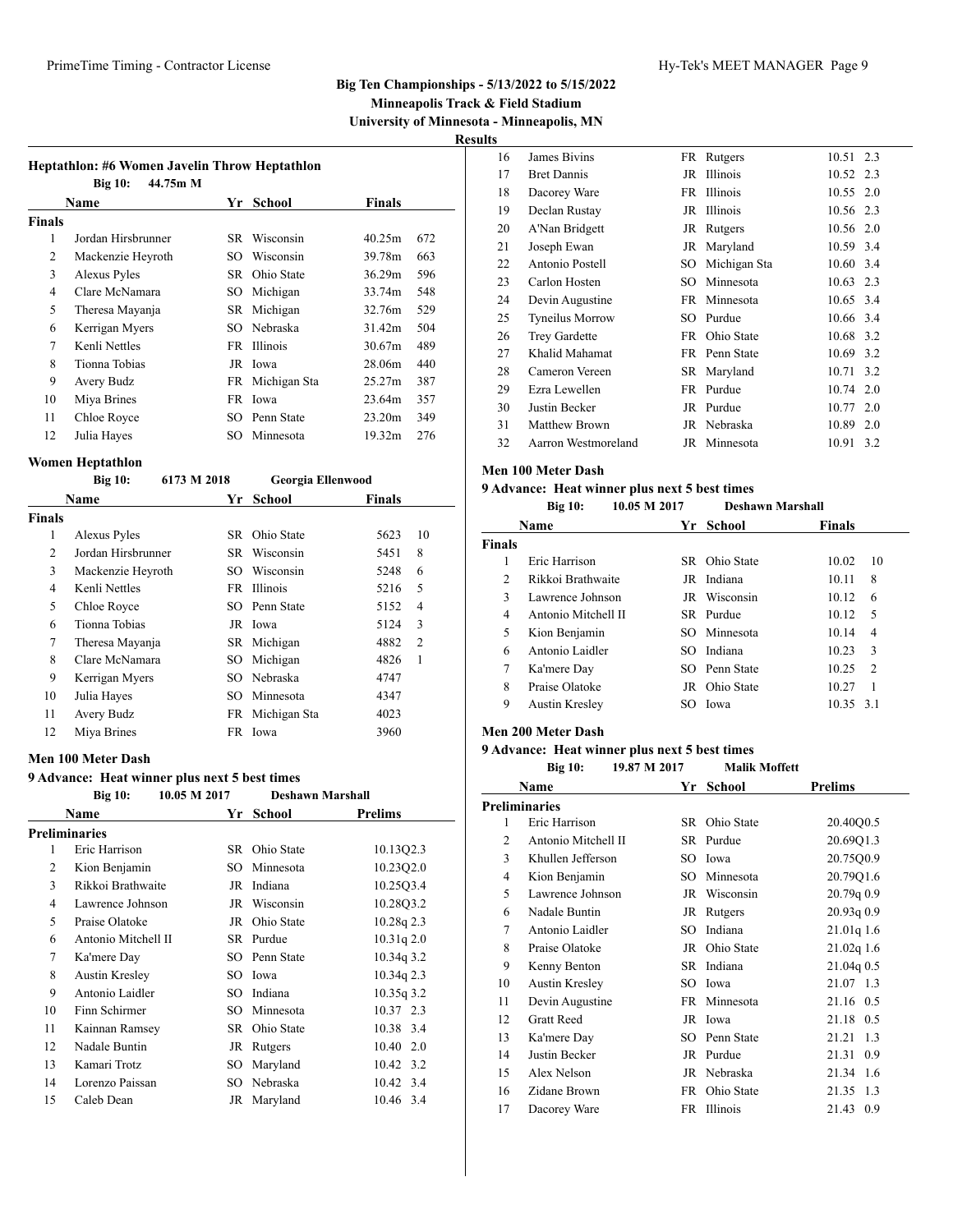**Minneapolis Track & Field Stadium**

**University of Minnesota - Minneapolis, MN**

**Results**

|    | Preliminaries  (Men 200 Meter Dash) |     |                 |                |      |  |  |  |
|----|-------------------------------------|-----|-----------------|----------------|------|--|--|--|
|    | <b>Name</b>                         |     | Yr School       | <b>Prelims</b> |      |  |  |  |
| 18 | Declan Rustay                       | JR  | <b>Illinois</b> | 21.55 0.5      |      |  |  |  |
| 19 | Colby Jennings                      |     | JR Minnesota    | 21.56 1.3      |      |  |  |  |
| 20 | Jacob Koerner                       |     | FR Michigan     | 21.57 0.9      |      |  |  |  |
| 21 | <b>Tyneilus Morrow</b>              |     | SO Purdue       | 21.59 1.3      |      |  |  |  |
| 22 | Ryan McCloskey                      |     | SO Michigan     | 21.70 1.6      |      |  |  |  |
| 23 | Ezra Lewellen                       | FR. | Purdue          | 21.79 1.3      |      |  |  |  |
| 24 | Elliott Harris                      |     | SO Wisconsin    | 21.80 1.6      |      |  |  |  |
| 25 | James Bivins                        |     | FR Rutgers      | 21.84 0.5      |      |  |  |  |
| 26 | Antonio Postell                     | SO. | Michigan Sta    | 21.85 0.5      |      |  |  |  |
| 27 | Julian Tong                         | FR. | Minnesota       | 22.04 0.9      |      |  |  |  |
| 28 | Kegan Anderson                      | SO. | <b>Illinois</b> | 22.71          | -1.6 |  |  |  |
|    | Armani Modeste                      | SO. | Ohio State      | DNF            | 1.6  |  |  |  |
|    |                                     |     |                 |                |      |  |  |  |

#### **Men 200 Meter Dash**

# **9 Advance: Heat winner plus next 5 best times**

|                | <b>Big 10:</b>      | 19.87 M 2017 | <b>Malik Moffett</b> |               |                |
|----------------|---------------------|--------------|----------------------|---------------|----------------|
|                | <b>Name</b>         |              | Yr School            | <b>Finals</b> |                |
| <b>Finals</b>  |                     |              |                      |               |                |
| 1              | Eric Harrison       |              | SR Ohio State        | 20.12         | 10             |
| $\overline{2}$ | Antonio Mitchell II |              | SR Purdue            | 20.35         | 8              |
| 3              | Lawrence Johnson    |              | JR Wisconsin         | 20.49         | 6              |
| 4              | Kion Benjamin       |              | SO Minnesota         | 20.61         | 5              |
| 5              | Praise Olatoke      |              | JR Ohio State        | 20.69         | 4              |
| 6              | Antonio Laidler     |              | SO Indiana           | 20.84         | 3              |
| 7              | Nadale Buntin       |              | JR Rutgers           | 20.92         | $\overline{2}$ |
| 8              | Khullen Jefferson   |              | SO Iowa              | 20.98         |                |
| ---            | Kenny Benton        |              | SR Indiana           | DNF           | 2.8            |

## **Men 400 Meter Dash**

#### **9 Advance: Heat winner plus next 5 best times Big 10: 44.87 M 2000 Andrew Pierce**

|                |                          | 0 1 000 |                 |                |
|----------------|--------------------------|---------|-----------------|----------------|
|                | Name                     |         | Yr School       | <b>Prelims</b> |
|                | <b>Preliminaries</b>     |         |                 |                |
| 1              | Tyler Johnson            | SR.     | Ohio State      | 45.83Q         |
| $\overline{2}$ | Dubem Amene              | SO      | Michigan        | 46.17Q         |
| 3              | Khullen Jefferson        | SO      | Iowa            | 46.28Q         |
| 4              | Terrence Muex            |         | FR Michigan Sta | 46.59Q         |
| 5              | <b>Everett Steward</b>   |         | FR Iowa         | 46.62q         |
| 6              | Korbin Martino           |         | FR Penn State   | 46.88q         |
| 7              | Zidane Brown             | FR      | Ohio State      | 46.89q         |
| 8              | Donnie James             | JR      | Ohio State      | 47.20q         |
| 9              | Kenny Benton             | SR.     | Indiana         | 47.23q         |
| 10             | Chadrick Richards        |         | FR Iowa         | 47.41          |
| 11             | James Onwuka             |         | FR Penn State   | 47.45          |
| 12             | Colby Jennings           | JR      | Minnesota       | 47.65          |
| 13             | Colin Enz                |         | JR Wisconsin    | 47.74          |
| 14             | Jason Thormo             | SO      | Illinois        | 47.78          |
| 15             | <b>Brett Otterbacher</b> |         | FR Purdue       | 47.84          |
| 16             | Amir Harris              |         | SR Purdue       | 47.86          |
| 17             | Kashief King             | SO.     | Illinois        | 47.90          |
| 18             | Savion Hebron            | SO.     | Penn State      | 48.00          |
| 19             | Tyrese Fajardo           | SR      | Ohio State      | 48.16          |
| 20             | Jacob Hyde               |         | SO Nebraska     | 48.64          |

| 21 | DeArius Clerveaux     | FR Minnesota    | 48.80 |
|----|-----------------------|-----------------|-------|
| 22 | Colin Rowe            | SR Maryland     | 48.95 |
| 23 | <b>Elliott Harris</b> | SO Wisconsin    | 48.97 |
| 24 | Lawrence Gilliam      | FR Michigan     | 49.01 |
| 25 | Evan Schuster         | SO Iowa         | 49.05 |
| 26 | Zach DiStefano        | SR Michigan Sta | 49.13 |
|    |                       |                 |       |

## **Men 400 Meter Dash**

#### **9 Advance: Heat winner plus next 5 best times**

|               | Big 10:           | 44.87 M 2000 | <b>Andrew Pierce</b> |               |    |
|---------------|-------------------|--------------|----------------------|---------------|----|
|               | Name              |              | Yr School            | <b>Finals</b> |    |
| <b>Finals</b> |                   |              |                      |               |    |
| 1             | Tyler Johnson     |              | SR Ohio State        | 46.18         | 10 |
| 2             | Dubem Amene       |              | SO Michigan          | 46.84         | 8  |
| 3             | Zidane Brown      |              | FR Ohio State        | 47.28         | 6  |
| 4             | Khullen Jefferson |              | SO Iowa              | 47.33         | 5  |
| 5             | Donnie James      |              | JR Ohio State        | 47.54         | 4  |
| 6             | Everett Steward   |              | FR Iowa              | 47.60         | 3  |
| 7             | Korbin Martino    |              | FR Penn State        | 47.77         | 2  |
| 8             | Kenny Benton      |              | SR Indiana           | 48.02         | -1 |
| 9             | Terrence Muex     |              | FR Michigan Sta      | 48.16         |    |

## **Men 800 Meter Run**

## **One-Turn Stagger**

#### **9 Advance: Heat winner plus next 4 best times Big 10: 1:45.31 M 2018 Isaiah Harris**

| Name<br><b>Preliminaries</b> |                 | Yr School  | <b>Prelims</b>                                                                                                                                                                                                                                                                                                                          |
|------------------------------|-----------------|------------|-----------------------------------------------------------------------------------------------------------------------------------------------------------------------------------------------------------------------------------------------------------------------------------------------------------------------------------------|
|                              |                 |            |                                                                                                                                                                                                                                                                                                                                         |
|                              |                 |            |                                                                                                                                                                                                                                                                                                                                         |
|                              |                 |            | 1:49.14Q                                                                                                                                                                                                                                                                                                                                |
| <b>Olivier Desmeules</b>     | SO.             | Penn State | 1:49.81Q                                                                                                                                                                                                                                                                                                                                |
| Abdullahi Hassan             |                 |            | 1:50.16O                                                                                                                                                                                                                                                                                                                                |
| Domenic Perretta             |                 |            | 1:50.78Q                                                                                                                                                                                                                                                                                                                                |
| Miles Brown                  |                 |            | 1:52.28Q                                                                                                                                                                                                                                                                                                                                |
| Cole Johnson                 |                 | Michigan   | 1:49.29q                                                                                                                                                                                                                                                                                                                                |
| Nick Miller                  |                 | Ohio State | 1:50.21q                                                                                                                                                                                                                                                                                                                                |
| Alec Still                   |                 |            | 1:50.24q                                                                                                                                                                                                                                                                                                                                |
| Antonio Abrego               |                 |            | 1:50.49q                                                                                                                                                                                                                                                                                                                                |
| Yukichi Ishii                |                 |            | 1:50.97                                                                                                                                                                                                                                                                                                                                 |
| Spencer Gudgel               |                 |            | 1:51.02                                                                                                                                                                                                                                                                                                                                 |
| Henry Johnson                |                 |            | 1:51.18                                                                                                                                                                                                                                                                                                                                 |
| Parker Raymond               | SO.             |            | 1:51.22                                                                                                                                                                                                                                                                                                                                 |
| Cooper Williams              |                 |            | 1:51.39                                                                                                                                                                                                                                                                                                                                 |
| Armando Bryson               |                 |            | 1:51.42                                                                                                                                                                                                                                                                                                                                 |
| Thomas Shilgalis             |                 |            | 1:51.56                                                                                                                                                                                                                                                                                                                                 |
| Alex Kenish                  |                 | Ohio State | 1:51.64                                                                                                                                                                                                                                                                                                                                 |
| Hudson Kugel                 |                 |            | 1:51.84                                                                                                                                                                                                                                                                                                                                 |
| Ansel Fellman                |                 |            | 1:52.13                                                                                                                                                                                                                                                                                                                                 |
| John Petruno                 |                 |            | 1:52.35                                                                                                                                                                                                                                                                                                                                 |
| Nick Couyoumjian             | SO.             | Indiana    | 1:52.44                                                                                                                                                                                                                                                                                                                                 |
| Solomon Lawrence             |                 | Maryland   | 1:52.61                                                                                                                                                                                                                                                                                                                                 |
| Nick Bryant                  |                 |            | 1:52.89                                                                                                                                                                                                                                                                                                                                 |
| Eric Albright                |                 |            | 1:53.22                                                                                                                                                                                                                                                                                                                                 |
| Chase McGeehan               |                 | Maryland   | 1:53.36                                                                                                                                                                                                                                                                                                                                 |
| Daniel Mattern               |                 |            | 1:53.69                                                                                                                                                                                                                                                                                                                                 |
| Jalen Smith                  |                 |            | 1:54.43                                                                                                                                                                                                                                                                                                                                 |
|                              | Camden Marshall |            | FR Indiana<br>SO Wisconsin<br>SR Penn State<br>FR Michigan<br>SR<br>JR<br>JR Iowa<br>FR Iowa<br>FR Penn State<br>SO Iowa<br>FR Michigan<br>Indiana<br>SR Indiana<br>SO Iowa<br>JR Michigan<br><b>FR</b><br>SR Wisconsin<br>SO Wisconsin<br>JR Michigan Sta<br>SR.<br>JR Nebraska<br>FR Maryland<br>JR<br>JR Nebraska<br>JR Michigan Sta |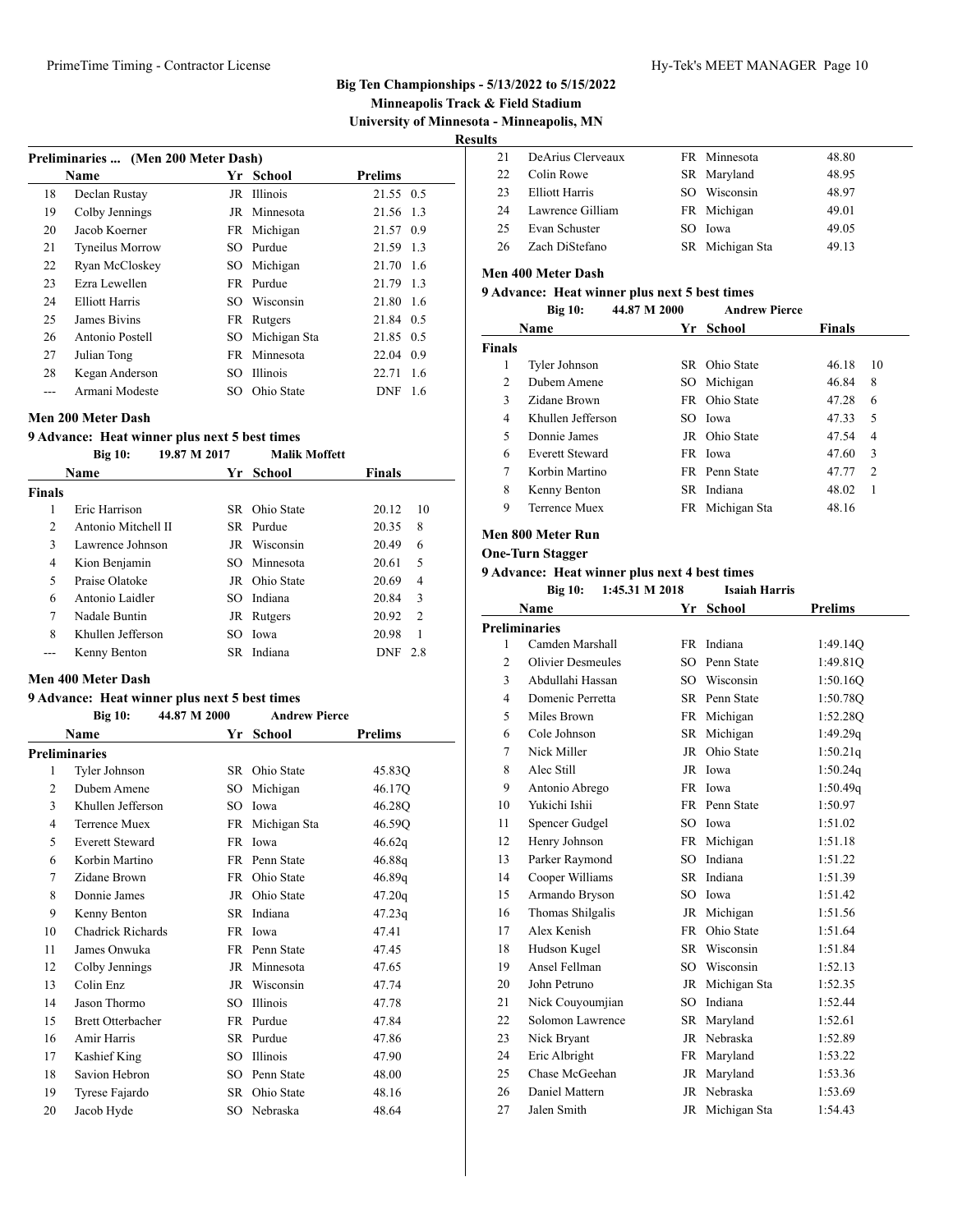**Minneapolis Track & Field Stadium**

**University of Minnesota - Minneapolis, MN**

**Results**

|    | Preliminaries  (Men 800 Meter Run) |     |                 |                |  |
|----|------------------------------------|-----|-----------------|----------------|--|
|    | Name                               | Yr  | School          | <b>Prelims</b> |  |
| 28 | Maxwell Myers                      |     | JR Maryland     | 1:54.89        |  |
| 29 | Cameron Cooper                     |     | SR Ohio State   | 1:55.17        |  |
| 30 | Christopher Hill                   | SO. | Rutgers         | 1:55.24        |  |
| 31 | Jeremy Kloss                       |     | FR Michigan Sta | 1:55.27        |  |
| 32 | William Merrick                    |     | FR Illinois     | 1:55.33        |  |
| 33 | Reece Proctor                      | SO. | Indiana         | 1:55.51        |  |
| 34 | Sam Marran                         | SО  | Rutgers         | 1:56.04        |  |
| 35 | Seth Eliason                       | JR  | Minnesota       | 1:56.49        |  |
| 36 | Martin Strong                      | FR. | Iowa            | 1:57.88        |  |
| 37 | Chris Smith                        | JR  | Rutgers         | 1:59.22        |  |
| 38 | Darius Smallwood                   |     | FR Penn State   | 2:02.25        |  |
| 39 | Gavin Richards                     | SО  | Rutgers         | 2:04.52        |  |
|    |                                    |     |                 |                |  |

#### **Men 800 Meter Run**

#### **One-Turn Stagger**

#### **9 Advance: Heat winner plus next 4 best times**

|               | <b>Big 10:</b>    | 1:45.31 M 2018 | Isaiah Harris        |               |                |
|---------------|-------------------|----------------|----------------------|---------------|----------------|
|               | Name              |                | Yr School            | <b>Finals</b> |                |
| <b>Finals</b> |                   |                |                      |               |                |
| 1             | Abdullahi Hassan  | SO.            | Wisconsin            | 1:52.05       | 10             |
| 2             | Cole Johnson      |                | SR Michigan          | 1:52.23       | 8              |
| 3             | Miles Brown       | FR.            | Michigan             | 1:52.29       | 6              |
| 4             | Olivier Desmeules |                | SO Penn State        | 1:52.37       | 5              |
| 5             | Alec Still        |                | JR Iowa              | 1:52.66       | 4              |
| 6             | Nick Miller       |                | <b>IR</b> Ohio State | 1:52.72       | 3              |
| 7             | Domenic Perretta  |                | <b>SR</b> Penn State | 1:52.73       | $\overline{c}$ |
| 8             | Antonio Abrego    |                | FR Iowa              | 1:52.95       | 1              |
| 9             | Camden Marshall   |                | FR Indiana           | 1:54.35       |                |

## **Men 1500 Meter Run**

#### **Waterfall Start**

#### **12 Advance: Top 3 from each heat plus next 3 best times**

**Big 10: 3:38.56 M 1980 Jim Spivey Name Yr School Prelims Preliminaries** Jonathan Davis SR Illinois 3:44.22Q 2 Jackson Sharp SO Wisconsin 3:45.05Q Adam Spencer FR Wisconsin 3:50.94Q Nick Foster JR Michigan 3:45.05Q Brandon Hontz SR Penn State 3:46.19Q John Petruno JR Michigan Sta 3:51.64Q Tom Dodd SR Michigan 3:45.25Q Owen Hoeft SR Minnesota 3:46.41Q Billy Hill SR Rutgers 3:52.18Q 10 Eli Hoeft SO Minnesota 3:45.33q Ben Veatch SR Indiana 3:46.84q Gabriel Sanchez FR Indiana 3:46.94q Jack Meijer SO Wisconsin 3:46.95 Will O'Brien SO Illinois 3:47.49 Anthony DeKraker JR Michigan 3:48.62 Nathan Walker FR Purdue 3:49.36 Jonah Powell FR Penn State 3:50.70 Anthony Hancock SO Michigan 3:51.93

| 19 | Kal Lewis         |      | SO Iowa         | 3:52.15 |
|----|-------------------|------|-----------------|---------|
| 20 | Luke Perelli      |      | FR Michigan Sta | 3:52.20 |
| 21 | Will Landowne     |      | SR Michigan     | 3:52.32 |
| 22 | Dustin Horter     | SO - | Indiana         | 3:55.27 |
| 23 | Alexander Penski  |      | FR Michigan Sta | 3:55.66 |
| 24 | Owen Huard        |      | FR Michigan Sta | 3:56.96 |
| 25 | Kevin Haas        |      | FR Penn State   | 3:57.78 |
| 26 | Brady Yoder       |      | FR Purdue       | 3:57.89 |
| 27 | Jake Wickert      |      | SR Ohio State   | 3:58.11 |
| 28 | Tanner Piotrowski |      | SO Penn State   | 3:58.48 |
| 29 | Christopher Hill  |      | SO Rutgers      | 4:01.14 |
| 30 | Tristan Forsythe  | SO.  | Indiana         | 4:01.79 |
| 31 | Gavin Richards    | SO.  | Rutgers         | 4:03.55 |
| 32 | Cliff Carty       | FR   | Maryland        | 4:09.60 |

## **Men 1500 Meter Run**

## **Waterfall Start**

#### **12 Advance: Top 3 from each heat plus next 3 best times**

|               | $Big$ 10:         | 3:38.56 M 1980 | <b>Jim Spivey</b> |               |                |
|---------------|-------------------|----------------|-------------------|---------------|----------------|
|               | Name              | Yr             | School            | <b>Finals</b> |                |
| <b>Finals</b> |                   |                |                   |               |                |
| 1             | Adam Spencer      | FR.            | Wisconsin         | 3:52.43       | 10             |
| 2             | Jonathan Davis    |                | SR Illinois       | 3:52.80       | 8              |
| 3             | John Petruno      |                | JR Michigan Sta   | 3:52.94       | 6              |
| 4             | Tom Dodd          |                | SR Michigan       | 3:53.42       | 5              |
| 5             | Billy Hill        |                | SR Rutgers        | 3:53.50       | 4              |
| 6             | Jackson Sharp     |                | SO Wisconsin      | 3:53.55       | 3              |
| 7             | Brandon Hontz     |                | SR Penn State     | 3:53.85       | $\overline{2}$ |
| 8             | Nick Foster       |                | JR Michigan       | 3:55.17       | 1              |
| 9             | Owen Hoeft        |                | SR Minnesota      | 3:55.89       |                |
| 10            | Eli Hoeft         |                | SO Minnesota      | 3:57.53       |                |
| 11            | <b>Ben Veatch</b> |                | SR Indiana        | 3:57.97       |                |
| 12            | Gabriel Sanchez   |                | FR Indiana        | 4:01.18       |                |

#### **Men 5000 Meter Run**

#### **Waterfall start with two alleys and a one-turn stagger**

**Hip 1-20 are in the front row, 14 inside 6 outside**

#### **Hip 20+ are in second row, 14 inside 6 outside**

|               | Big 10: 13:41.06 M 2012 |     | <b>Mohammed Ahmed</b> |               |                |
|---------------|-------------------------|-----|-----------------------|---------------|----------------|
|               | Name                    | Yr  | School                | <b>Finals</b> |                |
| <b>Finals</b> |                         |     |                       |               |                |
| 1             | Olin Hacker             | SR  | Wisconsin             | 14:08.82      | 10             |
| 2             | Alec Basten             | SR  | Minnesota             | 14:10.32      | 8              |
| 3             | <b>Bob Liking</b>       | SO. | Wisconsin             | 14:10.57      | 6              |
| 4             | Matthew Wilkinson       | JR  | Minnesota             | 14:13.02      | 5              |
| 5             | Rowen Ellenberg         | SO. | Wisconsin             | 14:13.39      | 4              |
| 6             | Seth Hirsch             | JR  | Wisconsin             | 14:15.44      | 3              |
| 7             | Curtis Eckstein         | SR  | Purdue                | 14:16.95      | $\overline{c}$ |
| 8             | Tom Brady               |     | JR Michigan           | 14:18.92      | 1              |
| 9             | Jake Gebhardt           | SO  | Indiana               | 14:21.55      |                |
| 10            | Jack Meijer             | SO. | Wisconsin             | 14:25.03      |                |
| 11            | Jonathan Davis          | SR  | Illinois              | 14:28.32      |                |
| 12            | <b>Blake Selm</b>       | JR  | Purdue                | 14:29.12      |                |
| 13            | <b>Tyler Cushing</b>    | SО  | Illinois              | 14:30.08      |                |
| 14            | <b>Bailey McIntire</b>  |     | SR Purdue             | 14:30.15      |                |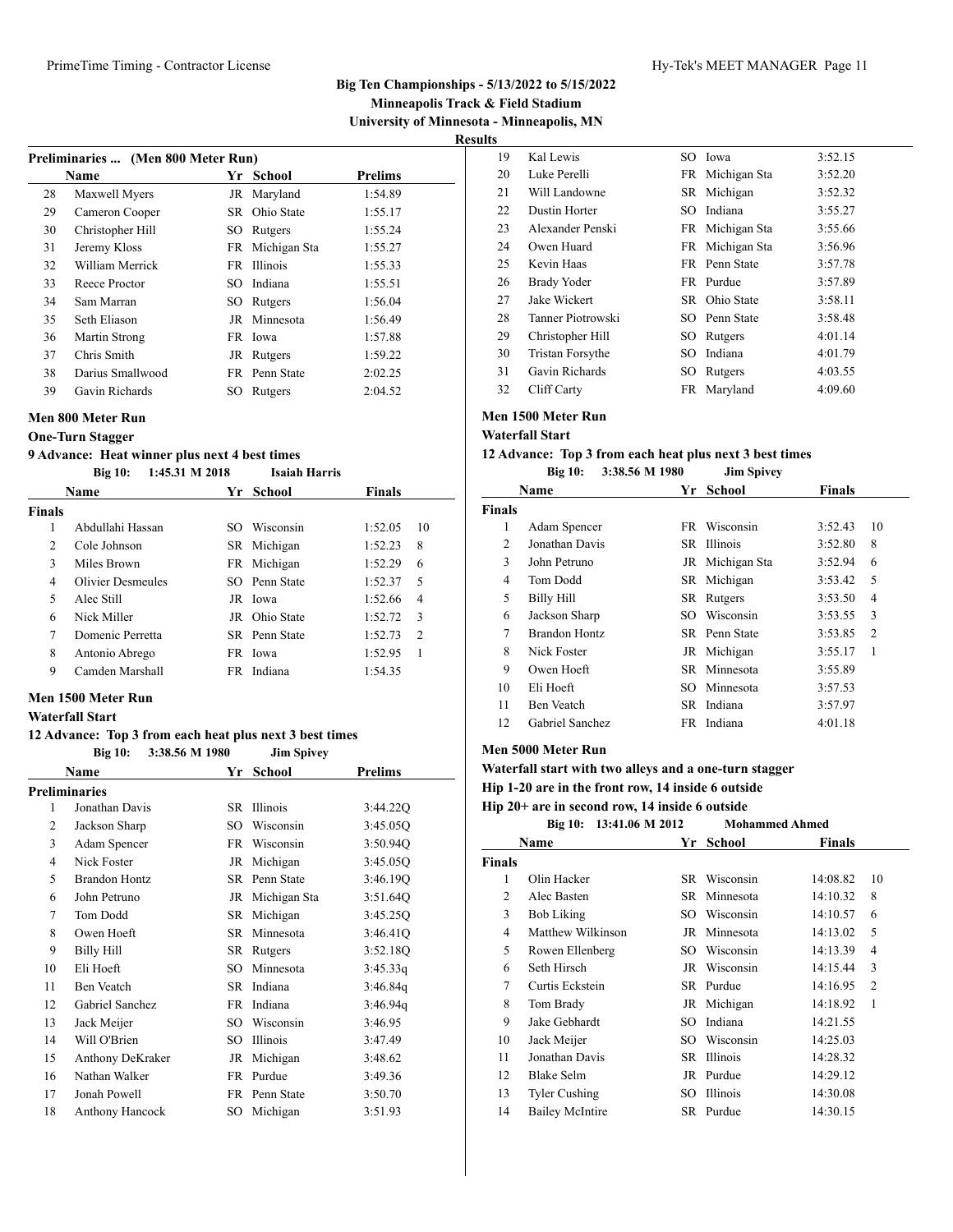**Minneapolis Track & Field Stadium University of Minnesota - Minneapolis, MN**

**Results**

| Finals  (Men 5000 Meter Run) |                        |           |                 |               |  |  |
|------------------------------|------------------------|-----------|-----------------|---------------|--|--|
|                              | <b>Name</b>            | Yr        | School          | <b>Finals</b> |  |  |
| 15                           | Brendan Favazza        | FR        | Michigan Sta    | 14:30.75      |  |  |
| 16                           | Oli Raimond            | SO        | Michigan        | 14:31.01      |  |  |
| 17                           | Colin Yandel           | SO.       | <b>Illinois</b> | 14:31.03      |  |  |
| 18                           | Alec Fleming           | SR.       | Purdue          | 14:31.86      |  |  |
| 19                           | Kal Lewis              | SO.       | Iowa            | 14:33.67      |  |  |
| 20                           | Connor McMenamin       | <b>SR</b> | Penn State      | 14:38.18      |  |  |
| 21                           | <b>Tyler Bowling</b>   | SR.       | Purdue          | 14:40.38      |  |  |
| 22                           | Arjun Jha              | SO.       | Indiana         | 14:46.69      |  |  |
| 23                           | <b>Bailey Timmons</b>  |           | SR Nebraska     | 14:49.17      |  |  |
| 24                           | <b>Jack Roberts</b>    | SO.       | <b>Illinois</b> | 14:49.40      |  |  |
| 25                           | Michael Zedan          | JR        | Ohio State      | 14:51.66      |  |  |
| 26                           | Colin Waters           | SO.       | Penn State      | 14:58.28      |  |  |
| 27                           | Aden Smith             | <b>FR</b> | Michigan Sta    | 15:00.95      |  |  |
| 28                           | Eric Hamel             | SR.       | Penn State      | 15:03.00      |  |  |
| 29                           | Eddie Lennon           | FR.       | <b>Illinois</b> | 15:04.81      |  |  |
| 30                           | Jack Pendergast        | FR -      | Iowa            | 15:09.72      |  |  |
| 31                           | Kevin Haas             | <b>FR</b> | Penn State      | 15:11.39      |  |  |
| 32                           | Nathaniel Tamminga     | JR        | Ohio State      | 15:15.87      |  |  |
| 33                           | Dan Pedretti           | FR.       | Rutgers         | 15:37.49      |  |  |
| 34                           | Ryan Mitchell          | <b>JR</b> | Rutgers         | 15:53.52      |  |  |
|                              | Will Landowne          | SR        | Michigan        | <b>DNF</b>    |  |  |
|                              | <b>Joost Plaetinck</b> | <b>SR</b> | Michigan        | <b>DNF</b>    |  |  |
|                              | <b>Ben Veatch</b>      | SR        | Indiana         | <b>DNF</b>    |  |  |
| ---                          | Eli Hoeft              | SO        | Minnesota       | <b>DNF</b>    |  |  |
|                              | <b>Brandon Hontz</b>   | SR        | Penn State      | <b>DNF</b>    |  |  |
| ---                          | Owen Hoeft             | SR        | Minnesota       | <b>DNF</b>    |  |  |

## **Men 10000 Meter Run**

## **Waterfall start with two alleys and a one-turn stagger Hip 1-20 are in the front row, 14 inside 6 outside**

#### **Hip 20+ are in second row, 14 inside 6 outside Big 10: 28:45.25 M 1985 John Easker**

|                | $-0.10140$ $-1.100$    |           |                  |          |                |
|----------------|------------------------|-----------|------------------|----------|----------------|
|                | Name                   | Yr        | School           | Finals   |                |
| Finals         |                        |           |                  |          |                |
| 1              | Morgan Beadlescomb     | SR        | Michigan Sta     | 28:54.93 | 10             |
| $\overline{c}$ | Curtis Eckstein        | <b>SR</b> | Purdue           | 29:00.76 | 8              |
| 3              | <b>Bob Liking</b>      | SO        | Wisconsin        | 29:01.28 | 6              |
| 4              | Evan Bishop            | SO        | Wisconsin        | 29:03.72 | 5              |
| 5              | Tom Brady              | JR        | Michigan         | 29:09.53 | 4              |
| 6              | Seth Hirsch            | JR        | <b>Wisconsin</b> | 29:11.99 | 3              |
| 7              | Charlie Wheeler        | JR        | Wisconsin        | 29:15.05 | $\overline{2}$ |
| 8              | <b>Tyler Bowling</b>   | SR.       | Purdue           | 29:18.78 | 1              |
| 9              | Abdifetah Ahmed        | SO        | Michigan Sta     | 29:27.27 |                |
| 10             | Blake Selm             | JR        | Purdue           | 29:33.79 |                |
| 11             | Devin Meyrer           | SR        | Michigan         | 29:42.98 |                |
| 12             | Arjun Jha              | SO        | Indiana          | 29:45.08 |                |
| 13             | <b>Bailey McIntire</b> | SR        | Purdue           | 29:46.57 |                |
| 14             | <b>Ryan Martins</b>    | SR        | Nebraska         | 29:48.55 |                |
| 15             | Max Murphy             | FR        | Iowa             | 29:57.75 |                |
| 16             | <b>Fraser Wilson</b>   | SO        | Michigan Sta     | 29:59.51 |                |
| 17             | Zach Stewart           | SO        | Michigan         | 30:04.59 |                |
| 18             | Ethan Cannon           | SR.       | Minnesota        | 30:05.22 |                |
| 19             | <b>Steven Stine</b>    | JR        | Michigan Sta     | 30:07.84 |                |

| 20 | Shuaib Aljabaly |     | FR Wisconsin    | 30:08.18   |
|----|-----------------|-----|-----------------|------------|
| 21 | Colin Yandel    | SO. | <b>Illinois</b> | 30:15.95   |
| 22 | Mark Freyhof    |     | SR Nebraska     | 30:17.81   |
| 23 | Skylar Stidam   |     | SO Indiana      | 30:19.98   |
| 24 | John Cuozzo     |     | SO Ohio State   | 31:00.81   |
| 25 | Ben Miller      |     | SO Indiana      | 31:27.96   |
| 26 | Eric Hamel      |     | SR Penn State   | 31:31.90   |
| 27 | Colin Waters    |     | SO Penn State   | 31:50.26   |
| 28 | Patrick Walsh   |     | SR Rutgers      | 32:32.85   |
|    | Will Berger     | JR  | Rutgers         | <b>DNF</b> |
|    |                 |     |                 |            |

#### **Men 110 Meter Hurdles**

## **9 Advance: Top 2 in each heat plus next 5 best times**

| <b>Big 10:</b> | 13.23 M 2021 | <b>Jaylan McConico</b> |
|----------------|--------------|------------------------|
|                |              |                        |

|                | Name                  | Yr  | <b>School</b>   | <b>Prelims</b> |
|----------------|-----------------------|-----|-----------------|----------------|
|                | <b>Preliminaries</b>  |     |                 |                |
| 1              | Joshua Zeller         | JR  | Michigan        | 13.46Q1.1      |
| $\overline{c}$ | <b>Gratt Reed</b>     |     | JR Iowa         | 13.67Q1.8      |
| 3              | Kentre Patterson      |     | SR Ohio State   | 13.65Q1.1      |
| 4              | <b>Grant Conway</b>   |     | SO Iowa         | 13.96Q1.8      |
| 5              | Josh Braverman        |     | SR Iowa         | 13.66q 1.1     |
| 6              | Job Mayhue            |     | SR Michigan     | 13.95q 1.1     |
| 7              | Kalil Johnson         |     | FR Iowa         | $14.00q$ 1.8   |
| 8              | Oscar Smith           |     | SO Ohio State   | $14.01q$ 1.8   |
| 9              | <b>Bret Dannis</b>    | JR  | <b>Illinois</b> | 14.09q 1.1     |
| 10             | DeVontae Ford         |     | FR Illinois     | 14.33 1.8      |
| 11             | Darius Luff           | SO. | Nebraska        | 14.39 1.8      |
| 12             | Allen Taylor          |     | FR Penn State   | 14.51<br>-1.8  |
| 13             | <b>Tyler Drew</b>     |     | SO Nebraska     | 14.52 1.1      |
| 14             | Zamen Siyoum          |     | FR Purdue       | 14.62 1.1      |
| 15             | <b>Andrew Daniluk</b> | SR  | Rutgers         | 14.79<br>1.8   |
|                |                       |     |                 |                |

#### **Men 110 Meter Hurdles**

#### **9 Advance: Top 2 in each heat plus next 5 best times**

|        | <b>Big 10:</b>      | 13.23 M 2021 | <b>Jaylan McConico</b> |                         |
|--------|---------------------|--------------|------------------------|-------------------------|
|        | Name                | Yr           | School                 | <b>Finals</b>           |
| Finals |                     |              |                        |                         |
| 1      | Joshua Zeller       |              | JR Michigan            | 13.19M 10               |
| 2      | Kentre Patterson    |              | SR Ohio State          | 8<br>13.39              |
| 3      | Josh Braverman      |              | SR Iowa                | 13.56<br>6              |
| 4      | Oscar Smith         |              | SO Ohio State          | 5<br>13.59              |
| 5      | <b>Gratt Reed</b>   |              | JR Iowa                | 13.68<br>4              |
| 6      | <b>Grant Conway</b> |              | SO Iowa                | 3<br>13.74              |
| 7      | Kalil Johnson       |              | FR Iowa                | $\overline{2}$<br>13.81 |
| 8      | Job Mayhue          |              | SR Michigan            | 14.06<br>1              |
| 9      | <b>Bret Dannis</b>  | JR           | <b>Illinois</b>        | 14.59<br>1.6            |

#### **Men 400 Meter Hurdles**

#### **9 Advance: Heat winner plus next 5 best times**

|               | Big 10:              | 48.95 M 1985 | <b>Jon Thomas</b> |         |
|---------------|----------------------|--------------|-------------------|---------|
|               | <b>Name</b>          |              | Yr School         | Prelims |
|               | <b>Preliminaries</b> |              |                   |         |
|               | Caleb Dean           |              | JR Maryland       | 50.31Q  |
| $\mathcal{P}$ | Jameson Woodell      |              | JR Rutgers        | 50.52Q  |
| 3             | Julien Gillum        |              | JR Iowa           | 50.98Q  |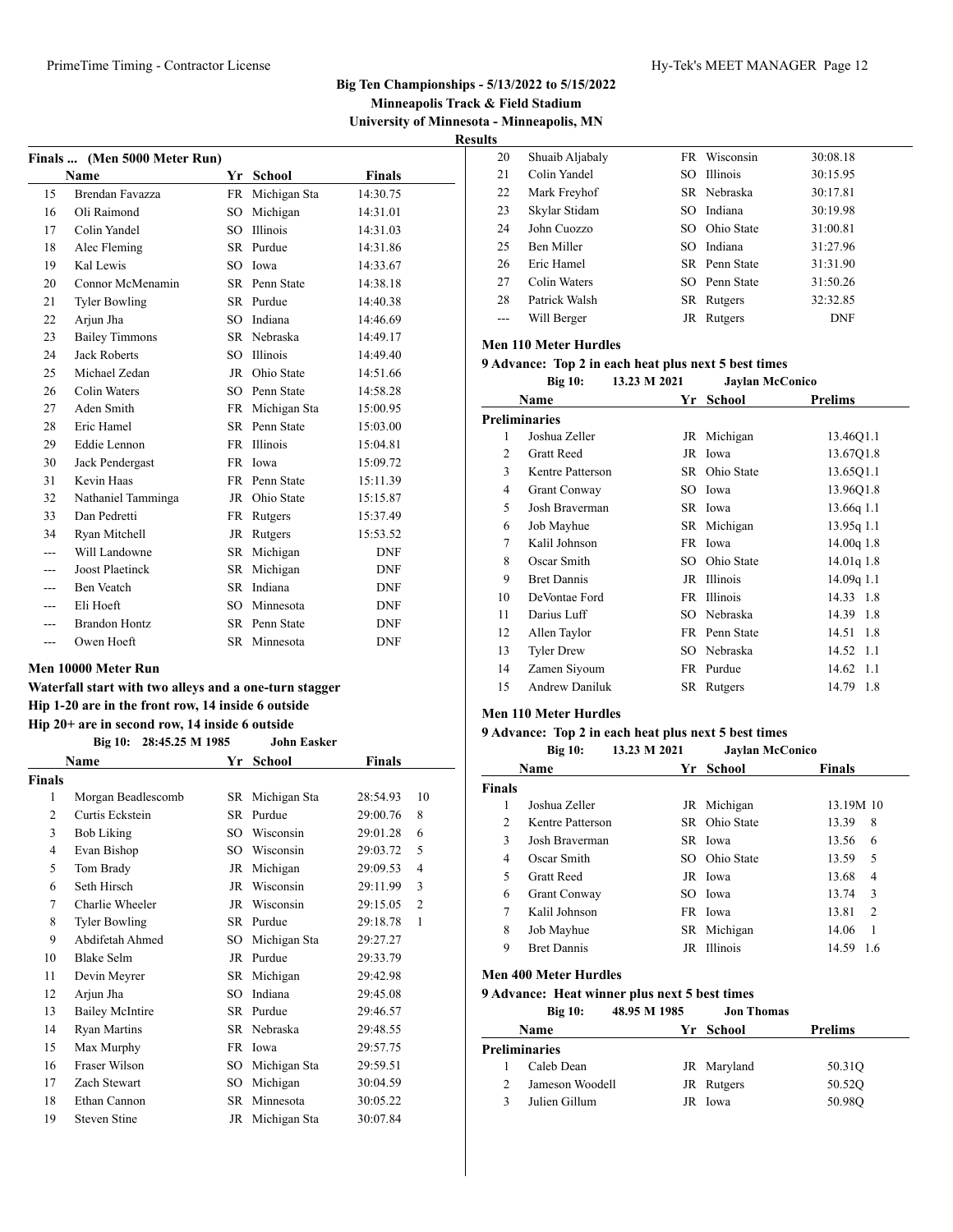**Preliminaries ... (Men 400 Meter Hurdles)**

## **Big Ten Championships - 5/13/2022 to 5/15/2022**

**Minneapolis Track & Field Stadium University of Minnesota - Minneapolis, MN**

# **Results Name Yr School Prelims** 4 Drake Woody SO Iowa 51.27Q<br>5 Shaton Vauchn IR Indiana 51.01g 5 Shaton Vaughn JR Indiana 51.01q 8 Jake Gebbardt SO Indiana 9:06.97 1

| C     | Shaton Vaughn         | JK.       | Indiana      | 51.01g  |
|-------|-----------------------|-----------|--------------|---------|
| 6     | Davis Wenthe          | <b>FR</b> | Wisconsin    | 51.04q  |
| 7     | Phillip Jefferson     | FR        | Iowa         | 51.35q  |
| 8     | Raymonte Dow          | JR        | Iowa         | 51.38q  |
| 9     | DeVontae Ford         | <b>FR</b> | Illinois     | 51.93q  |
| 10    | Cory Berg             | SO.       | Nebraska     | 51.96   |
| 11    | Robert Williams       | SO.       | Illinois     | 52.04   |
| 12    | David Palmer          | <b>SR</b> | Ohio State   | 52.89   |
| 13    | Zamen Siyoum          | FR        | Purdue       | 52.91   |
| 14    | Micah Camble          | SO.       | Indiana      | 53.22   |
| 15    | Allen Taylor          | FR        | Penn State   | 53.63   |
| 16    | Joseph Clifford       | FR        | Nebraska     | 53.84   |
| 17    | Robert Hatch          | JR        | Wisconsin    | 54.06   |
| 18    | Jaden Jackson         | JR        | Illinois     | 54.11   |
| 19    | <b>Brandon Turpin</b> | SO        | Maryland     | 54.23   |
| 20    | Gabe Piepergerdes     | SR        | Michigan     | 54.66   |
| 21    | Godwin Kabanda        | SO        | Penn State   | 55.12   |
| 22    | <b>Tyler Drew</b>     | SO        | Nebraska     | 55.28   |
| 23    | Kendel Hammock        | JR        | Michigan Sta | 56.12   |
| 24    | Drake Murphy          | JR        | Maryland     | 56.68   |
| 25    | Clayton Keys          | SO.       | Nebraska     | 57.34   |
| 26    | Jabari Bryant         | SO        | Purdue       | 1:28.78 |
| $---$ | Micah Wood            | SO        | Rutgers      | DQ      |

## **Men 400 Meter Hurdles**

## **9 Advance: Heat winner plus next 5 best times**

|        | <b>Big 10:</b>    | 48.95 M 1985 | <b>Jon Thomas</b> |               |                |
|--------|-------------------|--------------|-------------------|---------------|----------------|
|        | <b>Name</b>       | Yr           | School            | <b>Finals</b> |                |
| Finals |                   |              |                   |               |                |
| 1      | Julien Gillum     |              | JR Iowa           | 51.12         | 10             |
| 2      | Caleb Dean        |              | JR Maryland       | 51.27         | 8              |
| 3      | Phillip Jefferson |              | FR Iowa           | 51.43         | 6              |
| 4      | Davis Wenthe      |              | FR Wisconsin      | 51.61         | 5              |
| 5      | Shaton Vaughn     |              | JR Indiana        | 52.18         | 4              |
| 6      | Raymonte Dow      |              | JR Iowa           | 52.53         | 3              |
| 7      | Drake Woody       |              | SO Iowa           | 53.06         | $\overline{2}$ |
| 8      | DeVontae Ford     |              | FR Illinois       | 54.53         | 1              |
| 9      | Jameson Woodell   | JR           | Rutgers           | 54.93         |                |
|        |                   |              |                   |               |                |

## **Men 3000 Meter Steeplechase**

## **Waterfall start**

## **Hip 1-14 are in the front row, 15+ back row**

| <b>Big 10:</b>         |     | <b>Craig Forys</b> |                                                                                                             |    |
|------------------------|-----|--------------------|-------------------------------------------------------------------------------------------------------------|----|
| Name                   |     |                    | <b>Finals</b>                                                                                               |    |
|                        |     |                    |                                                                                                             |    |
| Alec Basten            |     |                    | 8:45.06                                                                                                     | 10 |
| Matthew Wilkinson      |     |                    | 8:46.39                                                                                                     | 8  |
| Christian Hubaker      |     |                    | 8:49.64                                                                                                     | 6  |
| <b>Austin Remick</b>   |     |                    | 8:52.39                                                                                                     | 5  |
| Connor McMenamin       |     |                    | 8:56.59                                                                                                     | 4  |
| <b>Joost Plaetinck</b> | SR. |                    | 9:02.39                                                                                                     | 3  |
| Andrew Nolan           | FR. | Michigan Sta       | 9:04.37                                                                                                     | 2  |
|                        |     | 8:28.90 M 2012     | Yr School<br>SR Minnesota<br><b>JR</b> Minnesota<br>SR Michigan<br>SR Michigan<br>SR Penn State<br>Michigan |    |

| $\circ$ | Jake Gebhardt                               |              | 50 muana              | 9.00.97                   | T   |
|---------|---------------------------------------------|--------------|-----------------------|---------------------------|-----|
| 9       | Austin Haskett                              |              | SO Indiana            | 9:12.42                   |     |
| 10      | Caleb Williams                              |              | FR Purdue             | 9:15.21                   |     |
| 11      | Keelan Grant                                |              | SO Indiana            | 9:15.78                   |     |
| 12      | Kavanaugh FitzPatrick                       |              | JR Wisconsin          | 9:19.69                   |     |
| 13      | <b>Jozef Meyers</b>                         |              | SO Michigan           | 9:20.60                   |     |
| 14      | <b>Josh Smith</b>                           | FR           | Michigan Sta          | 9:23.55                   |     |
| 15      | Jack Pendergast                             | FR           | Iowa                  | 9:26.58                   |     |
| 16      | Nick Regas                                  | JR           | Ohio State            | 9:29.59                   |     |
| 17      | Jack Spamer                                 |              | SO Michigan           | 9:31.07                   |     |
| 18      | Nathaniel Tamminga                          |              | JR Ohio State         | 9:37.00                   |     |
| 19      | Edwin Siuda                                 | SO           | Illinois              | 9:39.47                   |     |
| 20      | Anthony Maida                               | SO           | Illinois              | 9:46.23                   |     |
| 21      | Jack Manderscheid                           |              | SR Minnesota          | 9:47.60                   |     |
| ---     | Sean Carney                                 |              | FR Ohio State         | <b>DNF</b>                |     |
| ---     | Isaac Davis                                 |              | JR Penn State         | DNF                       |     |
|         |                                             |              |                       |                           |     |
|         | Men 4x100 Meter Relay                       |              |                       |                           |     |
|         | <b>Big 10:</b>                              | 38.93 M 2018 | <b>Ohio State</b>     |                           |     |
|         | E Harrison, D Asemota, D Bramwell, Z Bazile |              |                       |                           |     |
|         | Team                                        |              | Relay                 | Finals                    |     |
| Finals  |                                             |              |                       |                           |     |
| 1       | Ohio State                                  |              |                       | 39.12                     | 10  |
|         | 1) Eric Harrison SR                         |              | 2) Praise Olatoke JR  |                           |     |
|         | 3) Kainnan Ramsey SR                        |              | 4) Tyler Johnson SR   |                           |     |
| 2       | Iowa                                        |              |                       | 39.64                     | 8   |
|         | 1) Kalil Johnson FR                         |              | 2) Austin Kresley SO  |                           |     |
|         | 3) Gratt Reed JR                            |              |                       | 4) Khullen Jefferson SO   |     |
| 3       | Indiana                                     |              |                       | 39.95                     | 6   |
|         | 1) Rikkoi Brathwaite JR                     |              | 2) Kenny Benton SR    |                           |     |
|         | 3) JaiQuan Earls SR                         |              | 4) Antonio Laidler SO |                           |     |
| 4       | Nebraska                                    |              |                       | 40.00                     | 4.5 |
|         | 1) Tyler Brown SO                           |              | 2) Alex Nelson JR     |                           |     |
|         | 3) Lorenzo Paissan SO                       |              | 4) Jacob Hyde SO      |                           |     |
| 4       | Maryland                                    |              |                       | 40.00                     | 4.5 |
|         | 1) Kamari Trotz SO<br>3) Joseph Ewan JR     |              | 2) Caleb Dean JR      | 4) Cameron Vereen SR      |     |
| 6       | Minnesota                                   |              |                       | 40.36                     | 3   |
|         | 1) Julian Tong FR                           |              | 2) Finn Schirmer SO   |                           |     |
|         | 3) Colby Jennings JR                        |              |                       | 4) Aarron Westmoreland JR |     |
| 7.      | Illinois                                    |              |                       | 40.48                     | 2   |
|         | 1) Dacorey Ware FR                          |              | 2) Kashief King SO    |                           |     |
|         | 3) Declan Rustay JR                         |              | 4) Bret Dannis JR     |                           |     |
| 8       | Michigan                                    |              |                       | 40.61                     | 1   |
|         | 1) Ryan McCloskey SO                        |              | 2) Dubem Amene SO     |                           |     |
|         | 3) Joshua Zeller JR                         |              | 4) Jacob Koerner FR   |                           |     |
| 9       | Penn State                                  |              |                       | 40.70                     |     |
|         | 1) Khalid Mahamat FR                        |              | 2) Korbin Martino FR  |                           |     |
|         | 3) Savion Hebron SO                         |              | 4) Ka'mere Day SO     |                           |     |
| 10      | Michigan State                              |              |                       | 42.05                     |     |
|         | 1) Logan Allen FR                           |              | 2) Terrence Muex FR   |                           |     |
|         | 3) Zach DiStefano SR                        |              | 4) Antonio Postell SO |                           |     |
| 11      | Wisconsin                                   |              |                       | 42.30                     |     |
|         | 1) Robert Hatch JR                          |              | 2) Colin Enz JR       |                           |     |
|         | 3) Davis Wenthe FR                          |              | 4) Elliott Harris SO  |                           |     |
|         |                                             |              |                       |                           |     |
|         |                                             |              |                       |                           |     |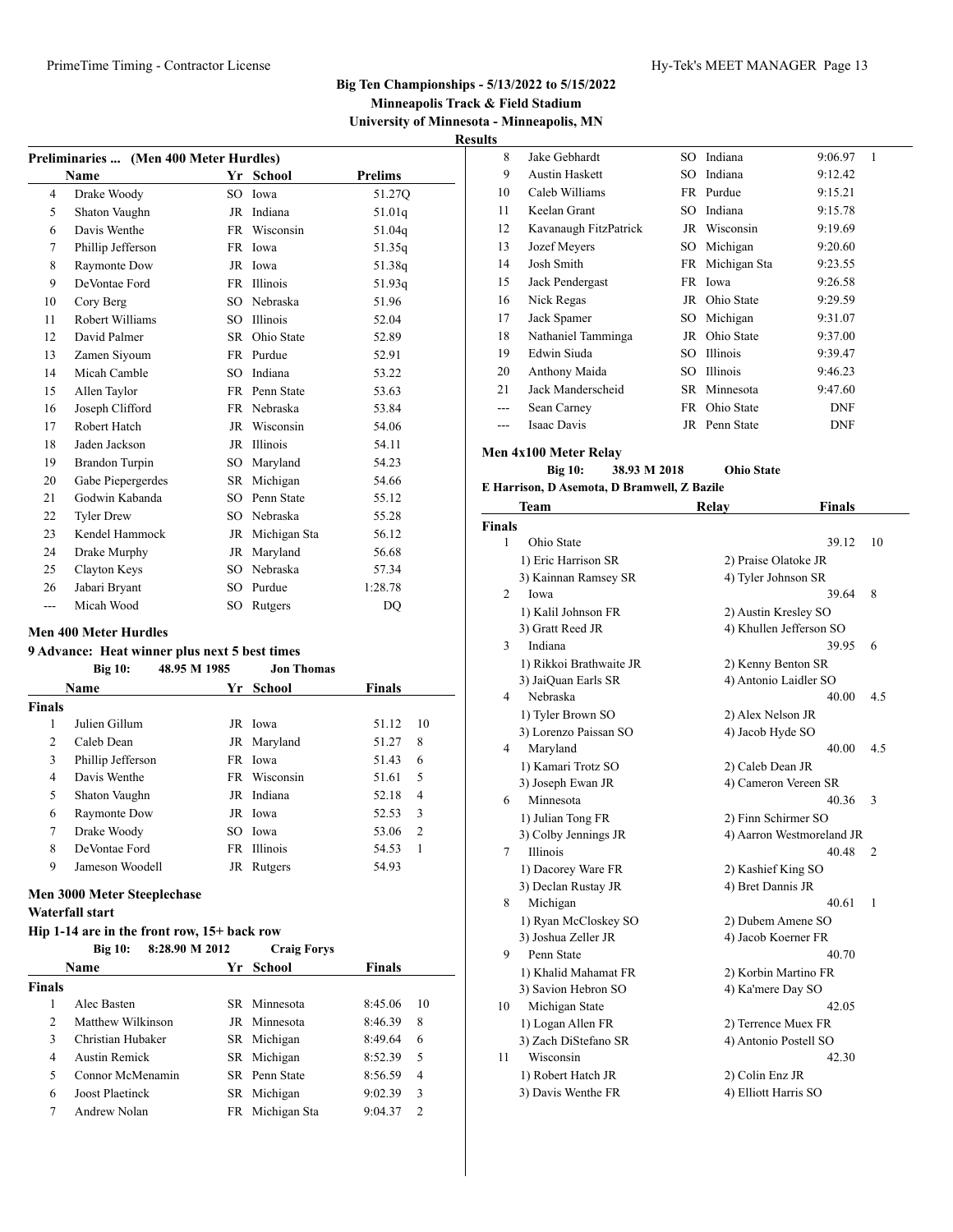**Minneapolis Track & Field Stadium**

**University of Minnesota - Minneapolis, MN**

**Results**

**Men High Jump**

|               | Finals  (Men 4x100 Meter Relay)  |                                            |    |
|---------------|----------------------------------|--------------------------------------------|----|
|               | Team                             | Relay<br>Finals                            |    |
|               | Rutgers                          | DNF                                        |    |
|               | 1) A'Nan Bridgett JR             | 2) Nadale Buntin JR                        |    |
|               | 3) James Bivins FR               | 4) Sincere Robinson FR                     |    |
|               | Purdue                           | DNF                                        |    |
|               | 1) Amir Harris SR                | 2) Antonio Mitchell II SR                  |    |
|               | 3) Justin Becker JR              | 4) Tyneilus Morrow SO                      |    |
|               | Men 4x400 Meter Relay            |                                            |    |
|               |                                  |                                            |    |
|               | Three-turn stagger               | Nebraska                                   |    |
|               | <b>Big 10:</b><br>3:03.74 M 2016 |                                            |    |
|               | Gipson, Townsend, Bransby, Rush  |                                            |    |
|               | Team                             | Relay<br><b>Finals</b>                     |    |
| <b>Finals</b> |                                  |                                            |    |
| 1             | Nebraska                         | 3:09.51                                    | 10 |
|               | 1) Jacob Hyde SO                 | 2) Alex Nelson JR                          |    |
|               | 3) Cory Berg SO                  | 4) Nick Bryant JR                          |    |
| 2             | Ohio State                       | 3:10.12                                    | 8  |
|               | 1) Zidane Brown FR               | 2) Donnie James JR                         |    |
|               | 3) Tyrese Fajardo SR             | 4) Tyler Johnson SR                        |    |
| 3             | Iowa                             | 3:10.28                                    | 6  |
|               | 1) Everett Steward FR            | 2) Spencer Gudgel SO                       |    |
|               | 3) Armando Bryson SO             | 4) Julien Gillum JR                        |    |
| 4             | Wisconsin                        | 3:10.32                                    | 5  |
|               | 1) Davis Wenthe FR               | 2) Colin Enz JR                            |    |
|               | 3) Elliott Harris SO             | 4) Abdullahi Hassan SO                     |    |
| 5             | Rutgers                          | 3:11.06                                    | 4  |
|               | 1) Nadale Buntin JR              | 2) Micah Wood SO                           |    |
|               | 3) Jameson Woodell JR            | 4) Taj Burgess SR                          |    |
| 6             | Maryland                         | 3:13.58                                    | 3  |
|               | 1) Brandon Turpin SO             | 2) Colin Rowe SR<br>4) Solomon Lawrence SR |    |
| 7             | 3) Maxwell Myers JR<br>Michigan  | 3:13.62                                    | 2  |
|               | 1) Jacob Koerner FR              | 2) Miles Brown FR                          |    |
|               | 3) Lawrence Gilliam FR           | 4) Cole Johnson SR                         |    |
| 8             | Illinois                         | 3:14.21                                    | 1  |
|               | 1) DeVontae Ford FR              | 2) Kashief King SO                         |    |
|               | 3) Robert Williams SO            | 4) Jason Thormo SO                         |    |
| 9             | Purdue                           | 3:15.08                                    |    |
|               | 1) Jabari Bryant SO              | 2) Justin Becker JR                        |    |
|               | 3) Brett Otterbacher FR          | 4) Amir Harris SR                          |    |
| 10            | Minnesota                        | 3:15.09                                    |    |
|               | 1) DeArius Clerveaux FR          | 2) Seth Eliason JR                         |    |
|               | 3) Finn Schirmer SO              | 4) Colby Jennings JR                       |    |
| 11            | Penn State                       | 3:16.14                                    |    |
|               | 1) James Onwuka FR               | 2) Korbin Martino FR                       |    |
|               | 3) Savion Hebron SO              | 4) Olivier Desmeules SO                    |    |
| 12            | Indiana                          | 3:17.63                                    |    |
|               | 1) Shaton Vaughn JR              | 2) Micah Camble SO                         |    |
|               | 3) Parker Raymond SO             | 4) Antonio Laidler SO                      |    |
| 13            | Michigan State                   | 3:21.75                                    |    |
|               | 1) Terrence Muex FR              | 2) Zach DiStefano SR                       |    |
|               | 3) Jalen Smith JR                | 4) Kendel Hammock JR                       |    |

**Progressions: 1.95, 2.00, 2.05, 2.08, 2.11, 2.14 +3cm Big 10: 2.31m M 2012 Derek Drouin Name Yr School Finals Finals** 1 Mayson Conner JR Nebraska 2.20m 10 2 Shaun Miller, Jr. SO Ohio State 2.17m 8<br>2 Cassidy Hansborn S. Michigan 2.17m 6 3 Cassidy Henshaw SR Michigan 2.17m 6

| 3  | Cassidy Henshaw        |     | SR Michigan   | 2.1/m             | O   |
|----|------------------------|-----|---------------|-------------------|-----|
| 4  | Jyles Etienne          |     | SR Indiana    | 2.14m             | 5   |
| 5  | Grayson Rolen          | SO. | Indiana       | 2.14m             | 4   |
| 6  | Tyus Wilson            |     | FR Nebraska   | 2.08 <sub>m</sub> | 2.5 |
| 6  | Alex Babbington        | SO  | Illinois      | 2.08 <sub>m</sub> | 2.5 |
| 8  | C.J. Shoaf             |     | FR Illinois   | 2.05 <sub>m</sub> | 1   |
| 9  | Isaac Osifo            |     | FR Penn State | 2.05 <sub>m</sub> |     |
| 10 | Zack Pluff             | SO  | Iowa          | 2.05 <sub>m</sub> |     |
| 11 | Cade Amborn            |     | SO Wisconsin  | 2.05 <sub>m</sub> |     |
| 12 | Reid Nelson            |     | FR Nebraska   | 2.00 <sub>m</sub> |     |
| 12 | Yahya Madar            | SO. | Minnesota     | 2.00 <sub>m</sub> |     |
| 14 | Sincere Robinson       | FR  | Rutgers       | 2.00 <sub>m</sub> |     |
| 14 | Michael Hoffer         | JR  | Nebraska      | 2.00 <sub>m</sub> |     |
| 16 | Tylor Leedom           | FR  | Michigan Sta  | 2.00 <sub>m</sub> |     |
| 17 | Foluso Adedeji         | FR  | Rutgers       | 2.00 <sub>m</sub> |     |
| 18 | <b>Bryce Middleton</b> | SO  | Maryland      | 2.00 <sub>m</sub> |     |

#### **Men Pole Vault**

## **Progressions: 4.85, 5.00, 5.15, 5.25, 5.35, 5.40, 5.45 +5cm**

**Big 10: 5.61m M 1994 Daren McDonough Name Yr School Finals Finals**

| ınaıs |                     |     |              |       |    |
|-------|---------------------|-----|--------------|-------|----|
| 1     | Nathan Stone        | SO. | Indiana      | 5.40m | 10 |
| 2     | Robert Oswald       | SR  | Ohio State   | 5.40m | 8  |
| 3     | Luke Bendick        | SO. | Ohio State   | 5.35m | 6  |
| 4     | <b>Tyler Carrel</b> | FR  | Indiana      | 5.35m | 5  |
| 5     | Trevor Stephenson   | JR  | Michigan Sta | 5.25m | 4  |
| 6     | Luke Knipe          | SO. | Penn State   | 5.25m | 3  |
| 7     | Jonathan Petersen   | FR. | Penn State   | 5.15m | 2  |
| 8     | Mike Herauf         | JR  | Minnesota    | 5.15m | 1  |
| 9     | Adam Coulon         | SR  | Indiana      | 5.15m |    |
| 10    | Reo Ogundare        | FR  | Ohio State   | 5.00m |    |
| 11    | Michael Davenport   | JR  | Michigan Sta | 5.00m |    |
| 12    | Henry Sheldon       | SO. | Michigan     | 5.00m |    |
| 12    | <b>Tyler Sierks</b> | SO  | Indiana      | 5.00m |    |
| 14    | Drake Burton        | JR  | Nebraska     | 5.00m |    |
| 15    | Jak Urlacher        | FR  | Minnesota    | 4.85m |    |
| 16    | Nico Morales        | SO  | Rutgers      | 4.85m |    |
| 16    | Chandlar Ifft       | JR  | Wisconsin    | 4.85m |    |
| 18    | Canon Melstrand     | SR. | Wisconsin    | 4.85m |    |
| 18    | Daniel Drellishak   | FR. | Ohio State   | 4.85m |    |
| ---   | Nicholas Marino     | SR  | Penn State   | NH    |    |
| ---   | <b>Grant Gogel</b>  | FR  | Purdue       | NH    |    |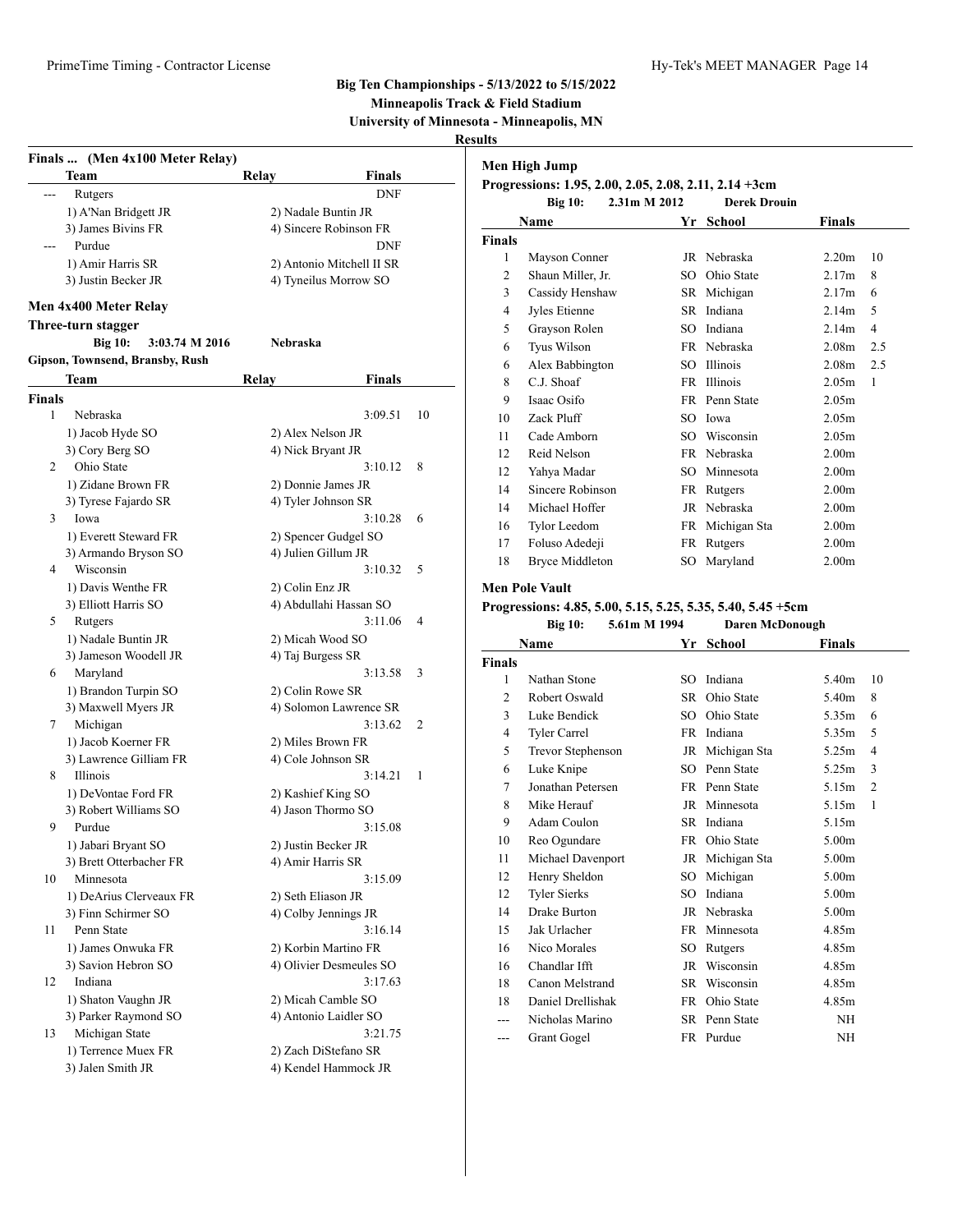## **Minneapolis Track & Field Stadium University of Minnesota - Minneapolis, MN**

**Results**

|                | <b>Men Long Jump</b><br><b>Top 9 Advance to Finals</b> |              |           |                      |                   |                | 19                | Pey<br>Cla |
|----------------|--------------------------------------------------------|--------------|-----------|----------------------|-------------------|----------------|-------------------|------------|
|                | <b>Big 10:</b>                                         | 8.13m M 1935 |           | <b>Jesse Owens</b>   |                   |                | <b>Men Shot F</b> |            |
|                | <b>Big 10:</b>                                         | 8.13m M 1997 |           | <b>Bashir Yamini</b> |                   |                | <b>Top 9 Adva</b> |            |
|                | Name                                                   |              | Yr        | School               | Finals            |                |                   |            |
| <b>Finals</b>  |                                                        |              |           |                      |                   |                |                   | Nam        |
| 1              | A'Nan Bridgett                                         |              |           | JR Rutgers           | 7.89m             | 10             | <b>Finals</b>     |            |
| $\overline{2}$ | James Carter                                           |              |           | JR Iowa              | 7.84m             | 8              | 1                 | Ma:        |
| 3              | Micaylon Moore                                         |              | SO        | Nebraska             | 7.64m             | 6              | 2                 | Hay        |
| $\overline{4}$ | Safin Wills                                            |              |           | SR Purdue            | 7.60 <sub>m</sub> | 5              | 3                 | Bur        |
| 5              | Clarence Foote-Talley                                  |              | SO        | Ohio State           | 7.54m             | 4              | $\overline{4}$    | Nik        |
| 6              | Sincere Robinson                                       |              |           | FR Rutgers           | 7.47 <sub>m</sub> | 3              | 5                 | Ano        |
| $\tau$         | Jaydon Antoine                                         |              | <b>FR</b> | Minnesota            | 7.38 <sub>m</sub> | $\overline{c}$ | 6                 | Key        |
| 8              | Passmore Mudundulu                                     |              | SO.       | Nebraska             | 7.23m             | 1              | 7                 | Elij       |
| 9              | Jabari Higgs-Salaam                                    |              | SO.       | Rutgers              | 7.18m 2.4         |                | 8                 | Josl       |
| 10             | Lloyd Hill Jr.                                         |              |           | JR Purdue            | $7.17m$ 2.5       |                | 9                 | Kyl        |
| 11             | <b>Kynton Grays</b>                                    |              | SO.       | Indiana              | $7.15m$ 2.6       |                | 10                | Jaso       |
| 12             | Daniel Mboyo                                           |              |           | FR Illinois          | $7.13m$ 2.2       |                | 11                | Day        |
| 13             | JaiQuan Earls                                          |              | SR.       | Indiana              | $7.04m$ 3.0       |                | 12                | Tyle       |
| 14             | Alstian Walker                                         |              | <b>SR</b> | Minnesota            | $7.03m$ 3.2       |                | 13                | Qui        |
| 15             | Dom Day                                                |              | SO.       | Indiana              | $6.92m$ 4.8       |                | 14                | Jeff       |
| 16             | Amir Harris                                            |              |           | SR Purdue            | $6.87m$ 2.3       |                | 15                | Nic        |
| 16             | Nick Drayden                                           |              | SO.       | Illinois             | 6.87m 2.5         |                | 16                | Tho        |
| 18             | Terrol Wilson                                          |              |           | SO Nebraska          | 6.78m 0.2         |                | 17                | Car        |
| 19             | Ife Oketona                                            |              |           | SR Purdue            | $6.67m$ 1.9       |                | 18                | Bill       |
| 20             | James Bivins                                           |              |           | FR Rutgers           | $6.60m$ 2.8       |                | 19                | Car        |
| 21             | Clayton Keys                                           |              |           | SO Nebraska          | 6.46m 0.2         |                | 20                | Ada        |
| 22             | Deandre Stapleton Jr.                                  |              |           | JR Iowa              | $6.37m$ 1.8       |                | 21                | Dua        |
| $---$          | Floyd Whitaker                                         |              |           | FR Minnesota         | <b>FOUL</b>       |                | 22                | Aid        |
| $---$          | Kiaeem Thomas                                          |              |           | FR Maryland          | <b>FOUL</b>       |                | 23                | Kyl        |

#### **Men Triple Jump**

## **Top 9 Advance to Finals**

|                | 16.18m M 2000<br><b>Big 10:</b> |     | <b>Greg Yeldell</b> |                    |                |
|----------------|---------------------------------|-----|---------------------|--------------------|----------------|
|                | Name                            | Yr  | School              | Finals             |                |
| <b>Finals</b>  |                                 |     |                     |                    |                |
| 1              | Safin Wills                     |     | SR Purdue           | 16.20m             | 10             |
| $\overline{2}$ | James Carter                    | JR  | Iowa                | 15.93 <sub>m</sub> | 8              |
| 3              | Lance Hamilton                  | SO  | Penn State          | 15.80m             | 6              |
| $\overline{4}$ | Micaylon Moore                  | SO. | Nebraska            | 15.78m             | 5              |
| 5              | Floyd Whitaker                  | FR  | Minnesota           | 15.60m             | 4              |
| 6              | <b>Tamar Greene</b>             | SR  | Purdue              | 15.59m             | 3              |
| 7              | Wesley Matsuka-Williams         | SR. | Penn State          | 15.56m             | $\overline{2}$ |
| 8              | Alstian Walker                  | SR. | Minnesota           | 15.37m             | 1              |
| 9              | Lloyd Hill Jr.                  | JR  | Purdue              | 15.26m 3.4         |                |
| 10             | Bera Ajala                      | SО  | Michigan            | 15.14m 5.0         |                |
| 11             | Praise Aniamaka                 | SO. | Purdue              | 15.13m 5.2         |                |
| 12             | Terrol Wilson                   | SO. | Nebraska            | 14.94m 3.1         |                |
| 13             | Connor Barfknecht               | SR  | Wisconsin           | 14.68m 2.3         |                |
| 13             | Nick Drayden                    | SO  | Illinois            | 14.68m 1.3         |                |
| 15             | Gerald Norgbe                   | JR  | Maryland            | 14.66m 4.5         |                |
| 16             | Reed Marshall                   | JR  | Illinois            | 14.57m 3.4         |                |
| 17             | Ife Oketona                     | SR  | Purdue              | 14.51m 4.1         |                |
| 18             | Deandre Stapleton Jr.           |     | JR Iowa             | 14.40m 4.3         |                |

| 19             | Peyton Frankenreider            |        | SR Wisconsin        | 14.17m 2.8                           |  |
|----------------|---------------------------------|--------|---------------------|--------------------------------------|--|
| ---            | Clarence Foote-Talley           | $SO^-$ | Ohio State          | <b>FOUL</b>                          |  |
|                | <b>Men Shot Put</b>             |        |                     |                                      |  |
|                | <b>Top 9 Advance to Finals</b>  |        |                     |                                      |  |
|                | <b>Big 10:</b><br>20.94m M 1982 |        | <b>Kevin Atkins</b> |                                      |  |
|                | Name                            | Yr     | <b>School</b>       | <b>Finals</b>                        |  |
| Finals         |                                 |        |                     |                                      |  |
| 1              | Maxwell Otterdahl               | SO.    | Nebraska            | 19.71m<br>10                         |  |
| $\overline{c}$ | Hayden Tobias                   |        | SO Ohio State       | 19.71m<br>8                          |  |
| 3              | Burger Lambrechts Jr.           |        | SR Nebraska         | 6<br>19.48m                          |  |
| $\overline{4}$ | Nikolas Curtiss                 |        | SR Iowa             | 19.05m<br>5                          |  |
| 5              | Andrew Stone                    |        | SO Wisconsin        | 18.84m<br>4                          |  |
| 6              | Kevin Shubert                   |        | SO Nebraska         | 18.82m<br>3                          |  |
| 7              | Elijah Barnes                   |        | JR Iowa             | 18.51 <sub>m</sub><br>$\overline{2}$ |  |
| 8              | Joshua Miller                   |        | JR Ohio State       | 18.37m<br>1                          |  |
| 9              | Kyle Atkinson                   |        | SO Minnesota        | 18.21m                               |  |
| 10             | <b>Jason Swarens</b>            |        | FR Wisconsin        | 17.83m                               |  |
| 11             | Dawson Ellingson                |        | JR Iowa             | 17.67m                               |  |
| 12             | Tyler Sudduth                   |        | SO Illinois         | 17.53m                               |  |
| 13             | Quintin Lyons                   |        | FR Iowa             | 17.52m                               |  |
| 14             | Jeff Kline                      | SO     | Maryland            | 17.49m                               |  |
| 15             | Nick Ronnfeldt                  | SO.    | Nebraska            | 17.39m                               |  |
| 16             | Thomas Bojalad                  |        | SR Penn State       | 17.01m                               |  |
| 17             | Carter Hughes                   |        | SO Minnesota        | 16.93m                               |  |
| 18             | <b>Billy Matzek</b>             |        | JR Illinois         | 16.85m                               |  |
| 19             | Carlos Aviles                   | SO.    | Ohio State          | 16.72m                               |  |
| 20             | Adam Riedinger                  | SO.    | Ohio State          | 16.45m                               |  |
| 21             | Duane Knisely                   |        | SO Penn State       | 16.22m                               |  |
| 22             | Aiden Felty                     |        | SO Michigan         | 15.84m                               |  |
| 23             | Kyle Lipscomb                   | SO     | Rutgers             | 15.48m                               |  |
| 24             | Adam Hunt                       | SR     | Rutgers             | 14.16m                               |  |
| ---            | Adam Strouf                     | SO.    | Indiana             | <b>FOUL</b>                          |  |
| $---$          | Alexander Talley                |        | SR Nebraska         | <b>FOUL</b>                          |  |

#### **Men Discus Throw**

## **Top 9 Advance to Finals**

|               | $Big$ 10:             | 63.95m M 2014 |     | <b>Chad Wright</b> |        |    |
|---------------|-----------------------|---------------|-----|--------------------|--------|----|
|               | Name                  |               | Yr  | <b>School</b>      | Finals |    |
| <b>Finals</b> |                       |               |     |                    |        |    |
| 1             | Maxwell Otterdahl     |               |     | SO Nebraska        | 58.19m | 10 |
| 2             | Jordan Johnson        |               | SO. | Iowa               | 57.63m | 8  |
| 3             | Tanner Watson         |               |     | SO Ohio State      | 57.20m | 6  |
| 4             | Kaleb Siekmeier       |               |     | JR Minnesota       | 56.50m | 5  |
| 5             | Carlos Aviles         |               | SO. | Ohio State         | 55.49m | 4  |
| 6             | Jake Kubiatowicz      |               | JR  | Minnesota          | 55.42m | 3  |
| 7             | <b>Tyler Merkley</b>  |               |     | JR Penn State      | 55.26m | 2  |
| 8             | Kyle Lipscomb         |               | SO. | Rutgers            | 54.44m | 1  |
| 9             | Tyler Brown           |               | SO. | Nebraska           | 54.28m |    |
| 10            | Thomas Bojalad        |               |     | SR Penn State      | 53.55m |    |
| 11            | Kelly Cook Jr.        |               |     | SR Purdue          | 53.11m |    |
| 12            | Burger Lambrechts Jr. |               |     | SR Nebraska        | 52.67m |    |
| 13            | <b>Jason Swarens</b>  |               |     | FR Wisconsin       | 51.65m |    |
| 14            | Tyler Lienau          |               |     | SR Iowa            | 50.29m |    |
| 15            | Henry Zimmerman       |               |     | SO Nebraska        | 48.67m |    |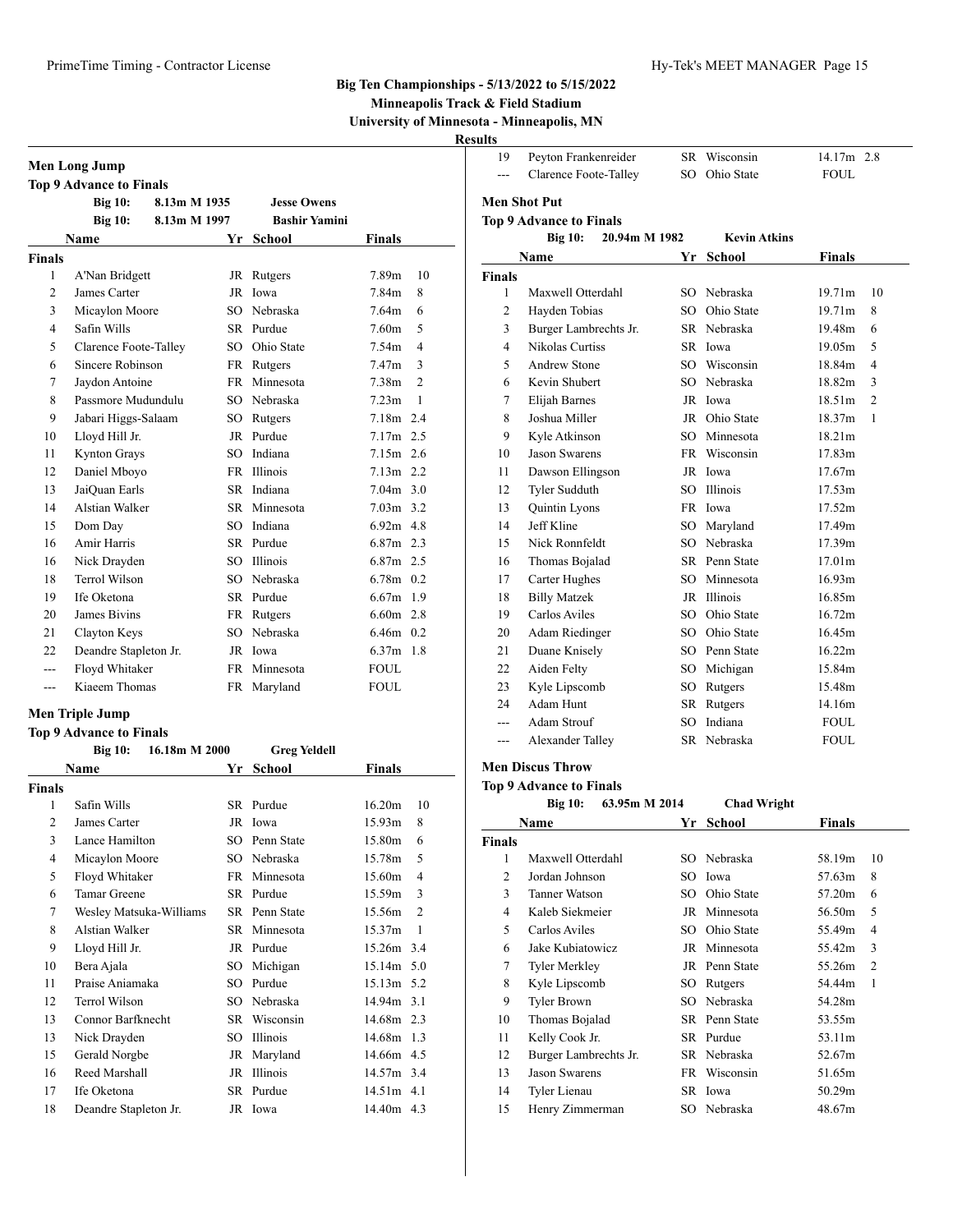**Minneapolis Track & Field Stadium University of Minnesota - Minneapolis, MN**

**Results**

|    | Finals  (Men Discus Throw) |     |                 |               |  |
|----|----------------------------|-----|-----------------|---------------|--|
|    | Name                       | Yr  | School          | <b>Finals</b> |  |
| 16 | <b>Josh Marcy</b>          |     | SO Nebraska     | 48.53m        |  |
| 16 | <b>Brian Keyes</b>         | SO. | <i>Illinois</i> | 48.53m        |  |
| 18 | Dawson Ellingson           |     | JR Iowa         | 48.26m        |  |
| 19 | Duane Knisely              |     | SO Penn State   | 47.66m        |  |
| 20 | Andrew Stone               | SO. | Wisconsin       | 47.38m        |  |
| 21 | Hayden Tobias              | SO. | Ohio State      | 47.28m        |  |
| 22 | Johnny Vanos               |     | SR Purdue       | 47.11m        |  |
| 23 | Adam Hunt                  |     | SR Rutgers      | 46.66m        |  |
| 24 | Evan Johnson               | SO. | Ohio State      | 45.73m        |  |
| 25 | Carter Hughes              | SO. | Minnesota       | 44.55m        |  |
| 26 | <b>Quintin Lyons</b>       |     | FR Iowa         | 43.08m        |  |
|    | Tyler Sudduth              | SO. | <i>Illinois</i> | FOUL.         |  |

#### **Men Hammer Throw**

## **Top 9 Advance to Finals**

|                | <b>Big 10:</b>       | 73.85m M 2018 | <b>Rudy Winkler</b> |                    |                |
|----------------|----------------------|---------------|---------------------|--------------------|----------------|
|                | Name                 | Yr            | School              | Finals             |                |
| <b>Finals</b>  |                      |               |                     |                    |                |
| 1              | Kostas Zaltos        | SO.           | Minnesota           | 71.40m             | 10             |
| $\overline{2}$ | <b>Tyler Merkley</b> | JR            | Penn State          | 70.08m             | 8              |
| 3              | Sean Mockler         | FR            | Indiana             | 68.64m             | 6              |
| 4              | Alexander Talley     | SR.           | Nebraska            | 68.03m             | 5              |
| 5              | Jake Kubiatowicz     | JR            | Minnesota           | 65.97m             | $\overline{4}$ |
| 6              | Kelly Cook Jr.       | SR.           | Purdue              | 64.53m             | 3              |
| 7              | Collin Burkhart      | FR.           | Penn State          | 62.27m             | $\overline{2}$ |
| 8              | Cole Hooper          | SO.           | Wisconsin           | 62.04m             | 1              |
| 9              | Kaleb Siekmeier      | JR            | Minnesota           | 61.39m             |                |
| 10             | Henry Zimmerman      | SO.           | Nebraska            | 60.91 <sub>m</sub> |                |
| 11             | Tyler Lienau         | SR.           | Iowa                | 60.29m             |                |
| 12             | Joshua Devries       | FR            | Michigan Sta        | 59.22m             |                |
| 13             | Sam Coil             | JR            | Wisconsin           | 59.07m             |                |
| 14             | Carter Hughes        | SO.           | Minnesota           | 58.89m             |                |
| 15             | <b>Jason Swarens</b> | FR            | Wisconsin           | 58.56m             |                |
| 16             | Johnny Vanos         | SR.           | Purdue              | 57.55m             |                |
| 17             | Kyle Lipscomb        | SO            | Rutgers             | 56.71m             |                |
| 18             | Joshua Miller        | JR            | Ohio State          | 56.66m             |                |
| 19             | Dan Ufearo           | JR            | Wisconsin           | 56.60m             |                |
| 20             | Jordan Hawkins       | SO.           | Iowa                | 56.30m             |                |
| 21             | <b>Tony Sommers</b>  | SR            | Michigan            | 55.91m             |                |
| 22             | <b>Josh Marcy</b>    | SO.           | Nebraska            | 54.92m             |                |
| 23             | <b>Brian Keyes</b>   | SO            | Illinois            | 54.28m             |                |
| 24             | Evan Johnson         | SO            | Ohio State          | 52.57m             |                |
| 25             | Adam Hunt            | SR            | Rutgers             | 51.74m             |                |
| $---$          | Zach Morrison        | SO            | Nebraska            | <b>FOUL</b>        |                |

# **Men Javelin Throw**<br>Top 9 Advance to Finals

|               | <b>Top 9 Advance to Finals</b> |               |                      |               |   |
|---------------|--------------------------------|---------------|----------------------|---------------|---|
|               | Big 10:                        | 75.23m M 2013 | <b>Bill Stanley</b>  |               |   |
|               | Name                           |               | Yr School            | <b>Finals</b> |   |
| <b>Finals</b> |                                |               |                      |               |   |
|               | Joshua Mather                  |               | SO Rutgers           | 68.16m 10     |   |
|               | Kevin Bartosh                  |               | SO Penn State        | 68.05m        | 8 |
| ٩             | Collin Burkhart                |               | <b>FR</b> Penn State | 65.54m        | 6 |
|               |                                |               |                      |               |   |

| 4  | Tyler Brown       |     | SO Nebraska     | 63.21m      | - 5 |
|----|-------------------|-----|-----------------|-------------|-----|
| 5  | Steven Coponi     |     | SO Rutgers      | 62.16m      | 4   |
| 6  | Tristan Schmidt   |     | FR Penn State   | 60.61m      | 3   |
| 7  | Chris Fredericks  |     | SO Penn State   | 59.62m      | 2   |
| 8  | Isaiah Martin     |     | SR Purdue       | 58.80m      | 1   |
| 9  | Dylan Terryberry  |     | FR Michigan Sta | 58.14m      |     |
| 10 | Zachary Semerjian |     | FR Rutgers      | 57.02m      |     |
| 11 | Jacob Zednik      |     | FR Wisconsin    | 56.52m      |     |
| 12 | Michael Shafis    |     | SO Illinois     | 53.55m      |     |
|    | Luke Souders      | SO. | Rutgers         | <b>FOUL</b> |     |

#### **Decathlon: #1 Men 100 Meter Dash Decathlon**

**Big 10: 10.40 M**

|               | Name              | Yr  | <b>School</b>   | <b>Finals</b> |     |
|---------------|-------------------|-----|-----------------|---------------|-----|
| <b>Finals</b> |                   |     |                 |               |     |
| 1             | Ryan Talbot       |     | SO Michigan Sta | 10.60         | 952 |
| 2             | Austin West       |     | SO Iowa         | 10.68         | 933 |
| 3             | Till Steinforth   |     | FR Nebraska     | 10.88         | 888 |
| 4             | Mason Mahacek     | JR  | Michigan        | 10.94         | 874 |
| 5             | Aiden Ouimet      | SO. | <b>Illinois</b> | 10.94         | 874 |
| 6             | Isaiah Martin     |     | SR Purdue       | 11.02         | 856 |
| 7             | Heath Baldwin     |     | SO Michigan Sta | 11.17         | 823 |
| 8             | Kolby Heinerikson |     | SO Nebraska     | 11.25         | 806 |
| 9             | Quinn Lansill     | FR  | Wisconsin       | 11.27         | 801 |
| 10            | Jack Herkert      | JR  | Wisconsin       | 11.31         | 793 |
| 11            | Max Herkert       | JR  | Wisconsin       | 11.45         | 763 |

#### **Decathlon: #5 Men 400 Meter Dash Decathlon**

**Big 10: 46.78 M**

|               | Name              | Yr. | <b>School</b>       | <b>Finals</b> |     |
|---------------|-------------------|-----|---------------------|---------------|-----|
| <b>Finals</b> |                   |     |                     |               |     |
| 1             | Austin West       |     | SO Iowa             | 47.18         | 949 |
| 2             | Ryan Talbot       |     | SO Michigan Sta     | 47.82         | 918 |
| 3             | Mason Mahacek     |     | JR Michigan         | 49.51         | 837 |
| 4             | Quinn Lansill     |     | FR Wisconsin        | 49.65         | 831 |
| 5             | Aiden Ouimet      |     | SO Illinois         | 50.33         | 799 |
| 6             | Till Steinforth   |     | FR Nebraska         | 50.38         | 797 |
| 7             | Isaiah Martin     |     | SR Purdue           | 50.52         | 791 |
| 8             | Kolby Heinerikson |     | SO Nebraska         | 51.08         | 765 |
| 9             | Max Herkert       |     | <b>IR</b> Wisconsin | 51.77         | 735 |
| 10            | Heath Baldwin     | SO  | Michigan Sta        | 51.87         | 730 |
| 11            | Jack Herkert      | JR  | Wisconsin           | 52.40         | 707 |
|               |                   |     |                     |               |     |

#### **Decathlon: #10 Men 1500 Meter Run Decathlon**

**Big 10: 4:23.57 M**

|                | Name              | Үr  | School          | <b>Finals</b> |     |
|----------------|-------------------|-----|-----------------|---------------|-----|
| <b>Finals</b>  |                   |     |                 |               |     |
|                | Quinn Lansill     | FR  | Wisconsin       | 4:37.02       | 699 |
| $\mathfrak{D}$ | Mason Mahacek     |     | JR Michigan     | 4:39.04       | 686 |
| 3              | Isaiah Martin     |     | SR Purdue       | 4:40.75       | 676 |
| 4              | Austin West       |     | SO Iowa         | 4:42.69       | 663 |
| 5              | Ryan Talbot       |     | SO Michigan Sta | 4:43.97       | 656 |
| 6              | Heath Baldwin     |     | SO Michigan Sta | 4:44.42       | 653 |
| 7              | Aiden Ouimet      | SO. | <b>Illinois</b> | 4:51.13       | 612 |
| 8              | Kolby Heinerikson | SO. | Nebraska        | 4:53.29       | 599 |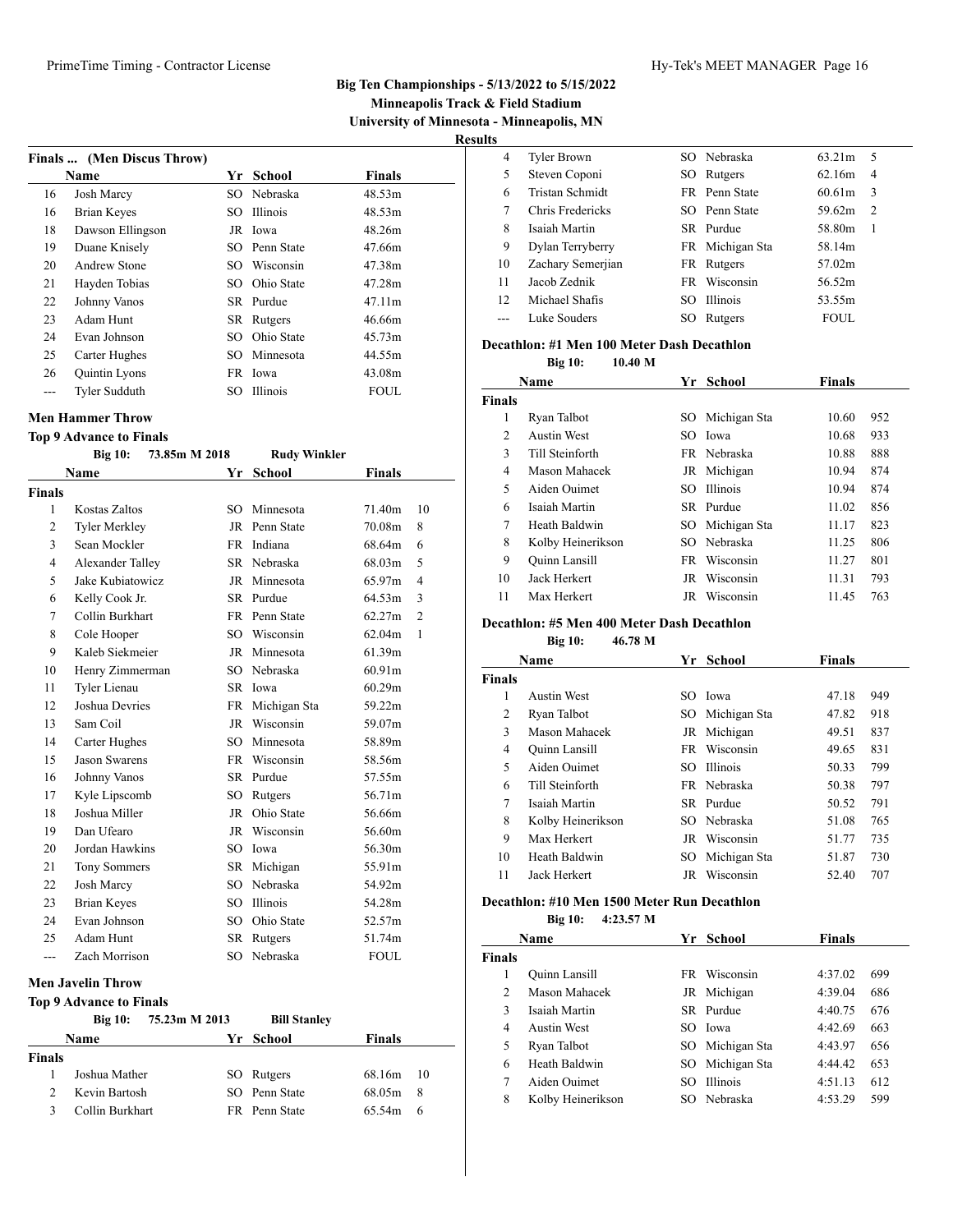## **Minneapolis Track & Field Stadium University of Minnesota - Minneapolis, MN**

**Results**

l,

|                | Finals  (Decathlon: #10 Men 1500 Meter Run Decathlon) |                 |                   |     |
|----------------|-------------------------------------------------------|-----------------|-------------------|-----|
|                | Name                                                  | Yr School       | <b>Finals</b>     |     |
| 9              | Max Herkert                                           | JR Wisconsin    | 4:53.77           | 596 |
| 10             | Till Steinforth                                       | FR Nebraska     | 4:54.22           | 593 |
| 11             | Jack Herkert                                          | JR Wisconsin    | 4:54.78           | 590 |
|                | Decathlon: #6 Men 110 Meter Hurdles Decathlon         |                 |                   |     |
|                | 13.98 M<br><b>Big 10:</b>                             |                 |                   |     |
|                | <b>Name</b>                                           | Yr School       | <b>Finals</b>     |     |
| <b>Finals</b>  |                                                       |                 |                   |     |
| 1              | Isaiah Martin                                         | SR Purdue       | 14.44             | 918 |
| $\overline{2}$ | Jack Herkert                                          | JR Wisconsin    | 14.57             | 902 |
| 3              | Till Steinforth                                       | FR Nebraska     | 14.59             | 900 |
| $\overline{4}$ | Heath Baldwin                                         | SO Michigan Sta | 14.68             | 889 |
| 5              | Austin West                                           | SO Iowa         | 14.79             | 875 |
| 6              | Ryan Talbot                                           | SO Michigan Sta | 14.83             | 870 |
| 7              | Kolby Heinerikson                                     | SO Nebraska     | 15.17             | 829 |
| 8              | <b>Quinn Lansill</b>                                  | FR Wisconsin    | 15.17             | 829 |
| 9              | Aiden Ouimet                                          | SO Illinois     | 15.22             | 823 |
| 10             | Max Herkert                                           | JR Wisconsin    | 15.30             | 814 |
| 11             | Mason Mahacek                                         | JR Michigan     | 15.65             | 773 |
|                | Decathlon: #4 Men High Jump Decathlon                 |                 |                   |     |
|                | $2.12m$ M<br><b>Big 10:</b>                           |                 |                   |     |
|                | <b>Name</b>                                           | Yr School       | Finals            |     |
| <b>Finals</b>  |                                                       |                 |                   |     |
| 1              | Heath Baldwin                                         | SO Michigan Sta | 2.03 <sub>m</sub> | 831 |
| $\overline{2}$ | Mason Mahacek                                         | JR Michigan     | 2.00 <sub>m</sub> | 803 |
| 3              | Jack Herkert                                          | JR Wisconsin    | 1.97m             | 776 |
| $\overline{4}$ | <b>Austin West</b>                                    | SO Iowa         | 1.91 <sub>m</sub> | 723 |
| $\overline{4}$ | Isaiah Martin                                         | SR Purdue       | 1.91 <sub>m</sub> | 723 |
| $\overline{4}$ | Quinn Lansill                                         | FR Wisconsin    | 1.91 <sub>m</sub> | 723 |
| $\overline{4}$ | Ryan Talbot                                           | SO Michigan Sta | 1.91 <sub>m</sub> | 723 |
| 8              | Till Steinforth                                       | FR Nebraska     | 1.88m             | 696 |
| 9              | Aiden Ouimet                                          | SO Illinois     | 1.85m             | 670 |
| 10             | Max Herkert                                           | JR Wisconsin    | 1.82 <sub>m</sub> | 644 |
| 11             | Kolby Heinerikson                                     | SO Nebraska     | 1.76m             | 593 |
|                | <b>Decathlon: #8 Men Pole Vault Decathlon</b>         |                 |                   |     |
|                | <b>Big 10:</b><br>5.00m M                             |                 |                   |     |
|                | <b>Name</b>                                           | Yr School       | Finals            |     |
| <b>Finals</b>  |                                                       |                 |                   |     |
| $\mathbf{1}$   | Ryan Talbot                                           | SO Michigan Sta | 5.20mM 972        |     |
| $\overline{c}$ | Mason Mahacek                                         | JR Michigan     | 4.80m             | 849 |
| 3              | Aiden Ouimet                                          | SO Illinois     | 4.70m             | 819 |
| 3              | Max Herkert                                           | JR Wisconsin    | 4.70m             | 819 |

 Till Steinforth FR Nebraska 4.60m 790 Heath Baldwin SO Michigan Sta 4.60m 790 Jack Herkert JR Wisconsin 4.50m 760 Kolby Heinerikson SO Nebraska 4.50m 760 Isaiah Martin SR Purdue 4.30m 702 10 Austin West SO Iowa 4.00m 617 Quinn Lansill FR Wisconsin 4.00m 617

|        | Decathlon: #2 Men Long Jump Decathlon<br><b>Big 10:</b> | 7.56m M |                 |                   |     |  |
|--------|---------------------------------------------------------|---------|-----------------|-------------------|-----|--|
|        | Name                                                    | Yr      | School          | <b>Finals</b>     |     |  |
| Finals |                                                         |         |                 |                   |     |  |
| 1      | Till Steinforth                                         |         | FR Nebraska     | 7.10 <sub>m</sub> | 838 |  |
| 2      | Ryan Talbot                                             | SO.     | Michigan Sta    | 7.06m             | 828 |  |
| 3      | Austin West                                             | SO.     | Iowa            | 7.02 <sub>m</sub> | 818 |  |
| 4      | Jack Herkert                                            | JR      | Wisconsin       | 6.85m             | 778 |  |
| 5      | Isaiah Martin                                           | SR      | Purdue          | 6.78m             | 762 |  |
| 6      | Aiden Ouimet                                            | SO.     | <b>Illinois</b> | 6.68m             | 739 |  |
| 6      | Heath Baldwin                                           | SO      | Michigan Sta    | 6.68m             | 739 |  |
| 8      | Mason Mahacek                                           | JR      | Michigan        | 6.44m             | 684 |  |
| 9      | Max Herkert                                             | JR      | Wisconsin       | 6.43m             | 682 |  |
| 10     | Quinn Lansill                                           |         | FR Wisconsin    | 6.33 <sub>m</sub> | 659 |  |
| 11     | Kolby Heinerikson                                       |         | SO Nebraska     | 6.27m             | 646 |  |
|        |                                                         |         |                 |                   |     |  |

#### **Decathlon: #3 Men Shot Put Decathlon**

**Big 10: 15.41m M**

|               | <b>Name</b>       | Yr | <b>School</b>   | <b>Finals</b>      |     |
|---------------|-------------------|----|-----------------|--------------------|-----|
| <b>Finals</b> |                   |    |                 |                    |     |
|               | Heath Baldwin     |    | SO Michigan Sta | 14.80m             | 777 |
| 2             | Austin West       |    | SO Iowa         | 13.97m             | 727 |
| 3             | Isaiah Martin     |    | SR Purdue       | 13.46m             | 695 |
| 4             | Aiden Ouimet      |    | SO Illinois     | 13.33m             | 687 |
| 5             | Ryan Talbot       |    | SO Michigan Sta | 13.20m             | 679 |
| 6             | Mason Mahacek     |    | JR Michigan     | 12.48m             | 636 |
| 7             | Till Steinforth   |    | FR Nebraska     | 12.29m             | 624 |
| 8             | Kolby Heinerikson |    | SO Nebraska     | 12.22m             | 620 |
| 9             | Jack Herkert      |    | JR Wisconsin    | 12.00 <sub>m</sub> | 606 |
| 10            | Max Herkert       | JR | Wisconsin       | 11.84m             | 597 |
| 11            | Ouinn Lansill     | FR | Wisconsin       | 10.71 <sub>m</sub> | 528 |
|               |                   |    |                 |                    |     |

#### **Decathlon: #7 Men Discus Throw Decathlon Big 10: 44.33m M**

|               | DIE 10:<br>44.JJIII M |     |                 |               |
|---------------|-----------------------|-----|-----------------|---------------|
|               | Name                  |     | Yr School       | <b>Finals</b> |
| <b>Finals</b> |                       |     |                 |               |
| 1             | Ryan Talbot           |     | SO Michigan Sta | 47.98mM 828   |
| 2             | Isaiah Martin         |     | SR Purdue       | 43.76m<br>741 |
| 3             | Till Steinforth       |     | FR Nebraska     | 728<br>43.13m |
| 4             | Heath Baldwin         |     | SO Michigan Sta | 686<br>41.04m |
| 5             | Mason Mahacek         |     | JR Michigan     | 674<br>40.44m |
| 6             | Austin West           |     | SO Iowa         | 659<br>39.74m |
| 7             | Kolby Heinerikson     |     | SO Nebraska     | 656<br>39.56m |
| 8             | Quinn Lansill         |     | FR Wisconsin    | 612<br>37.39m |
| 9             | Max Herkert           | JR  | Wisconsin       | 603<br>36.98m |
| 10            | Jack Herkert          |     | JR Wisconsin    | 591<br>36.36m |
| 11            | Aiden Ouimet          | SO. | <b>Illinois</b> | 536<br>33.61m |

## **Decathlon: #9 Men Javelin Throw Decathlon**

**Big 10: 63.68m M**

|        | <b>Name</b>   | Yr School       | <b>Finals</b> |  |
|--------|---------------|-----------------|---------------|--|
| Finals |               |                 |               |  |
| 1      | Austin West   | SO Iowa         | 60.07m 739    |  |
|        | Heath Baldwin | SO Michigan Sta | 59.64m 732    |  |